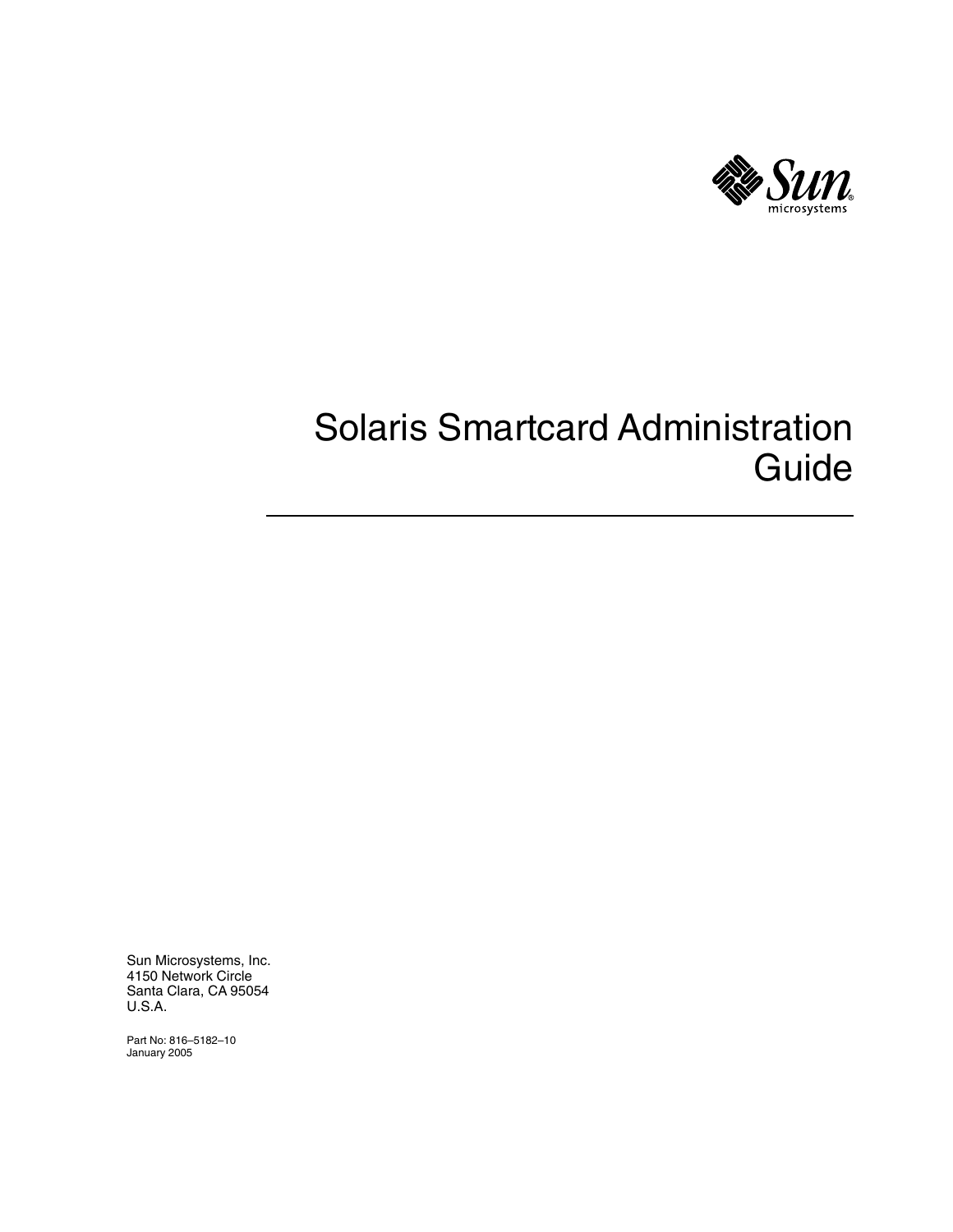Copyright 2005 Sun Microsystems, Inc. 4150 Network Circle, Santa Clara, CA 95054 U.S.A. All rights reserved.

This product or document is protected by copyright and distributed under licenses restricting its use, copying, distribution, and decompilation. No part of this product or document may be reproduced in any form by any means without prior written authorization of Sun and its licensors, if any.<br>Third-party software, including font technology, is copyrighted and licensed

Parts of the product may be derived from Berkeley BSD systems, licensed from the University of California. UNIX is a registered trademark in the U.S. and other countries, exclusively licensed through X/Open Company, Ltd.

Sun, Sun Microsystems, the Sun logo, docs.sun.com, AnswerBook, AnswerBook2, and Solaris are trademarks or registered trademarks of Sun<br>Microsystems, Inc. in the U.S. and other countries. All SPARC trademarks are used under Microsystems, Inc.

The OPEN LOOK and Sun™ Graphical User Interface was developed by Sun Microsystems, Inc. for its users and licensees. Sun acknowledges the pioneering efforts of Xerox in researching and developing the concept of visual or graphical user interfaces for the computer industry. Sun holds a<br>non-exclusive license from Xerox to the Xerox Graphical User Interface, wh and otherwise comply with Sun's written license agreements.

U.S. Government Rights – Commercial software. Government users are subject to the Sun Microsystems, Inc. standard license agreement and applicable provisions of the FAR and its supplements.

DOCUMENTATION IS PROVIDED "AS IS" AND ALL EXPRESS OR IMPLIED CONDITIONS, REPRESENTATIONS AND WARRANTIES,<br>INCLUDING ANY IMPLIED WARRANTY OF MERCHANTABILITY, FITNESS FOR A PARTICULAR PURPOSE OR NON-INFRINGEMENT, ARE<br>DISCLAIM

Copyright 2005 Sun Microsystems, Inc. 4150 Network Circle, Santa Clara, CA 95054 U.S.A. Tous droits réservés.

Ce produit ou document est protégé par un copyright et distribué avec des licences qui en restreignent l'utilisation, la copie, la distribution, et la décompilation. Aucune partie de ce produit ou document ne peut être reproduite sous aucune forme, par quelque moyen que ce soit, sans<br>l'autorisation préalable et écrite de Sun et de ses bailleurs de licence, s'il y en a. L

Des parties de ce produit pourront être dérivées du système Berkeley BSD licenciés par l'Université de Californie. UNIX est une marque déposée aux Etats-Unis et dans d'autres pays et licenciée exclusivement par X/Open Company, Ltd.

Sun, Sun Microsystems, le logo Sun, docs.sun.com, AnswerBook, AnswerBook2, et Solaris sont des marques de fabrique ou des marques déposées, de<br>Sun Microsystems, Inc. aux Etats-Unis et dans d'autres pays. Toutes les marques architecture développée par Sun Microsystems, Inc.

L'interface d'utilisation graphique OPEN LOOK et Sun™a été développée par Sun Microsystems, Inc. pour ses utilisateurs et licenciés. Sun reconnaît<br>les efforts de pionniers de Xerox pour la recherche et le développement du de l'informatique. Sun détient une licence non exclusive de Xerox sur l'interface d'utilisation graphique Xerox, cette licence couvrant également les<br>licenciés de Sun qui mettent en place l'interface d'utilisation graphiqu

CETTE PUBLICATION EST FOURNIE "EN L'ETAT" ET AUCUNE GARANTIE, EXPRESSE OU IMPLICITE, N'EST ACCORDEE, Y COMPRIS DES GARANTIES CONCERNANT LA VALEUR MARCHANDE, L'APTITUDE DE LA PUBLICATION A REPONDRE A UNE UTILISATION<br>PARTICULIERE, OU LE FAIT QU'ELLE NE SOIT PAS CONTREFAISANTE DE PRODUIT DE TIERS. CE DENI DE GARANTIE NE<br>S'APPLIQUERAIT PAS





040812@9495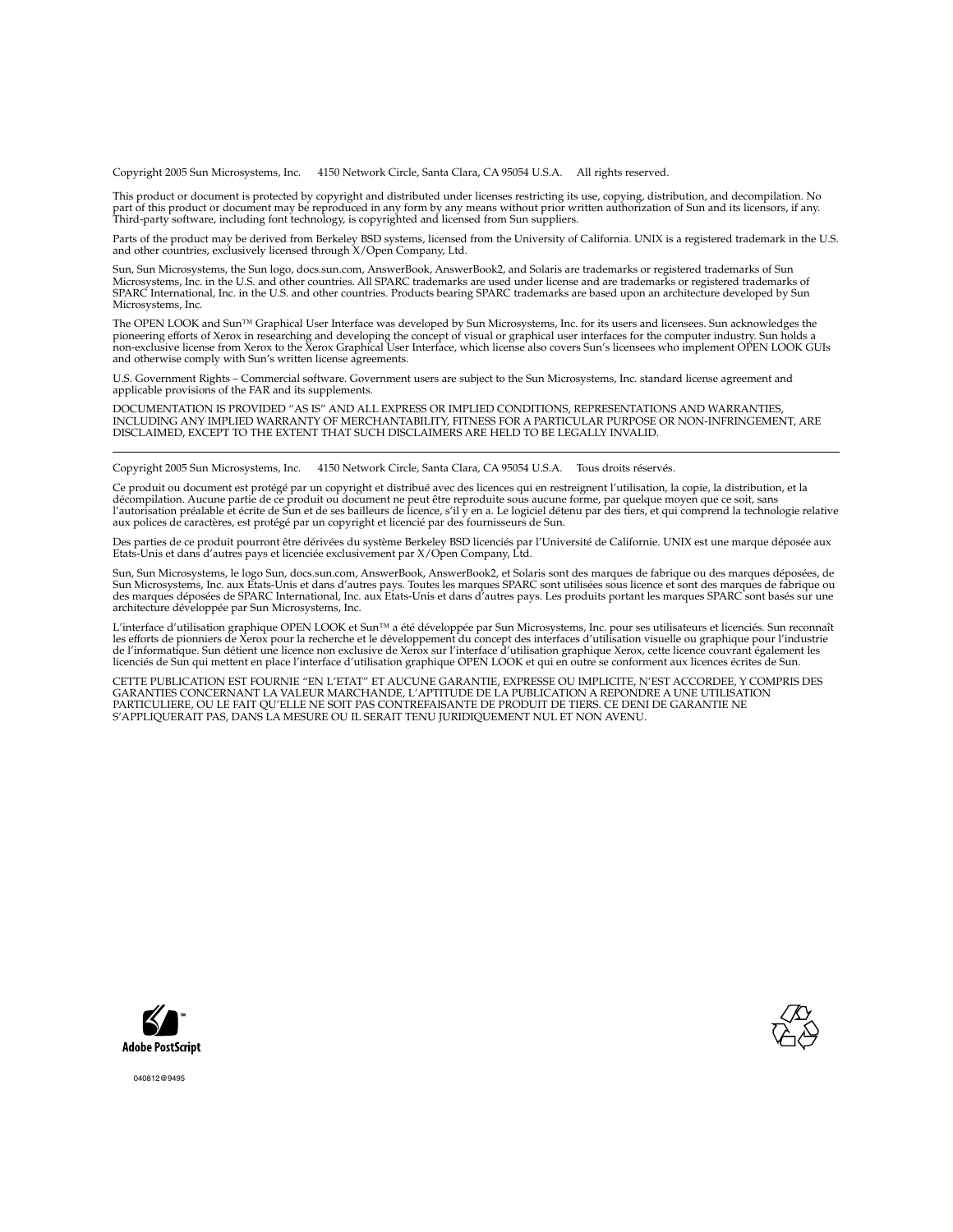# **Contents**

### **[Preface 5](#page-4-0)**

| 1 | <b>Solaris Smartcard Overview</b><br>9                                          |  |
|---|---------------------------------------------------------------------------------|--|
|   | What's New With Smartcard<br>9                                                  |  |
|   | <b>Smartcard Features</b><br>10                                                 |  |
|   | <b>Smartcard Requirements</b><br>10                                             |  |
|   | Smartcard Login<br>11                                                           |  |
|   | Package Descriptions<br>11                                                      |  |
|   | <b>Smartcard Man Pages</b><br>12                                                |  |
|   | Loading the SolarisAuthApplet<br>12                                             |  |
|   | Initializing a Smart Card<br>12                                                 |  |
|   | ▼ To Create User Information on a Smart Card (Command Line)<br>12               |  |
|   | Defining Authentication Properties on a Smart Card<br>14                        |  |
|   | PIN Property<br>14                                                              |  |
|   | User and Password Properties<br>14                                              |  |
|   | Application Property 14                                                         |  |
|   | Enabling Desktop Login With a Solaris Smartcard<br>16                           |  |
|   | $\blacktriangledown$ To Enable Smartcard Usage (Command Line)<br>16             |  |
|   |                                                                                 |  |
| 2 | <b>Getting Started With Solaris Smartcard</b><br>19                             |  |
|   | <b>Starting the Smartcard Console</b><br>19                                     |  |
|   | $\blacktriangledown$ To Start the Smartcard Console From the Command Line<br>20 |  |
|   | ▼ To Start the Smartcard Console From the CDE Desktop<br>20                     |  |
|   | Setting Up for Smartcard Login<br>21                                            |  |
|   | ▼ To Add a Card Reader (Console)<br>22                                          |  |
|   | ▼ To Add Support for a New Card Type (Console)<br>23                            |  |
|   |                                                                                 |  |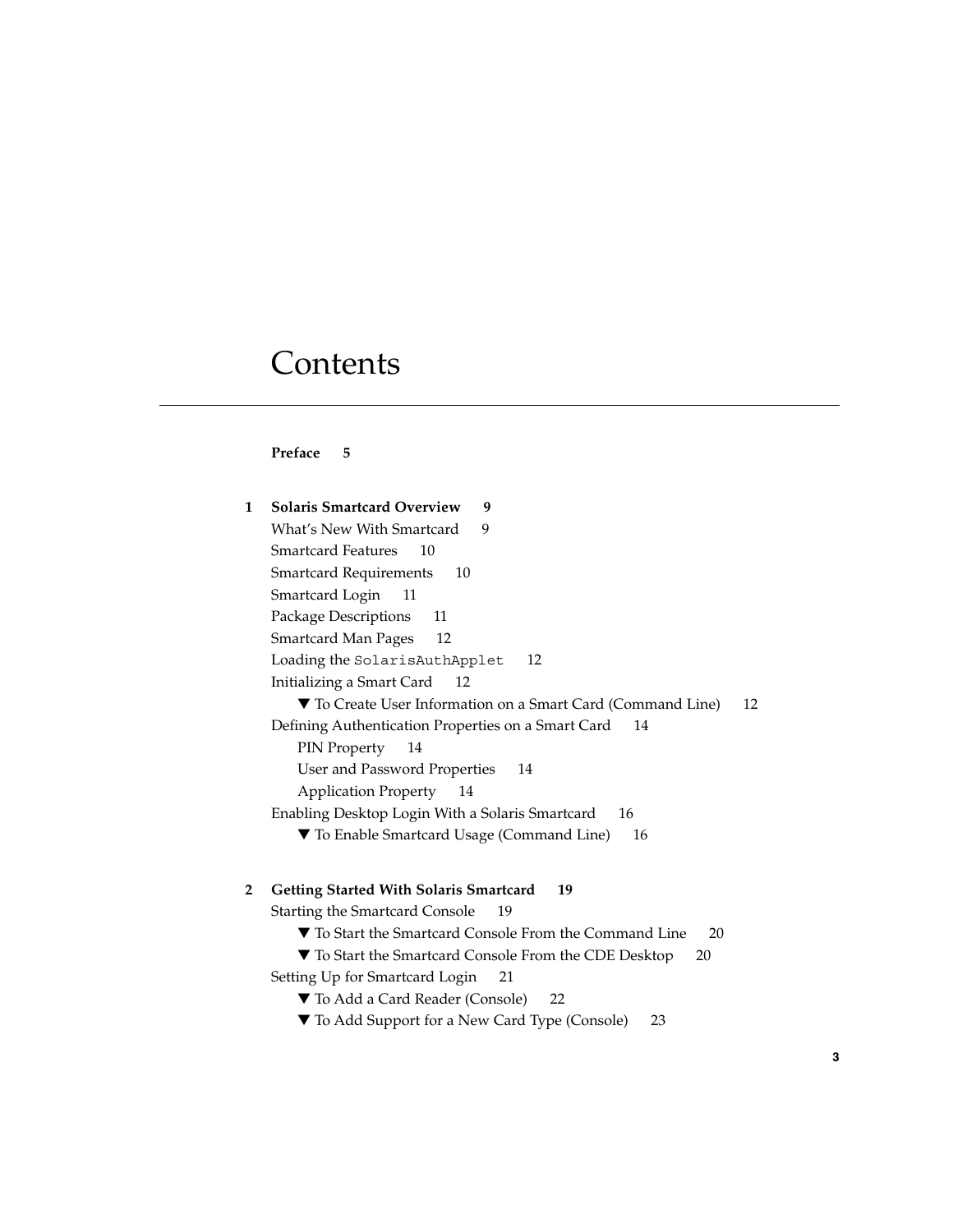- ▼ [To Add Support for a New Card Type \(Command Line\) 24](#page-23-0)
- ▼ [To Load the Smartcard Applet to a Smart Card \(Console\) 25](#page-24-0)
- ▼ [To Load the Smartcard Applet to a Smart Card \(Command Line\) 26](#page-25-0)
- ▼ [To Set Up a User Profile \(Console\) 26](#page-25-0)
- ▼ [To Set Up a User Profile \(Command Line\) 28](#page-27-0)
- ▼ [To Verify a PIN for a Smart Card 29](#page-28-0)
- ▼ [To Change the PIN on a Card \(Console\) 29](#page-28-0)
- ▼ [To Change the PIN on a Card \(Command Line\) 31](#page-30-0)
- ▼ [To Enable Smartcard on a System \(Console\) 31](#page-30-0)

[Setting Timeout and Card Removal Actions 32](#page-31-0)

- ▼ [To Set Smartcard Timeouts \(Console\) 33](#page-32-0)
- ▼ [To Set Card Removal Options \(Console\) 34](#page-33-0)

### **[3 Adding or Removing a Card Reader 35](#page-34-0)**

[Adding a Card Reader 35](#page-34-0)

- ▼ [To Add Internal Card Reader \(Command Line\) 35](#page-34-0)
- ▼ [To Add Internal Card Reader \(Console\) 36](#page-35-0)

[Removing a Card Reader 38](#page-37-0)

- ▼ [To Remove a Card Reader \(Console\) 38](#page-37-0)
- ▼ [To Remove a Card Reader \(Command Line\) 39](#page-38-0)

### **[4 Troubleshooting 41](#page-40-0)**

[Resolving Smartcard Login Problems 41](#page-40-0)

- ▼ [To Disable Smartcard 41](#page-40-0)
- ▼ [To Correct Smartcard Setup Problem 42](#page-41-0)
- [Resolving Applet, ATR, or Configuration Problems 43](#page-42-0)

[Resolving Applet Downloading Problems 43](#page-42-0)

- ▼ [To Add a Missing ATR 43](#page-42-0)
- ▼ [To Resolve Configuration Problems 44](#page-43-0)

[Debugging Smartcard 45](#page-44-0)

- ▼ [To Enable Debugging \(Console\) 45](#page-44-0)
- ▼ [To Enable Debugging \(Command Line\) 46](#page-45-0)

**[Glossary 47](#page-46-0)**

**[Index 49](#page-48-0)**

**4** Solaris Smartcard Administration Guide • January 2005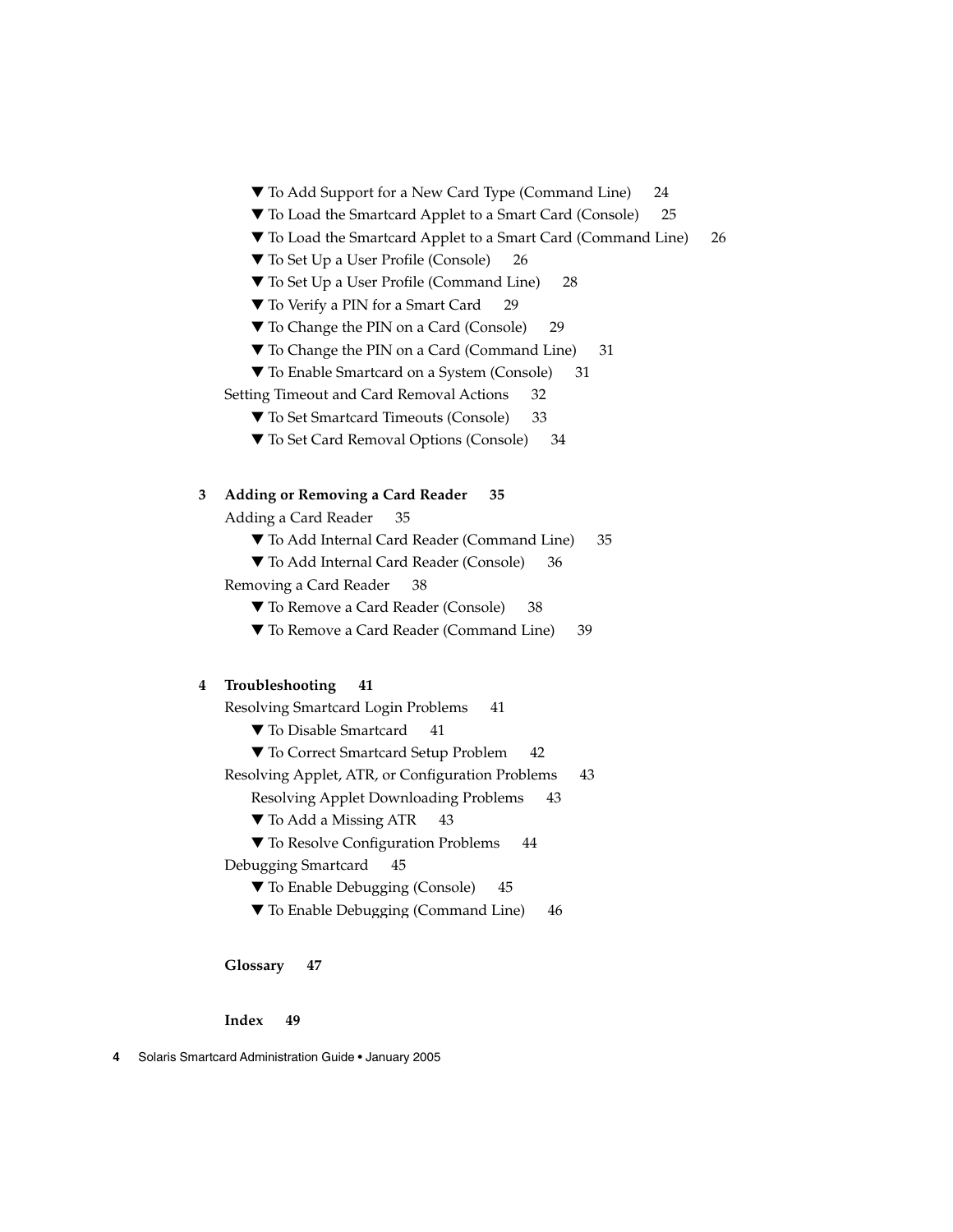# <span id="page-4-0"></span>Preface

Solaris™ Smartcard enables a user to log in securely to the Solaris 8, Solaris 9, or Solaris 10 desktop environment. A smart card is a plastic card that allows you to access a system by inserting a programmable card into a card reader. This guide explains how to configure systems and smart cards for this form of authentication. The guide also explains how to use a smart card after Solaris Smartcard has been configured.

# Who Should Use This Book

The *Solaris Smartcard Administration Guide* is intended for the system administrator who sets up and administers the Solaris Smartcard environment. This guide assumes that you have a thorough knowledge of authentication and related network security concepts.

If you are merely a user of a Solaris Smartcard, you do not need to read this book. Simply insert your smart card in your card reader and enter your personal identification number (PIN) when prompted to do so.

# Related Books

Solaris Smartcard can be used in conjunction with any Solaris administration tools or Solaris commands and procedures. Refer to one or more of the following for additional information about Solaris installation or administration procedures:

- $Solaris$  Installation Guide: Basic Installations
- *System Administration Guide: Basic Administration*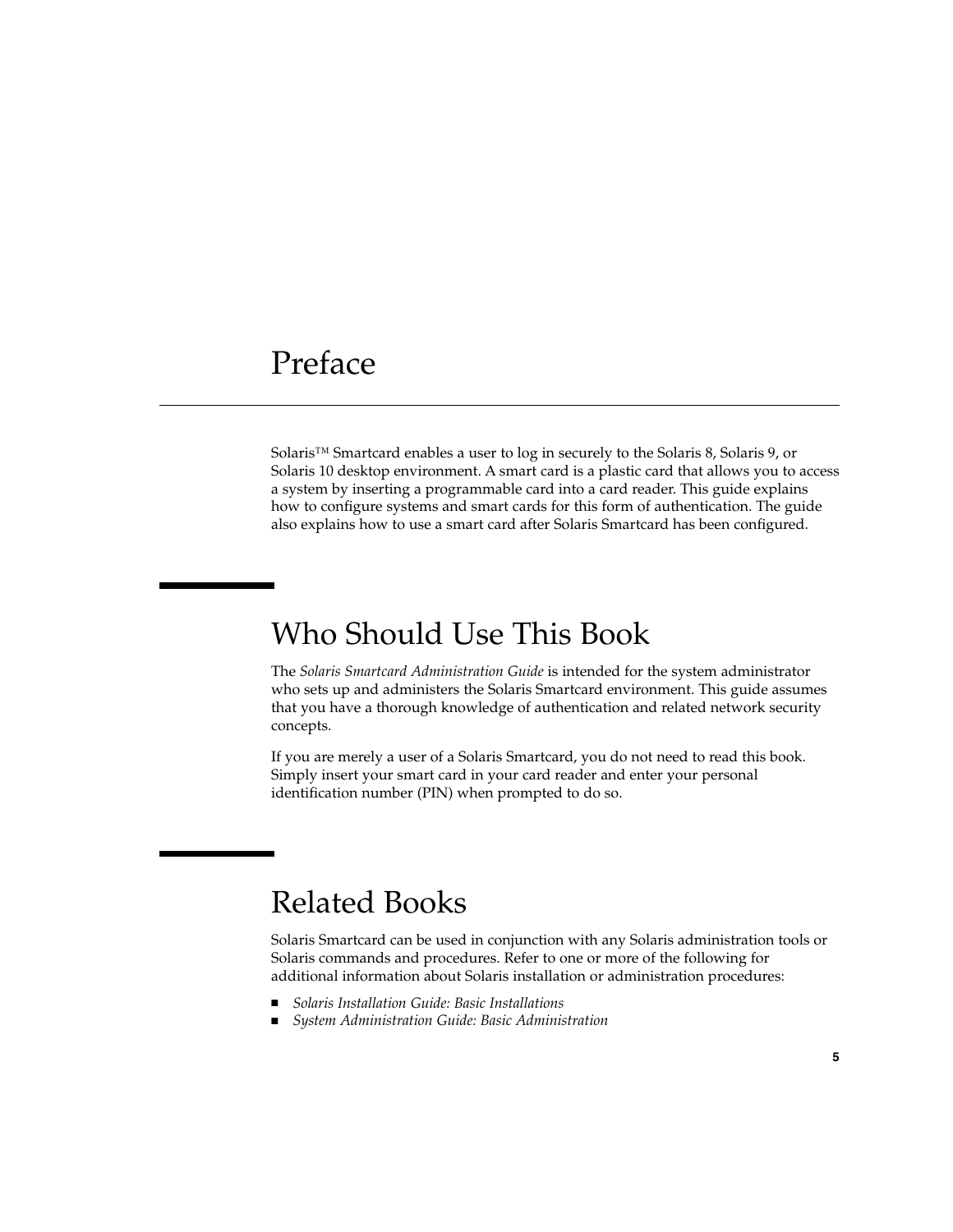- *System Administration Guide: Advanced Administration*
- *System Administration Guide: IP Services*
- *System Administration Guide: Network Services*
- *System Administration Guide: Security Services*
- Other software documentation that you received with your system

# Accessing Sun Documentation Online

The docs.sun.com<sup>SM</sup> Web site enables you to access Sun technical documentation online. You can browse the docs.sun.com archive or search for a specific book title or subject. The URL is <http://docs.sun.com>.

# Ordering Sun Documentation

Sun Microsystems offers select product documentation in print. For a list of documents and how to order them, see "Buy printed documentation" at <http://docs.sun.com>.

# Typographic Conventions

The following table describes the typographic changes that are used in this book.

| TABLE P-1 Typographic Conventions |  |  |  |
|-----------------------------------|--|--|--|
|-----------------------------------|--|--|--|

| <b>Typeface or Symbol</b> | Meaning                                                                           | <b>Example</b>                  |
|---------------------------|-----------------------------------------------------------------------------------|---------------------------------|
| AaBbCc123                 | The names of commands, files, and<br>directories, and onscreen computer<br>output | Edit your . login file.         |
|                           |                                                                                   | Use $1s$ - a to list all files. |
|                           |                                                                                   | machine name% you have<br>mail. |
| AaBbCc123                 | What you type, contrasted with onscreen<br>computer output                        | machine name% su                |
|                           |                                                                                   | Password:                       |

**6** Solaris Smartcard Administration Guide • January 2005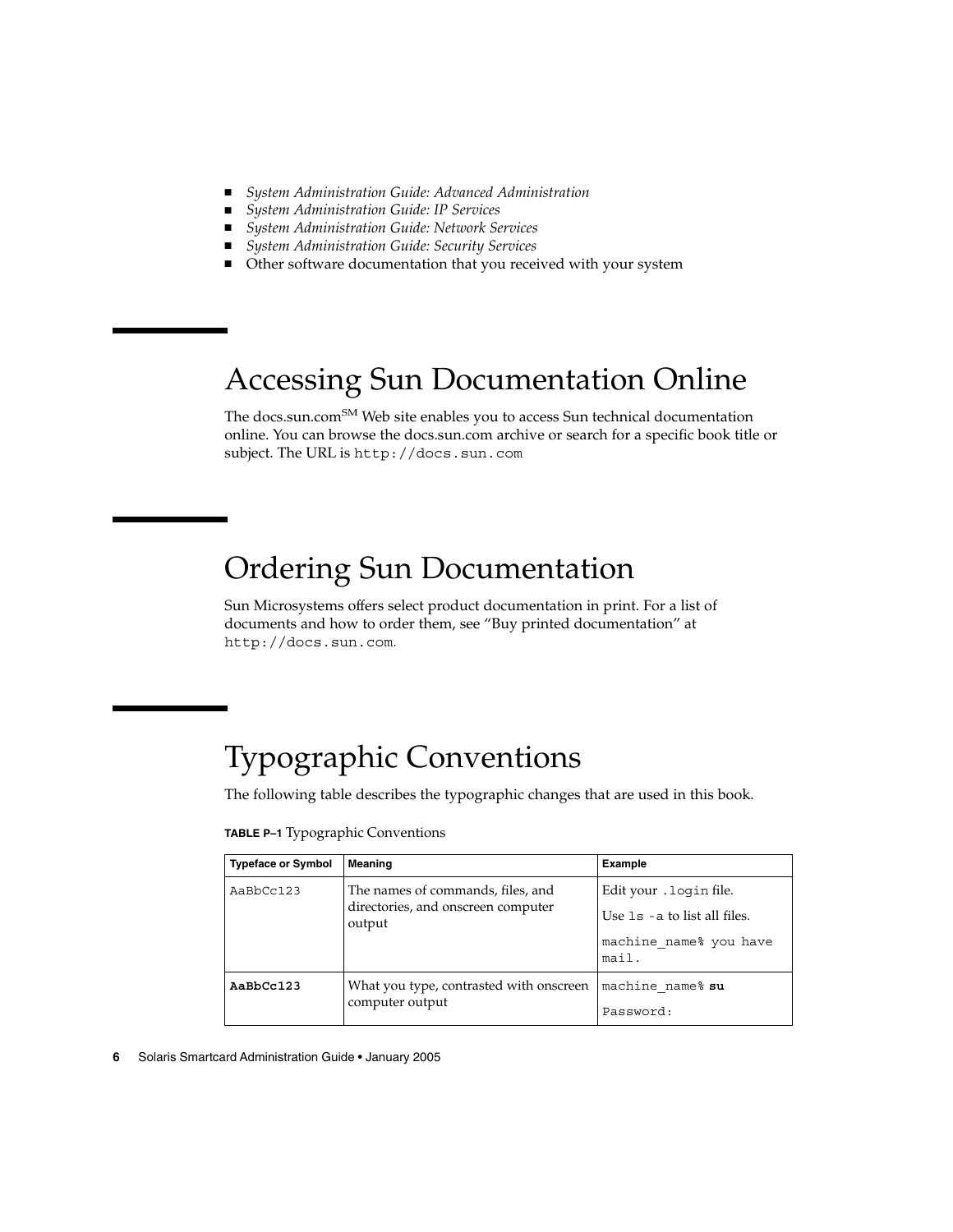| <b>Typeface or Symbol</b> | Meaning                                                        | <b>Example</b>                                            |
|---------------------------|----------------------------------------------------------------|-----------------------------------------------------------|
| AaBbCc123                 | Command-line placeholder: replace with<br>a real name or value | The command to remove a file<br>is rm filename.           |
| AaBbCc123                 | Book titles, new terms, and terms to be<br>emphasized          | Read Chapter 6 in the User's<br>Guide.                    |
|                           |                                                                | Perform a <i>patch analysis</i> .                         |
|                           |                                                                | Do <i>not</i> save the file.                              |
|                           |                                                                | [Note that some emphasized]<br>items appear bold online.] |

### **TABLE P–1** Typographic Conventions *(Continued)*

# Shell Prompts in Command Examples

The following table shows the default system prompt and superuser prompt for the C shell, Bourne shell, and Korn shell.

### **TABLE P–2** Shell Prompts

| <b>Shell</b>                                     | Prompt        |
|--------------------------------------------------|---------------|
| C shell prompt                                   | machine name% |
| C shell superuser prompt                         | machine name# |
| Bourne shell and Korn shell prompt               | Ş             |
| Bourne shell and Korn shell superuser prompt   # |               |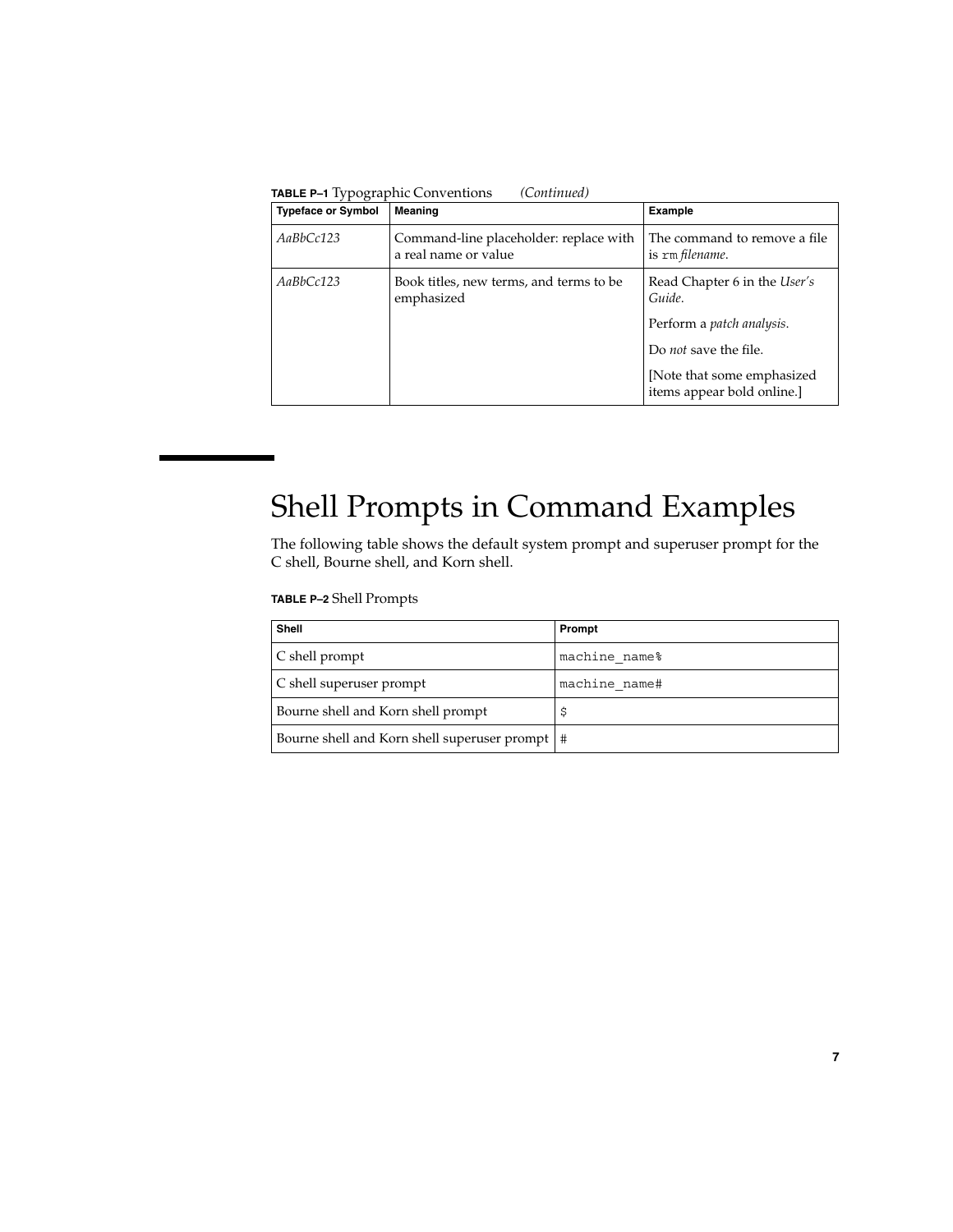Solaris Smartcard Administration Guide • January 2005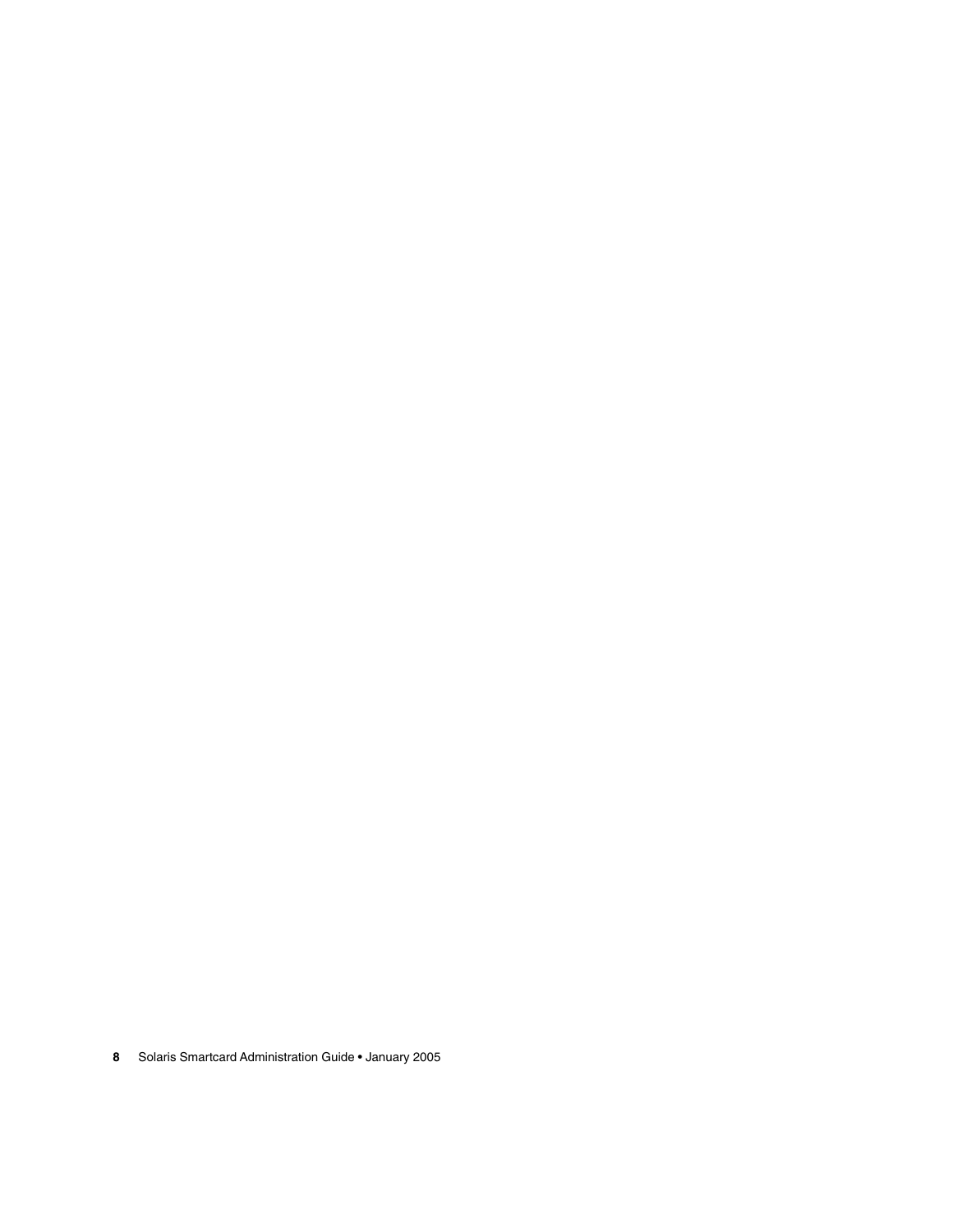### <span id="page-8-0"></span>CHAPTER **1**

# Solaris Smartcard Overview

This chapter provides an overview of Solaris Smartcard features and provides basic information about installing and using Smartcard. The chapter also provides an overview of setting up a smart card. You can set up a smart card from the Smartcard Console or the command line. The tasks described in this chapter assume that you have identified how to implement smart cards at your site. The tasks also assume that you have set up a card reader on all systems for smart card use.

- *"What's New With Smartcard"* on page 9
- ["Smartcard Features"](#page-9-0) on page 10
- ["Smartcard Requirements"](#page-9-0) on page 10
- ["Smartcard Login"](#page-10-0) on page 11
- ["Package Descriptions"](#page-10-0) on page 11
- ["Smartcard Man Pages"](#page-11-0) on page 12
- "Loading the [SolarisAuthApplet](#page-11-0)" on page 12
- ["Initializing a Smart Card"](#page-11-0) on page 12
- ["Defining Authentication Properties on a Smart Card"](#page-13-0) on page 14
- ["Enabling Desktop Login With a Solaris Smartcard"](#page-15-0) on page 16

# What's New With Smartcard

The Smartcard service is managed by the Service Management Facility. Administrative actions on this service, such as enabling, disabling, or restarting, can be performed by using the svcadm command. The service's status can be queried by using the svcs command. For more information about the Service Management Facility, refer to the smf(5) man page.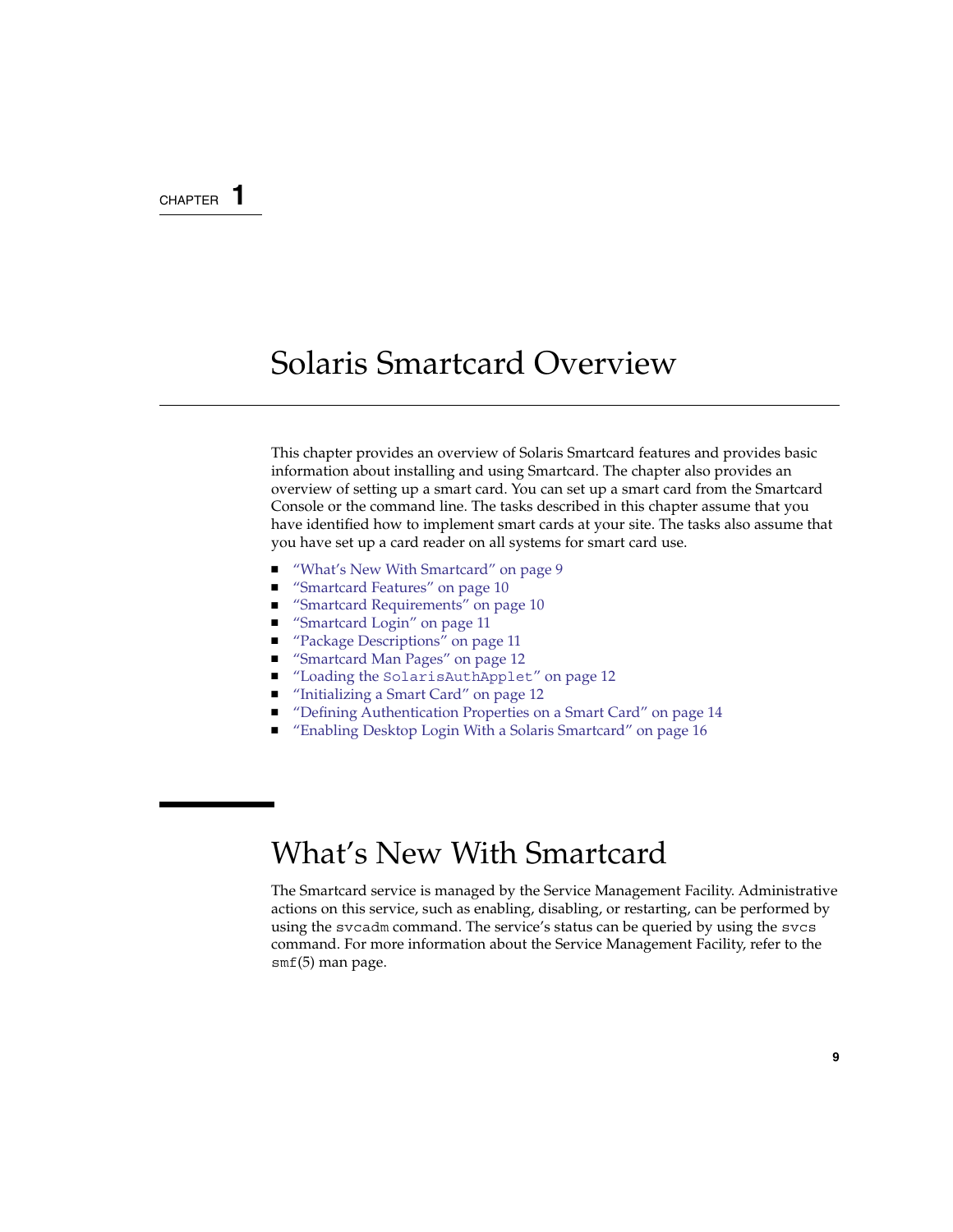<span id="page-9-0"></span>**Note –** Before you make any changes to Smartcard, you must make sure that the ocfserv daemon is enabled.

# Smartcard Features

A Solaris Smartcard provides a more secure method for logging in to the Solaris desktop environment than is provided by the standard UNIX login. Information that is stored on the smart card verifies the identity of the user during login. A user who cannot provide the login information that is on the smart card is denied access to the desktop. The Solaris Smartcard software does the following:

- Implements the Smartcard framework
- Allows management from the Solaris Smartcard Console or the Solaris command line
- Protects login to the desktop environment through PIN authentication
- Provides a screen lock, using dtsession or xscreensaver, when a smart card is removed from the card reader

# Smartcard Requirements

To use the Solaris Smartcard software, you need the following:

- A SPARC system that is running Solaris 8, Solaris 9, or Solaris 10 OS
- A supported internal or external card reader and smart cards

**Note –** For the Solaris 9 release, any card reader for which you have an IFD handler can be used if patch 112926-04 has been installed.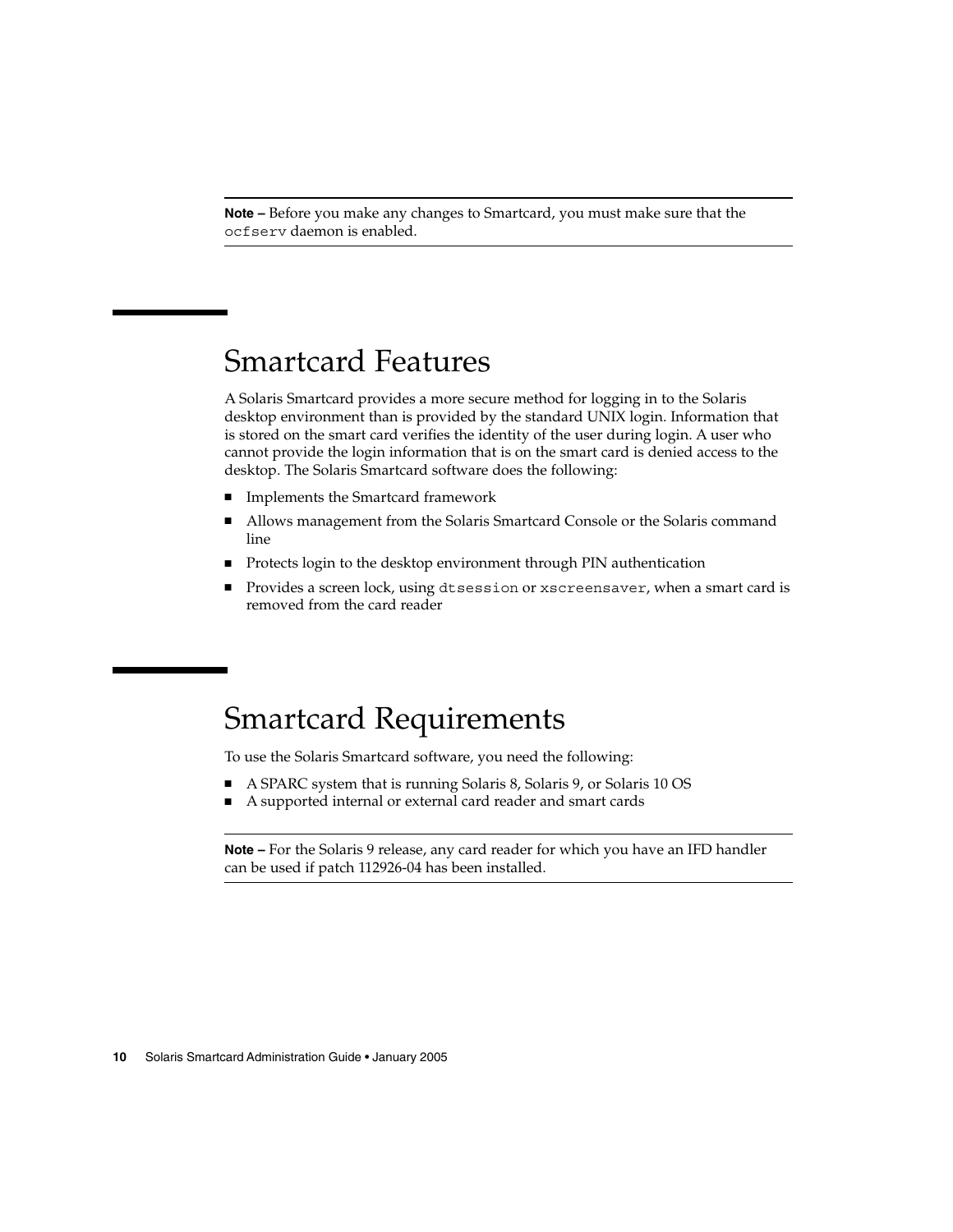# <span id="page-10-0"></span>Smartcard Login

Secure desktop environments can be protected by requiring users to log in with a configured Solaris Smartcard. The following sequence explains what happens in the login process:

- 1. The dtlogin daemon prompts the user to insert a smart card and then to enter a personal identification number (PIN).
- 2. The pam smartcard module compares the entered PIN with the PIN that is stored on the card.
- 3. If the typed PIN and the PIN stored on the card match, the user name and password are read from the card and used to authenticate the user. The authentication is based on the specified search order for passwd in /etc/nsswitch.conf.

# Package Descriptions

The following table lists the Solaris Smartcard packages added during a Solaris 10 installation.

| <b>TABLE 1–1</b> Solaris Smartcard Packages |  |
|---------------------------------------------|--|
|---------------------------------------------|--|

| Package Name | <b>Description</b>                                                          |
|--------------|-----------------------------------------------------------------------------|
| SUNWicom     | Java Communications API for smart card support—Java code and<br>Native code |
| SUNWiib      | Dallas Semiconductor serial iButton OCF Card Terminal Driver                |
| SUNWocf      | Open Card Framework—core libraries and utilities                            |
| SUNWocfr     | Open Card Framework—configuration files                                     |
| SUNWocfh     | Open Card Framework—header files                                            |
| SUNWpamsc    | Pluggable authentication module (PAM) for smart card<br>authentication      |
| SUNWscqui    | Solaris Smartcard Console                                                   |
| SUNWscmhdlr  | IFD handler for the internal reader                                         |

To remove a package, use the standard pkgrm command. Reinstall the package by using the pkgadd command.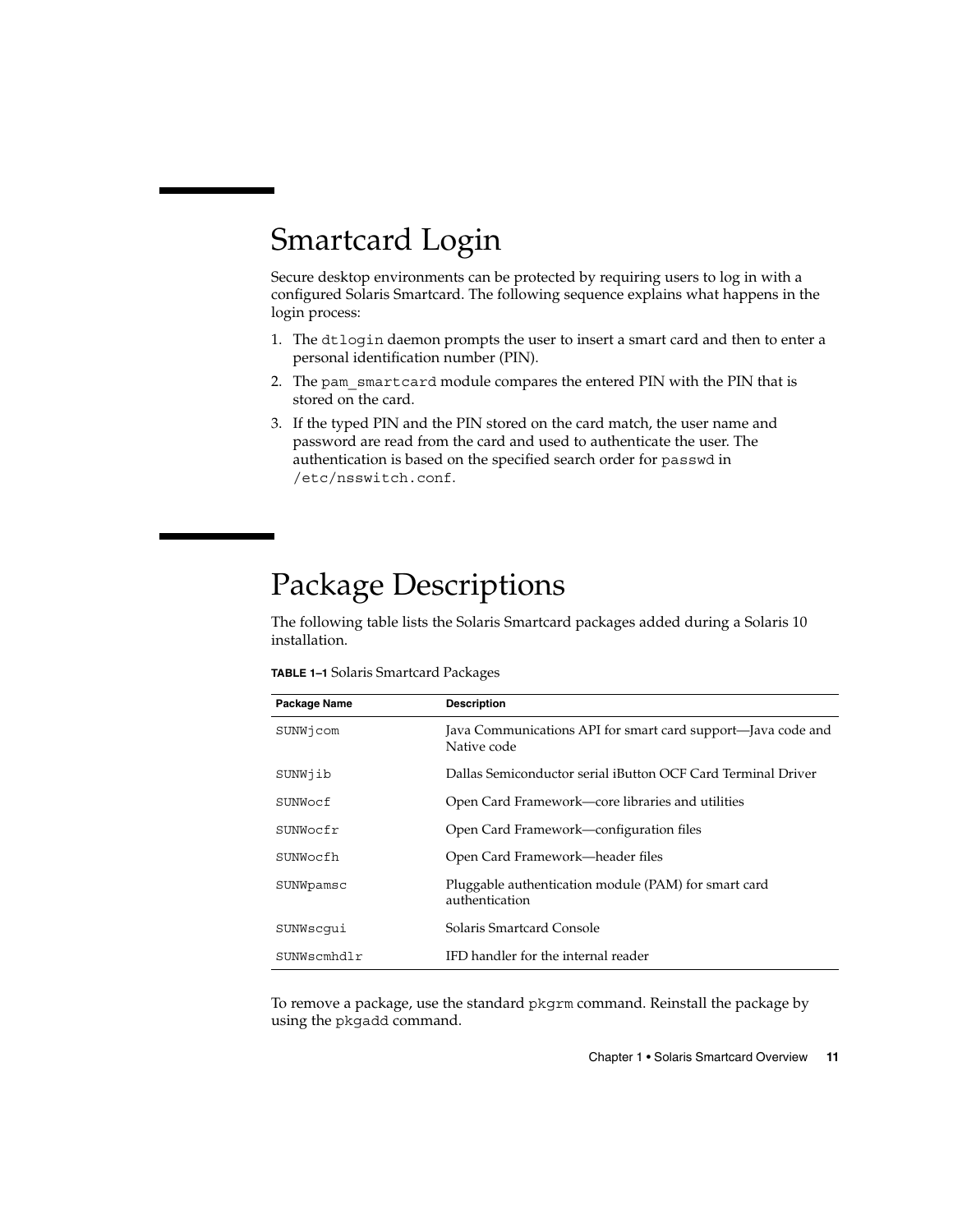<span id="page-11-0"></span>See Chapter 16, "Managing Software by Using Package Commands (Tasks)," in *System Administration Guide: Basic Administration* for information about using these commands.

# Smartcard Man Pages

Refer to the following man pages for detailed information about Smartcard commands:

- ocfserv(1M)
- pam smartcard(5)
- $smartcard(M)$

# Loading the SolarisAuthApplet

You must add the default SolarisAuthApplet applet to the card before you can add the user profile information. See ["To Load the Smartcard Applet to a Smart Card](#page-24-0) (Console)" [on page 25](#page-24-0) for instructions.

# Initializing a Smart Card

After the default applet (SolarisAuthApplet) has been loaded, create the user profile information on the card. The user profile information specifies a login name and password for the card user. The user profile also names the protected application. The default PIN for the SolarisAuthApplet is \$\$\$\$java.

## ▼ To Create User Information on a Smart Card (Command Line)

User information includes login name, password, and the application that the card provides access to.

#### **Steps 1. Insert the card in the card reader.**

**12** Solaris Smartcard Administration Guide • January 2005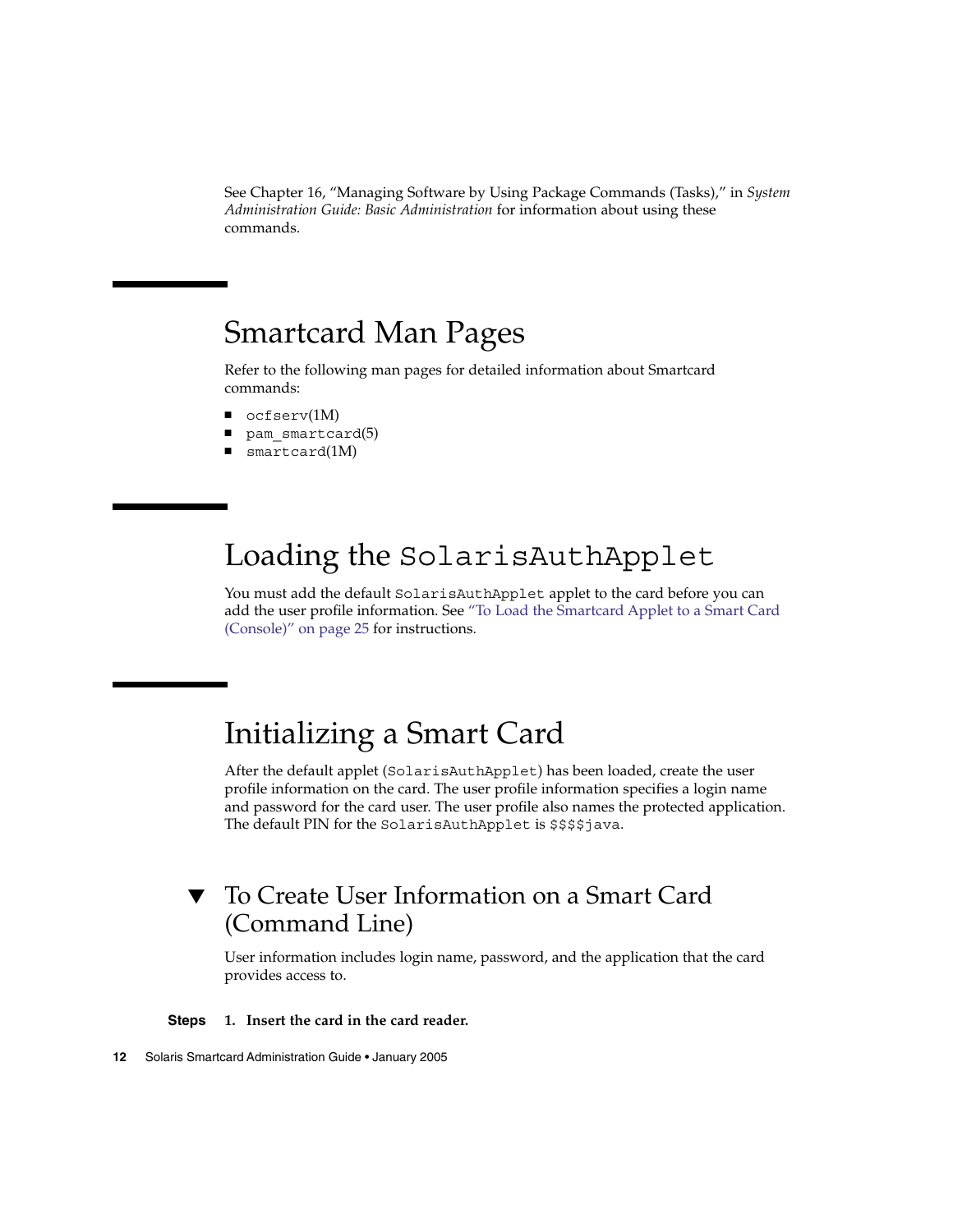**2. Verify that the ocfserv daemon is enabled.**

The following command provides the status of the service.

```
% svcs network/rpc/ocfserv
```
**Note –** Before you make any changes to Smartcard, you must make sure that the ocfserv daemon is enabled.

- **3. (Optional) If necessary, as root, enable the ocfserv daemon.**
	- # **svcadm enable network/rpc/ocfserv**
- **4. Set the login name, password, and application for the card.**

Type the following on one line:

```
# smartcard -c init -A A000000062030400 -P '$$$$java' user=me password=xx application=dtlogin
                   This command is appropriate for all smart card devices that are supported by
                   Solaris Smartcard.
```
In this example, the user name is set to me, the password to xx, and the application is dtlogin. The user name and password can be set to any value. The user name and password can be changed by a system administrator or by the user when the card is issued. See ["To Set Up a User Profile \(Console\)"](#page-25-0) on page 26 for instructions.

**Note –** You must enter the loaded applet ID and the current PIN. The -A A000000062030400 part of the command specifies the SolarisAuthApplet applet ID. You must enclose the default PIN, \$\$\$\$java, or any PIN containing shell special characters—such as \$—within single quotes. Otherwise, the shell tries to interpret the PIN as a variable, and the command fails.

For Smartcard Console instructions, see the following: **See Also**

- ["To Set Up a User Profile \(Console\)"](#page-25-0) on page 26
- ["To Change the PIN on a Card \(Console\)"](#page-28-0) on page 29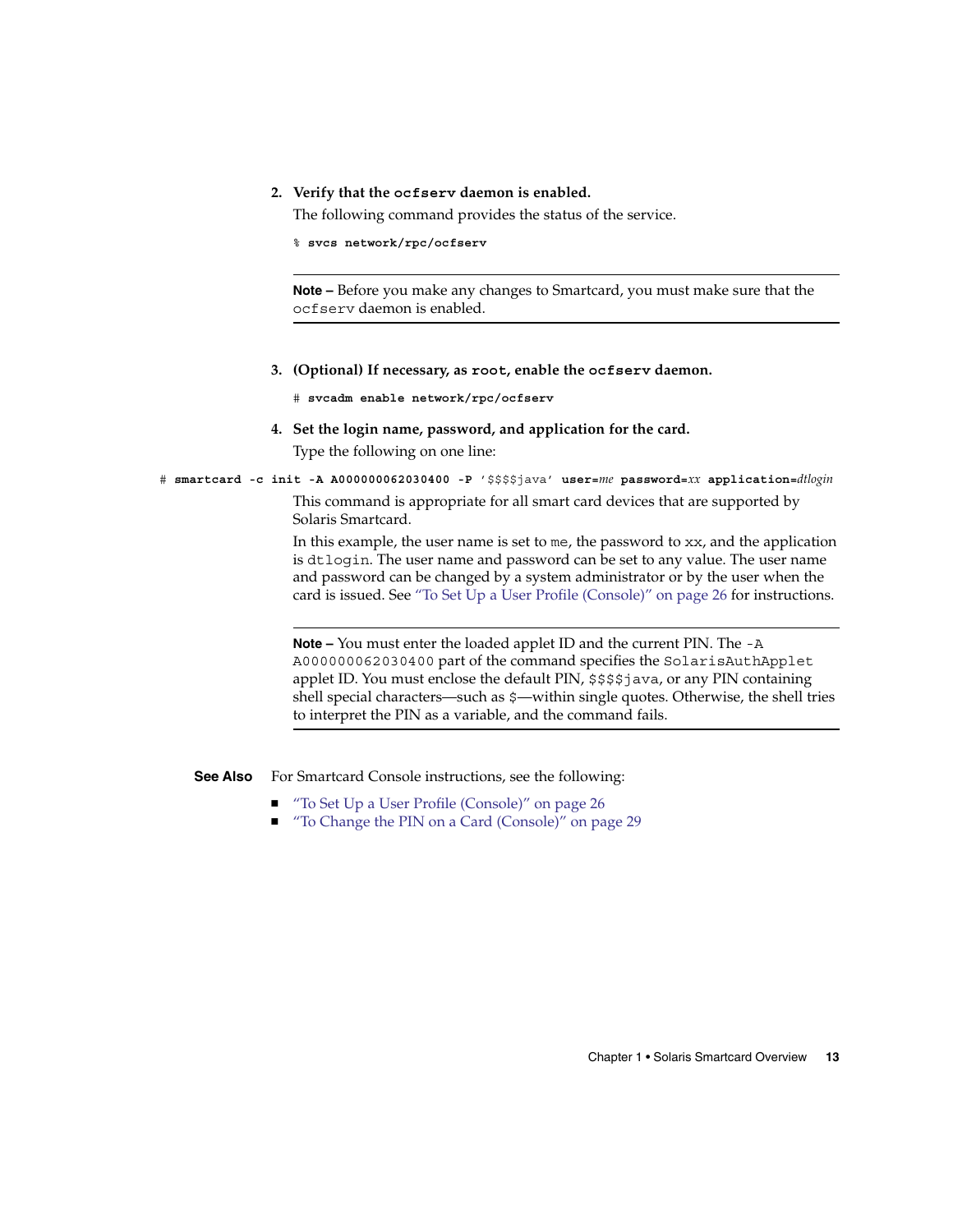# <span id="page-13-0"></span>Defining Authentication Properties on a Smart Card

You base the property settings of each smart card on the user's requirements, your site's security policies, and the limitations of the type of smart card used. Use the Configure Applets dialog box to define corresponding properties for each smart card. The client and server programs on the system read the properties on the smart card to determine whether to give the user access to a particular application.

**Note –** These properties apply only to cards that have been initialized with the SolarisAuthApplet applet provided with Solaris Smartcard. If your site uses a different smart card applet, the available properties might differ. Refer to the smartcard(1M) man page for more information.

## PIN Property

The PIN property is an authentication property that defines a personal identification number (PIN) for the card. The default PIN that is created on the card is  $$$ \$\$\$java. Either you or the user can change \$\$\$\$java to a personalized PIN. Consider giving all users at your site the same default PIN name: changeme, for example. Then make sure each user changes the PIN to a value that is known only to that user.

See ["To Change the PIN on a Card \(Console\)"](#page-28-0) on page 29 for step-by-step instructions on changing the PIN on a smart card.

## User and Password Properties

The user and password properties are authentication properties that identify the user and associate the user with the smart card's PIN. To set these properties, you must know the user's login name and password.

On systems that use the default authentication mechanism of PIN, ocfserv verifies the authenticity of the PIN. Next, ocfserv reads the user and password properties on the card. If the password on the smart card matches the user's entry in the system's password database, ocfserv gives the user access to the application.

## Application Property

Use the application authentication property to designate which applications the user needs to log in to with a login name and password. The application authentication property is called a "user profile" in the Smartcard Console. For example, to require a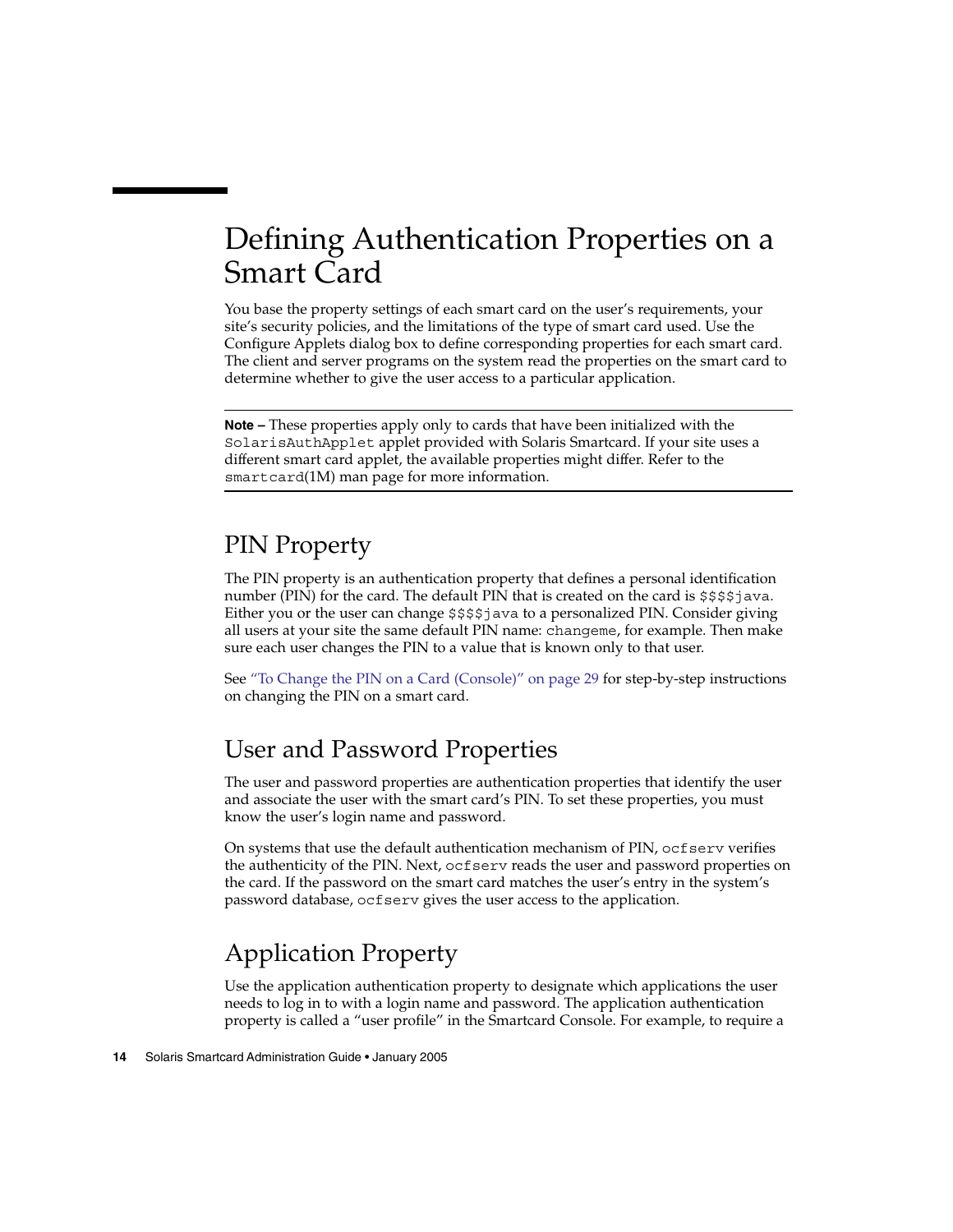<span id="page-14-0"></span>smart card login to the desktop, specify dtlogin as the application associated with the login name and password on the card. You can also require a smart card login for an application specific to your site, such as a financial package or a personnel database. To require a smart card login for such an application, specify its name as the application property.

Before initializing an application on the card, find out which applications a user needs to access through smart card authentication. This step is particularly important when preparing a smart card for anyone who needs to log in to an application as root or another restricted login name.

**Note –** PayFlex cards do not support multiple profiles. PayFlex cards cannot be used in cases where a user needs to log in to the desktop and to one or more secure applications. PayFlex cards cannot be used with multiple user names.

The application property on the smart card works in tandem with the other authentication properties. For example, suppose you initialized a smart card for user Ed with the following information:

- A000000062030400 The SolarisAuthApplet applet
- '\$\$\$\$java' The default PIN for this card, which user Ed can change later
- dtlogin The application that requires the smart card login
- ed The name that Ed must provide to log in to the desktop
- $xx$  The password that Ed must type to log in to the desktop

The preceding information would be typed on the command line, as follows:

```
# smartcard -c init -A A000000062030400 -P '$$$$java' application=dtlogin user=ed password=xx
```
When Ed inserts his card into the reader and tries to log in to the desktop (dtlogin), ocfserv reads the card to determine whether any authentication properties are associated with dtlogin. The ocfserv server finds that the user and password properties are associated with dtlogin.

The ocfserv server prompts Ed for his PIN. The typed PIN is compared with the PIN that is stored on the smart card that is assigned to the dtlogin application. Also, ocfserv uses the login name and password on Ed's card, along with the passwords in the system's password database, to verify that Ed is who he claims to be. If these properties match, Ed is logged in to the desktop.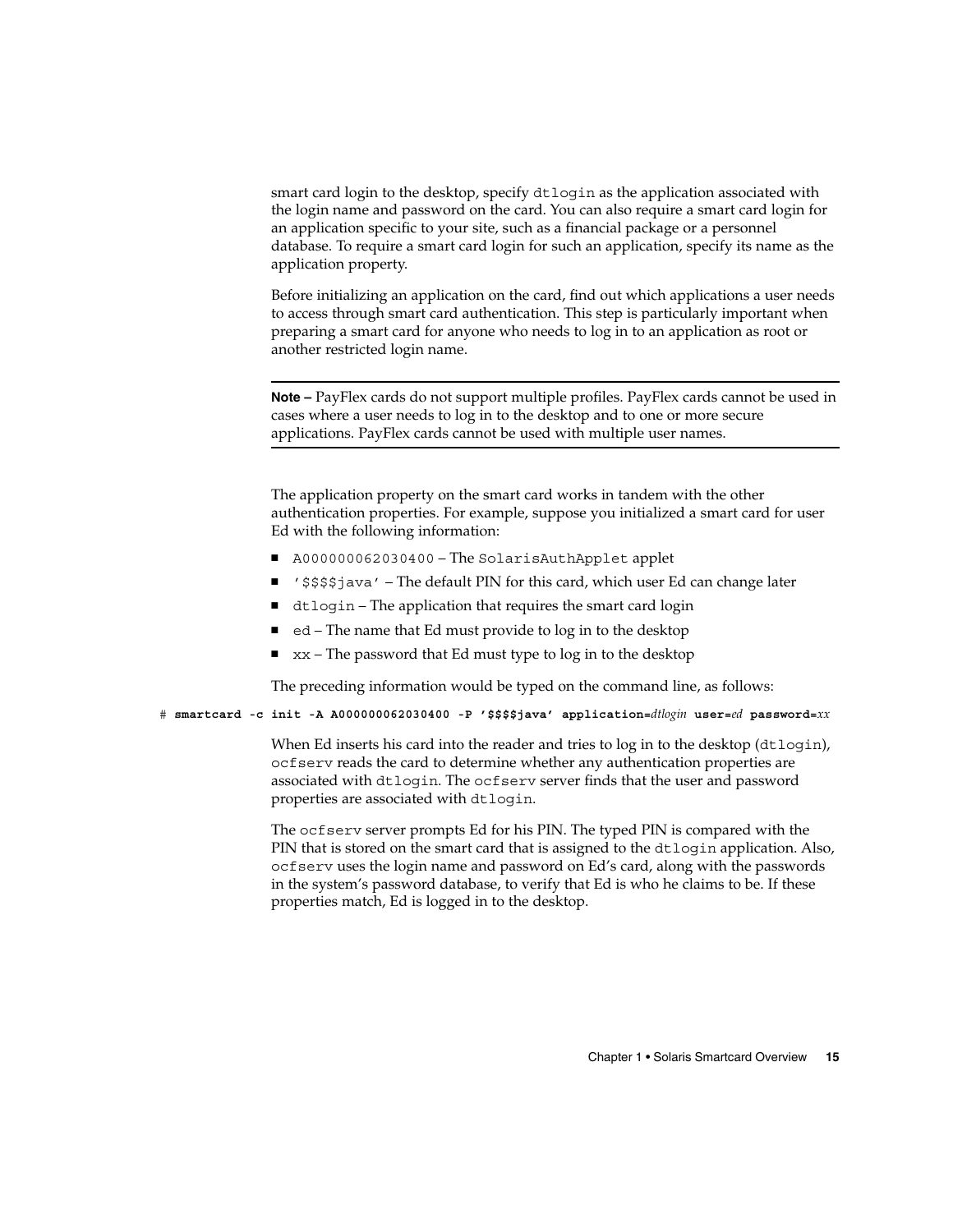# <span id="page-15-0"></span>Enabling Desktop Login With a Solaris Smartcard

The final step in setting up a desktop system is to enable the use of a Solaris Smartcard for desktop login. See "To Enable Smartcard Usage (Command Line)" on page 16 for step-by-step instructions.

You cannot log in through dtlogin if you enable Smartcard and either of the following conditions is true:

- You do not have a working smart card
- You have not configured a smart card successfully

If you enable Smartcard before you have set up a working smart-card configuration, you must first disable Smartcard. Do the following to disable Smartcard so that you can set up Smartcard for use:

- 1. Log in to the system remotely with the ssh or rlogin command.
- 2. Become superuser (root).
- 3. Disable smart-card operations.
	- # **smartcard -c disable**

## ▼ To Enable Smartcard Usage (Command Line)

Use this procedure to enable Solaris Smartcard usage on a system. A user must use an accepted smart card for the system. A user might also need to type a PIN to log in to the system.

#### **1. Become superuser on each system to be used in Smartcard operations. Steps**

#### **2. Verify that the ocfserv daemon is enabled.**

The following command provides the status of the service.

# **svcs network/rpc/ocfserv**

**Note –** Before you make any changes to Smartcard, you must make sure that the ocfserv daemon is enabled.

### **3. (Optional) If necessary, enable the ocfserv daemon.**

- # **svcadm enable network/rpc/ocfserv**
- **16** Solaris Smartcard Administration Guide January 2005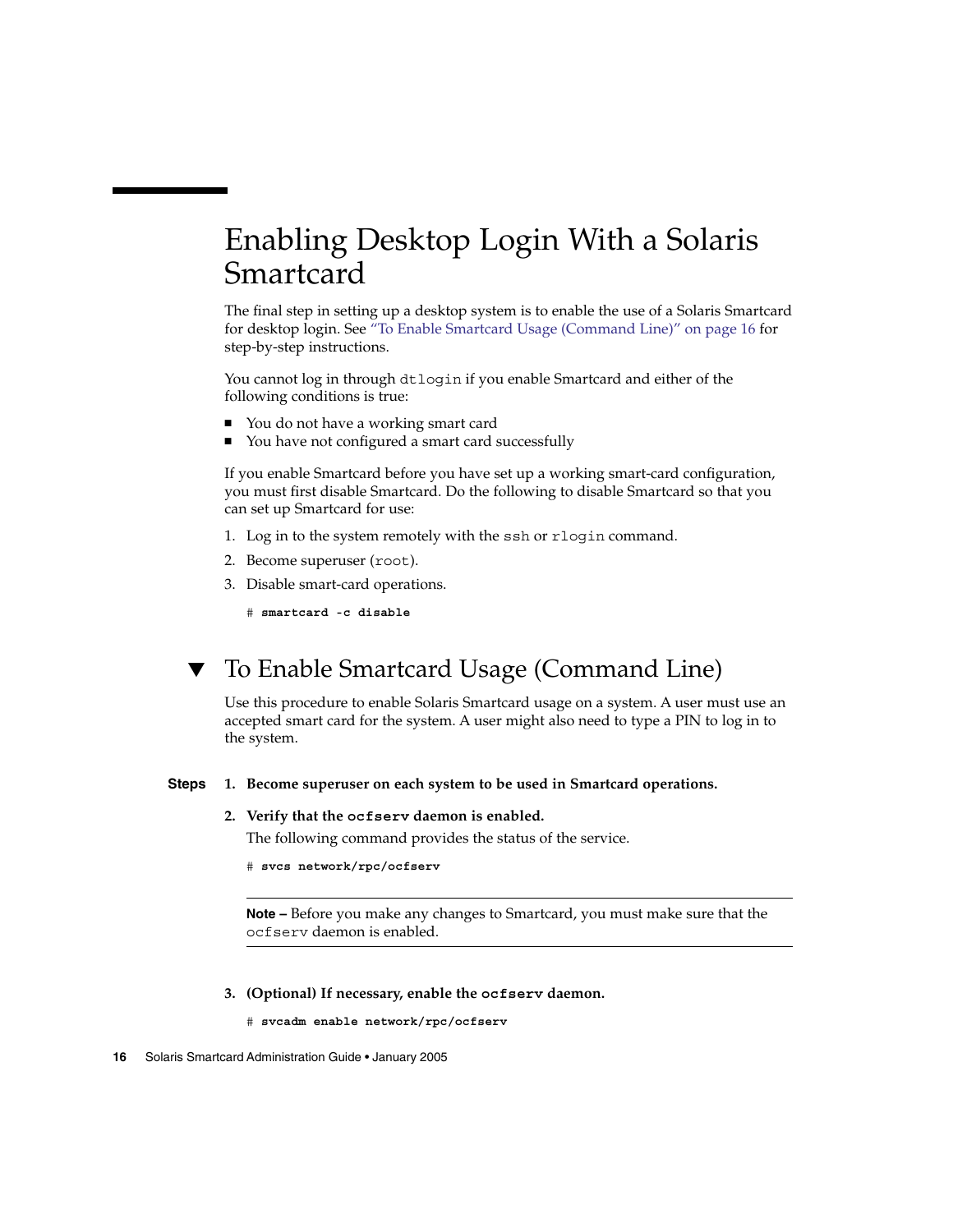<span id="page-16-0"></span>**4. Stop the desktop.**

# **/etc/init.d/dtlogin stop**

**5. Enable Solaris Smartcard operations.**

# **smartcard -c enable**

- **6. Restart the desktop.**
	- # **/etc/init.d/dtlogin start**

**Note –** When CDE is configured for Smartcard login, /etc/pam.conf is modified to include pam\_smartcard. For example, when smartcard -c enable is executed, the following lines are inserted at the top of the auth stacks for dtlogin and dtsession:

dtlogin auth requisite pam\_smartcard.so dtsession auth requisite pam\_smartcard.so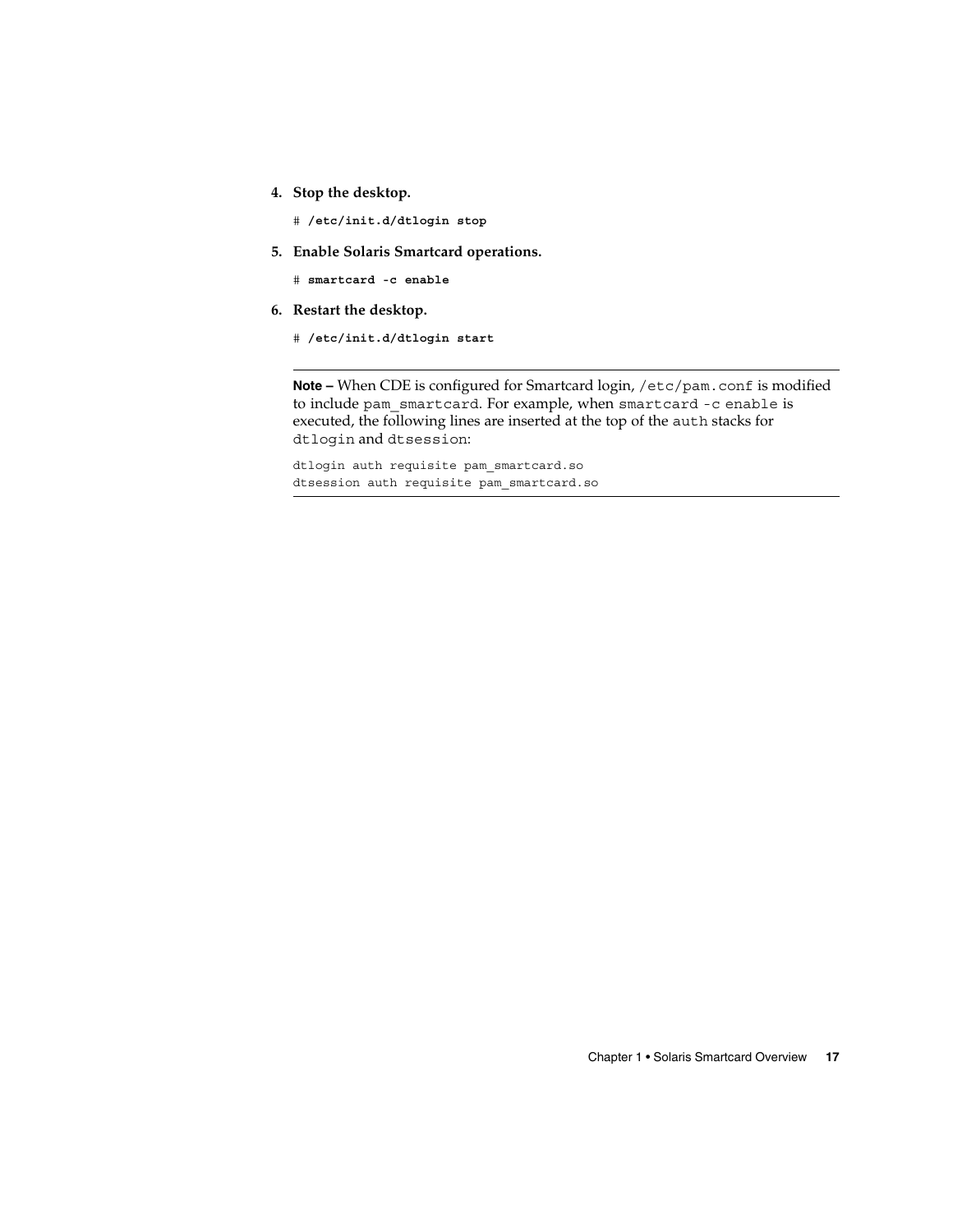Solaris Smartcard Administration Guide • January 2005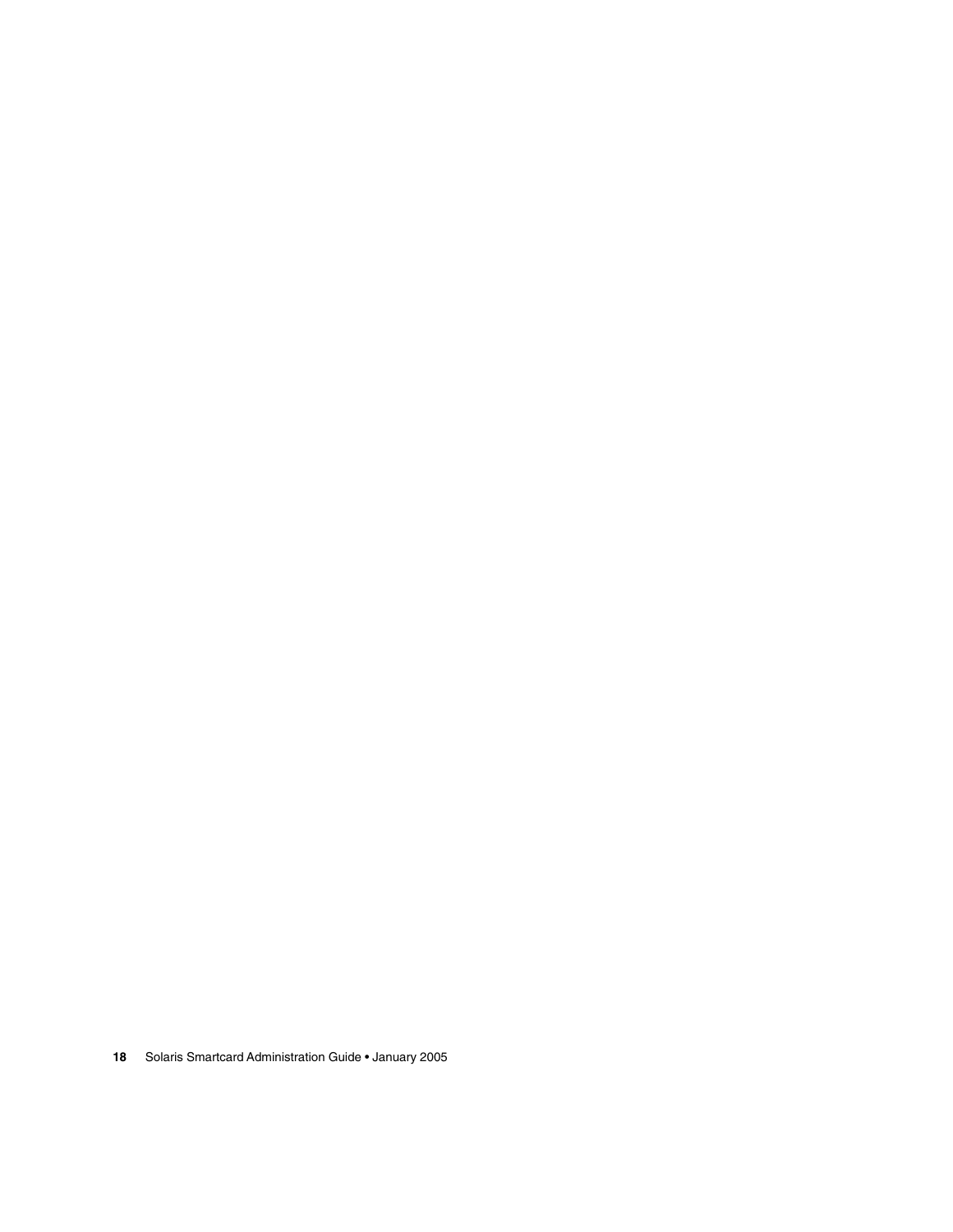### <span id="page-18-0"></span>CHAPTER **2**

# Getting Started With Solaris Smartcard

This chapter shows an administrator how to set up an initial Solaris Smartcard configuration:

- "Starting the Smartcard Console" on page 19
- ["Setting Up for Smartcard Login"](#page-20-0) on page 21
- ["Setting Timeout and Card Removal Actions"](#page-31-0) on page 32

See [Chapter 1](#page-8-0) for the following instructions:

- "Loading the [SolarisAuthApplet](#page-11-0)" on page 12
- ["Initializing a Smart Card"](#page-11-0) on page 12
- ["Defining Authentication Properties on a Smart Card"](#page-13-0) on page 14
- ["Enabling Desktop Login With a Solaris Smartcard"](#page-15-0) on page 16

See [Chapter 3](#page-34-0) for these instructions:

- ["Adding a Card Reader"](#page-34-0) on page 35
- *["Removing a Card Reader"](#page-37-0)* on page 38

# Starting the Smartcard Console

The Smartcard Console is the graphical user interface (GUI) used to manage the Solaris Smartcard software.

**Note –** Solaris Smartcard can also be administered from the command line. Both command line and Smartcard Console instructions are included in this document.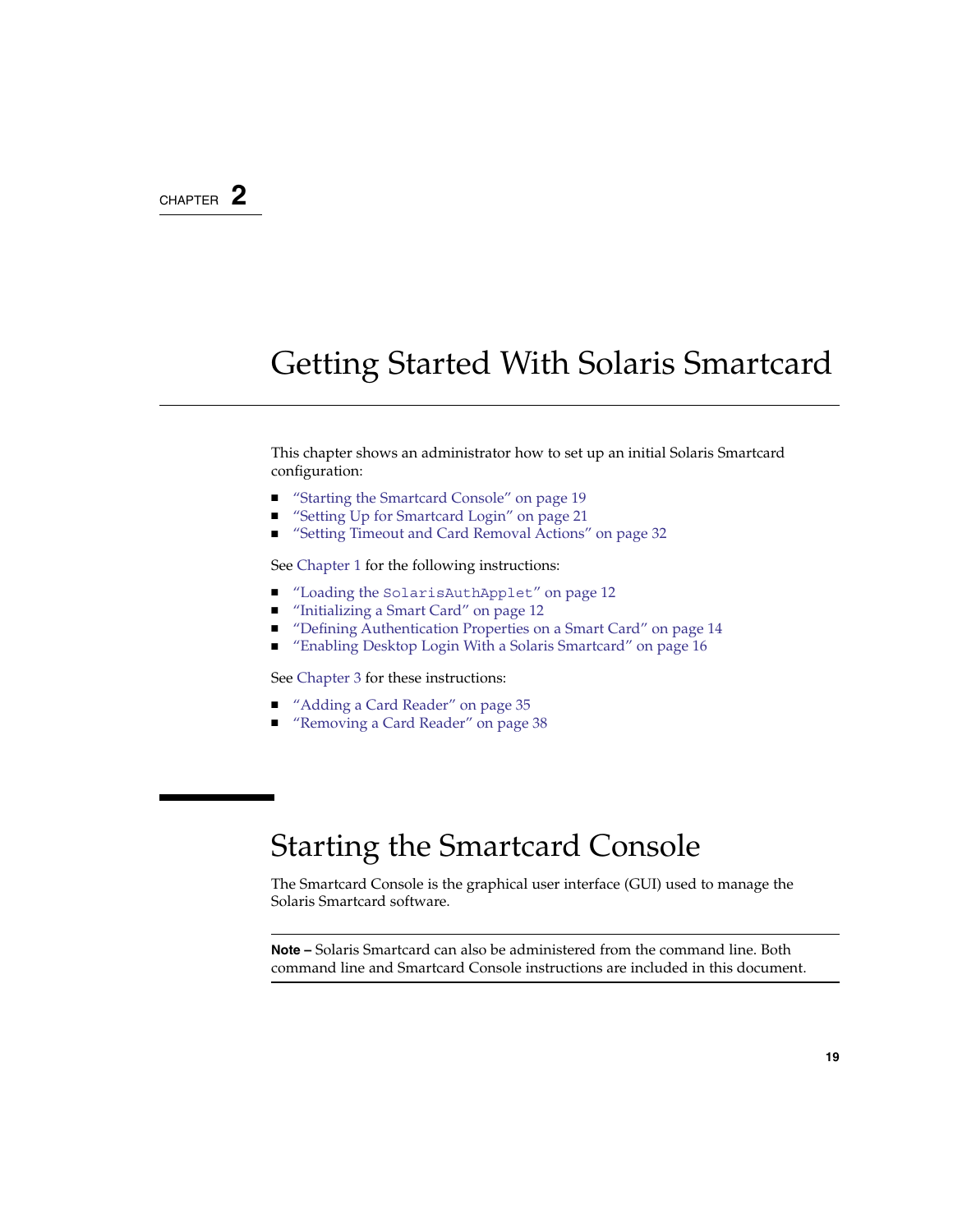## <span id="page-19-0"></span>▼ To Start the Smartcard Console From the Command Line

#### **1. Log in as root or su to root. Steps**

**Note –** If you log in as a regular user, you can run Smartcard, but you can only perform two tasks: Load Applets and Configure Applets.

#### **2. Verify that the ocfserv daemon is enabled.**

The following command provides the status of the service.

```
# svcs network/rpc/ocfserv
```
**Note –** Before you make any changes to Smartcard, you must make sure that the ocfserv daemon is enabled.

- **3. (Optional) If necessary, enable the ocfserv daemon.**
	- # **svcadm enable network/rpc/ocfserv**
- **4. Start the Smartcard Console:**
	- # **/usr/dt/bin/sdtsmartcardadmin &**

**Note –** Before you su to root, you might need to disable X server access control, because root is not granted access by default. Disable X server access control by running /usr/openwin/bin/xhost +*hostname* where *hostname* is the local host. After starting the Smartcard Console, run xhost -*hostname* to enable access control again.

## To Start the Smartcard Console From the CDE Desktop

#### **1. Log in as root to the Common Desktop Environment (CDE). Steps**

If you are currently running CDE under your login name, exit CDE and log in as root.

**20** Solaris Smartcard Administration Guide • January 2005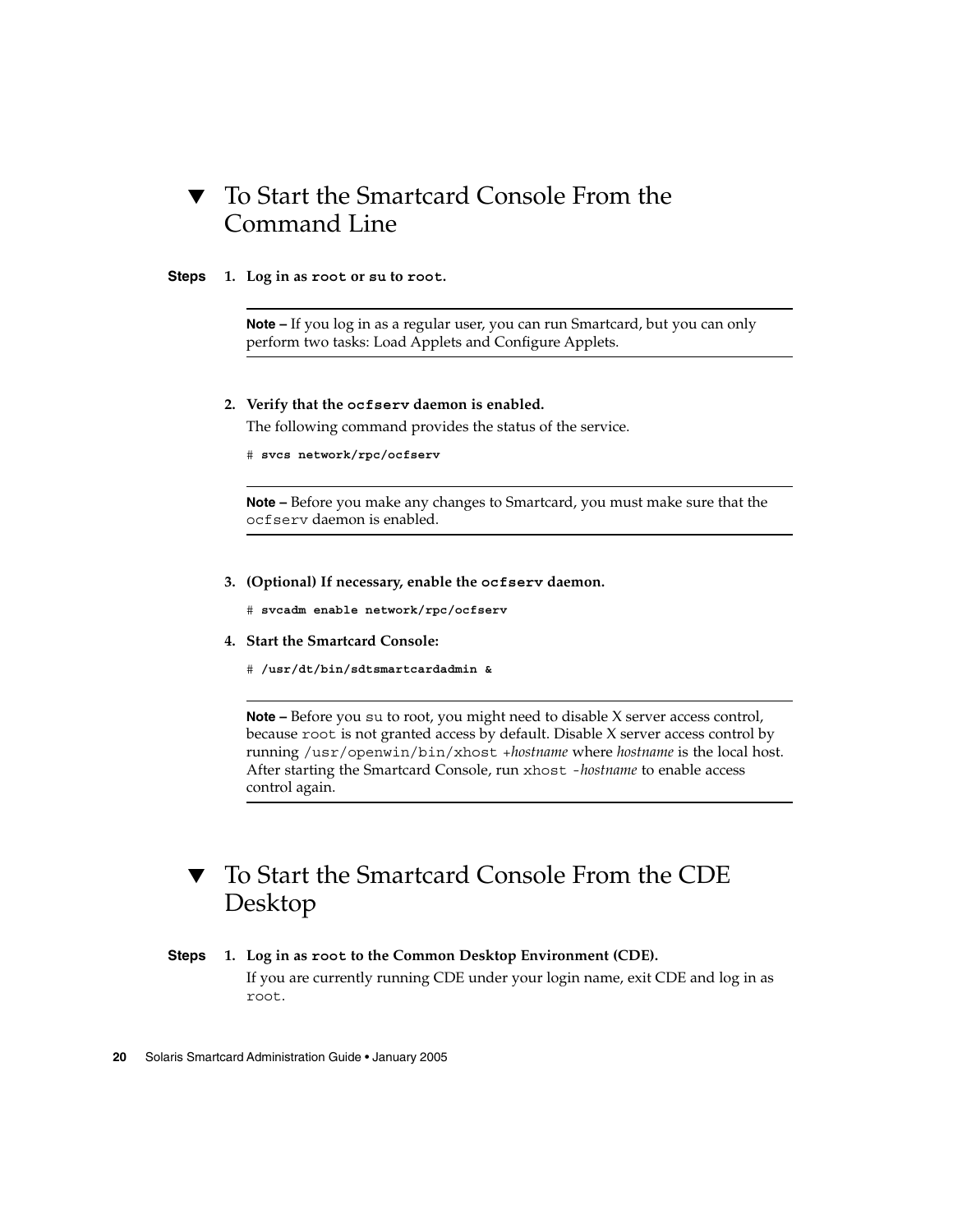<span id="page-20-0"></span>**Note –** If you log in as a regular user, you can run Smartcard, but you can only perform two tasks: Load Applets and Configure Applets.

#### **2. Verify that the ocfserv daemon is enabled.**

The following command provides the status of the service.

```
# svcs network/rpc/ocfserv
```
**Note –** Before you make any changes to Smartcard, you must make sure that the ocfserv daemon is enabled.

#### **3. (Optional) If necessary, enable the ocfserv daemon.**

# **svcadm enable network/rpc/ocfserv**

- **4. On the CDE control panel, click the up arrow on the Applications subpanel.** By default, the Text Note icon, a pinned note with a pencil above the note, represents the Application's subpanel.
- **5. Select Applications to display the Application Manager.**
- **6. Double-click the System\_Admin icon in Application Manager.**
- **7. Double-click the Smart Card icon to start the Smartcard Console.** You might have to scroll down to find the Smart Card icon.
- You can also start the Smartcard Console from the desktop Workspace menu. sdtsmartcardadmin should be found at the top level or in the Tools submenu. **See Also**

# Setting Up for Smartcard Login

Use the following procedure to set up Smartcard login for a machine that is running Solaris 8, Solaris 9, or Solaris 10 OS. For some tasks, a command-line example is shown first, followed by Smartcard Console instructions. For some complex tasks, the command-line example is a link to another chapter.

**Note –** You must be root to perform most of these tasks.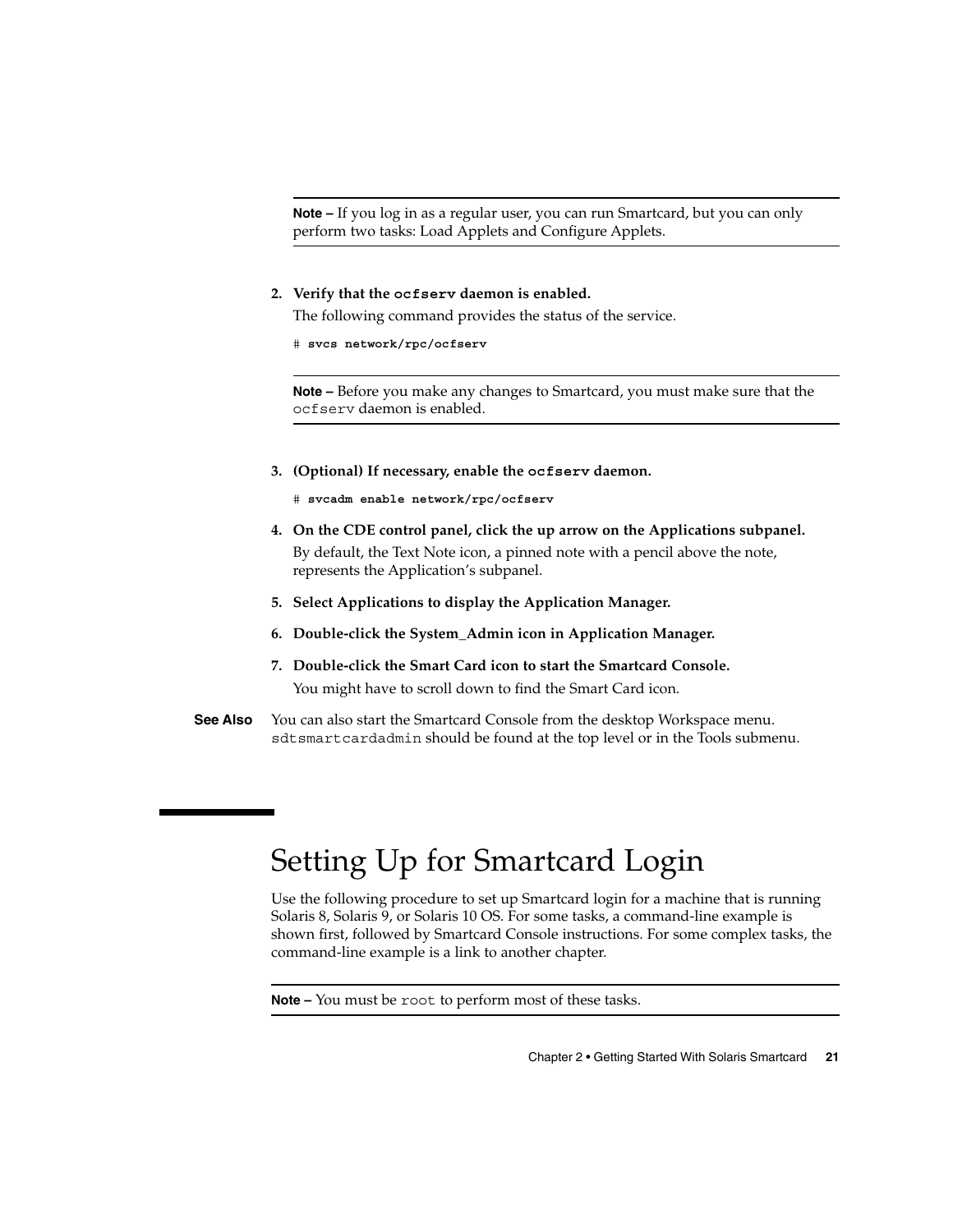## <span id="page-21-0"></span>▼ To Add a Card Reader (Console)

Instructions for adding a card reader from the Smartcard Console are shown here.

#### **1. Verify that the ocfserv daemon is enabled. Steps**

The following command provides the status of the service.

% **svcs network/rpc/ocfserv**

**Note –** Before you make any changes to Smartcard, you must make sure that the ocfserv daemon is enabled.

- **2. (Optional) If necessary, as root, enable the ocfserv daemon.**
	- # **svcadm enable network/rpc/ocfserv**
- **3. Start the Solaris Smartcard Console.**

Run sdtsmartcardadmin from the command line or select sdtsmartcardadmin from the Workspace menu.

**4. Click Card Readers in the Navigation pane.**

The Add Reader and IFD Terminal icons are displayed in the Console pane. Icons for any other enabled card reader types are also displayed.

#### **5. Double-click Add Reader in the Console pane.**

The Add Reader dialog box is displayed. You can also display the Add Reader dialog box by selecting Add Reader in the Console pane and choosing Properties in the Action menu.

**6. Double-click the IFD Card Terminal Reader, select the card reader, and click OK.** The Card-Readers dialog box is displayed.

#### **7. Select the Basic Configuration tab.**

This tab is selected by default.

#### **8. Type a name for the reader in the Unique Card Terminal Name field.**

Leave the current name if you do not want to change the name. Do not include any spaces in the name.

**9. From the Device Port pulldown menu, select the port that the card reader is attached to.**

The Sun Internal Card Reader is attached to /dev/scmi2c0 by default.

#### **10. Enter the IFD handler location in the IFD Handler field.**

This is the full-path location of the IFD handler. The IFD handler for the internal reader is in /usr/lib/smartcard/ifdh\_scmi2c.so.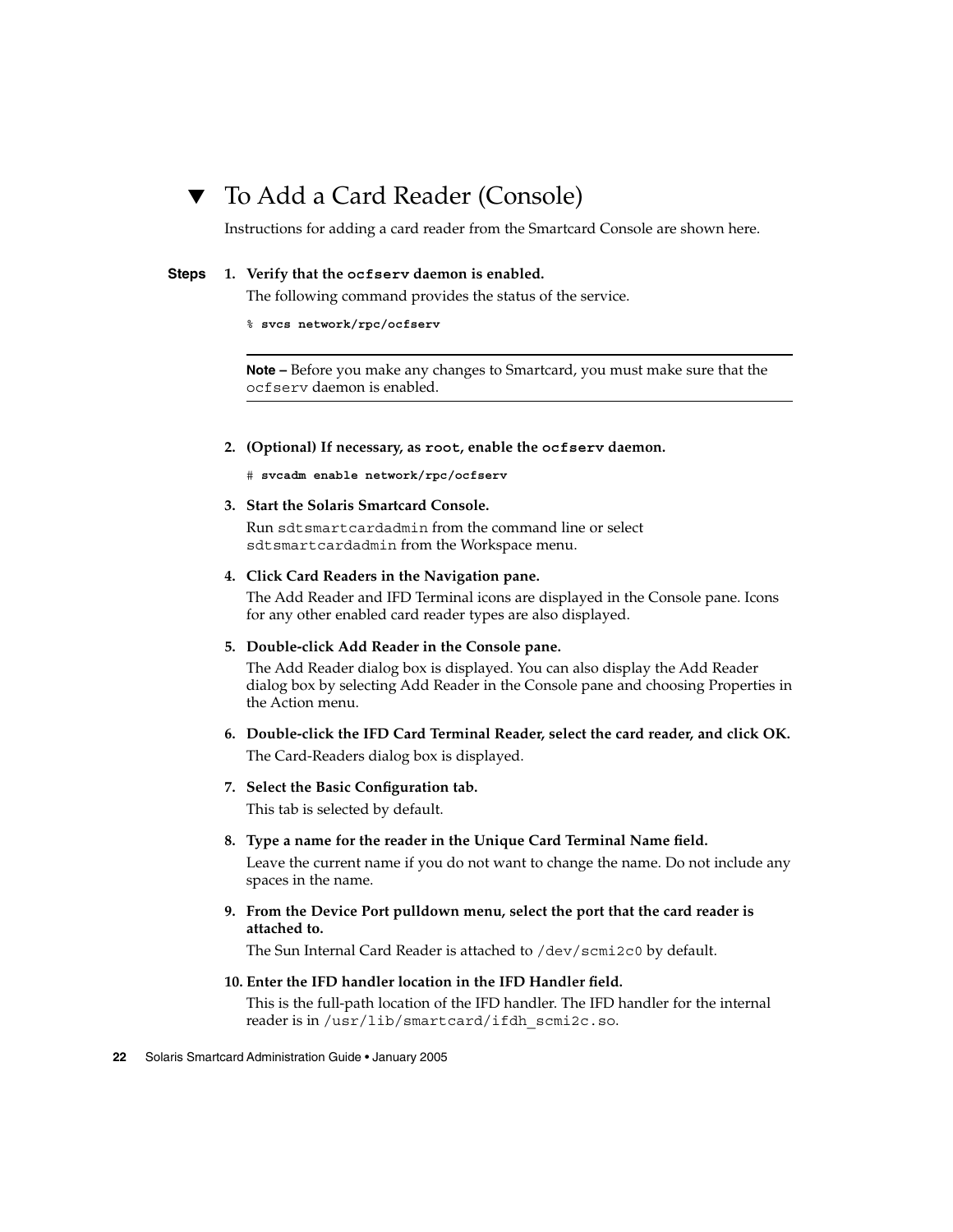#### <span id="page-22-0"></span>**11. Click Apply or OK.**

The IFD Terminal is displayed in the Console pane. A dialog is displayed, stating that the OCF Server must be restarted to complete the operation.

### **12. Click Restart OCF Now to add the internal reader.**

The internal reader is not added until OCF is killed and restarted.

**Note –** If you do not restart OCF now, you must restart OCF from the command line to add the internal reader.

```
# svcadm restart network/rpc/ocfserv
```
The ocfserv process is restarted the next time you start the Smartcard Console or issue the smartcard command.

For command-line instructions, see ["Adding a Card Reader"](#page-34-0) on page 35. **See Also**

## ▼ To Add Support for a New Card Type (Console)

To use a new type of smart card, you have to provide its Answer to Reset (ATR) property to ocfserv. The following is Smartcard Console instructions.

#### **1. Verify that the ocfserv daemon is enabled. Steps**

The following command provides the status of the service.

% **svcs network/rpc/ocfserv**

**Note –** Before you make any changes to Smartcard, you must make sure that the ocfserv daemon is enabled.

**2. (Optional) If necessary, as root, enable the ocfserv daemon.**

# **svcadm enable network/rpc/ocfserv**

- **3. Insert the smart card with the new ATR in the card reader.**
- **4. In the Navigation pane, select Smart Cards.**
- **5. Double-click the icon in the Console pane that represents the type of card currently inserted.**

The Smart Card dialog box displays a list of the known ATRs for this card type. You can also display the Smart Card dialog box by selecting the appropriate card in the Console pane and choosing Properties in the Action menu.

Chapter 2 • Getting Started With Solaris Smartcard **23**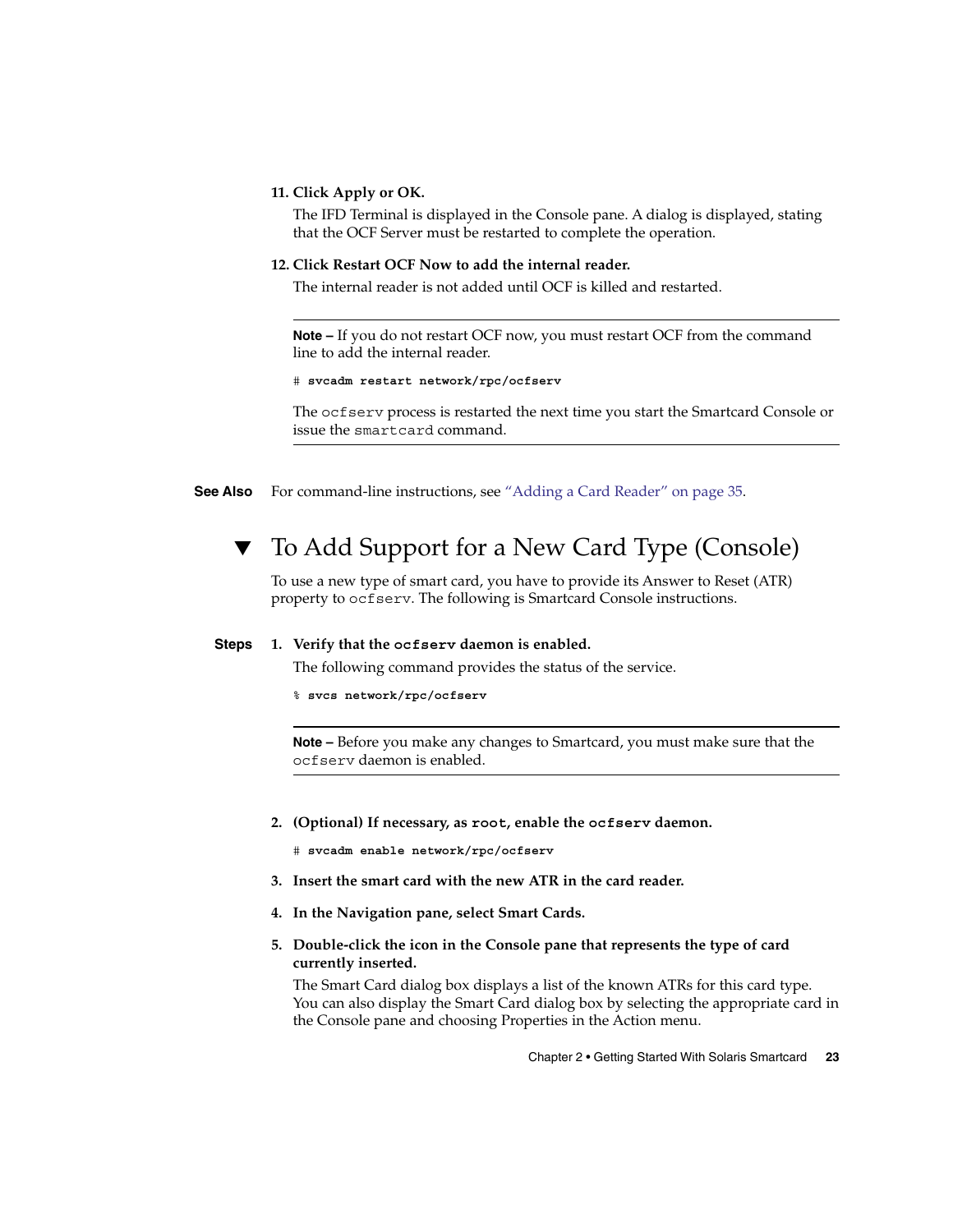<span id="page-23-0"></span>**6. If the ATR on the card is new and not in the list, click Add.**

The Add ATR dialog box is displayed. The ATR of the card inserted in the card reader is shown in the Inserted Card's ATR listbox.

**Note –** To determine if the ATR value of the inserted card has been registered, click the Add button. If nothing is listed, your card's ATR is already known. Otherwise, you should perform the following steps.

- **7. Select the ATR of the inserted card or type the new ATR in the New ATR field.** You can find the new ATR value in the smart-card product literature.
- **8. Click OK in the Add ATR dialog box.** The new ATR is added to the list in the Smart Card dialog box.
- **9. Select the new ATR in the list in the Smart Card dialog box.**

**10. Click OK in the Smart Card dialog box to activate the change.**

## ▼ To Add Support for a New Card Type (Command Line)

If you prefer the command line, use this procedure.

#### **1. Verify that the ocfserv daemon is enabled. Steps**

The following command provides the status of the service.

% **svcs network/rpc/ocfserv**

**Note –** Before you make any changes to Smartcard, you must make sure that the ocfserv daemon is enabled.

- **2. (Optional) If necessary, as root, enable the ocfserv daemon.**
	- # **svcadm enable network/rpc/ocfserv**
- **3. Type the following to add "12345" as a new PayFlex ATR:**

# **smartcard -c admin -x modify "PayFlex.ATR=3B69000057100A9 3B6911000000010100 12345"**

**24** Solaris Smartcard Administration Guide • January 2005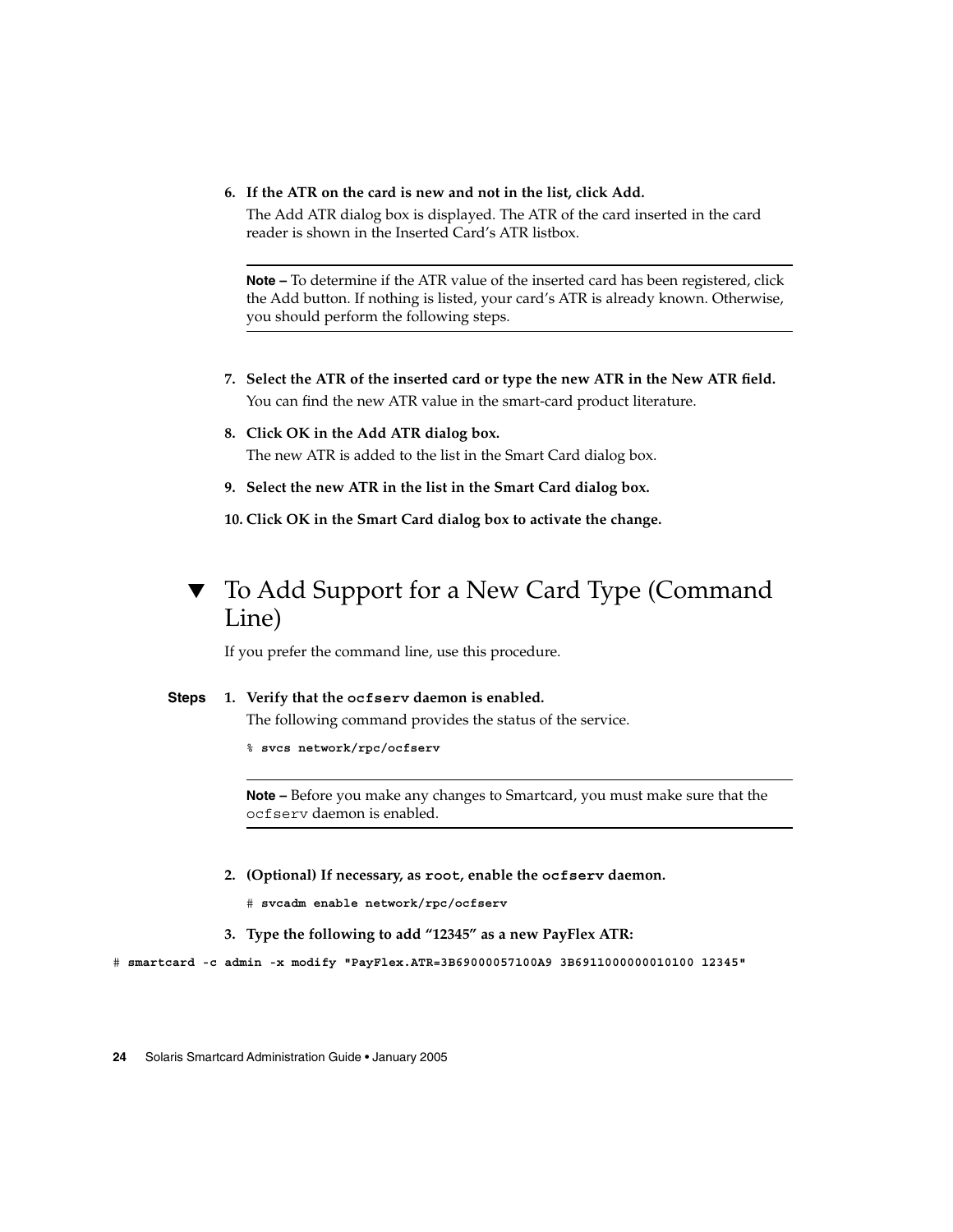<span id="page-24-0"></span>**Note –** If you want to retain the current ATR, you must enter the current ATR *and* the new ATR.

## To Load the Smartcard Applet to a Smart Card (Console)

Use this procedure to load the Solaris Smartcard applet (SolarisAuthApplet) to a smart card. You must load the Solaris Smartcard applet before you can add the user profile information. The following is Smartcard Console instructions.

#### **1. Verify that the ocfserv daemon is enabled. Steps**

The following command provides the status of the service.

% **svcs network/rpc/ocfserv**

**Note –** Before you make any changes to Smartcard, you must make sure that the ocfserv daemon is enabled.

**2. (Optional) If necessary, as root, enable the ocfserv daemon.**

# **svcadm enable network/rpc/ocfserv**

- **3. Insert the smart card into the reader.**
- **4. Select the Load Applets icon in the Navigation pane.**
- **5. Double-click the SolarisAuthApplet icon in the Console pane.**

The Load Applets dialog box is displayed. Applets for various card types are displayed in the left listbox. You can also display the Load Applets dialog box by selecting the appropriate card in the Console pane and choosing Properties in the Action menu.

**6. Select the card type that you want to initialize.**

Choices include the following:

- CyberFlex
- iButton
- PayFlex
- **7. Click the arrow between the two listboxes.**

The selected applet is copied to the Pending Applet Installations listbox, with a check in the checkbox and the name of the smart card displayed. If no card or the wrong smart card is inserted in the card reader, "No compatible devices inserted"

Chapter 2 • Getting Started With Solaris Smartcard **25**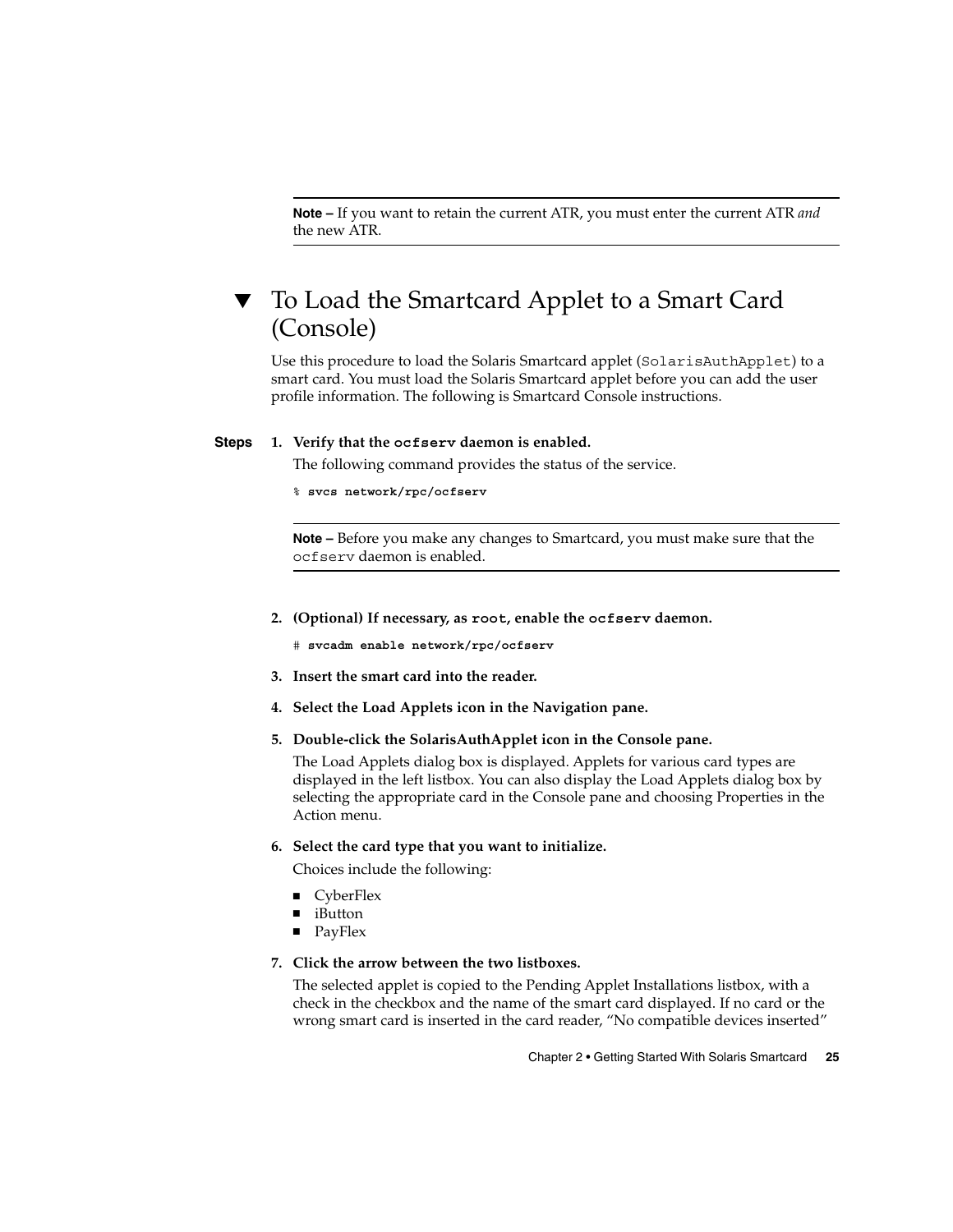<span id="page-25-0"></span>is displayed. Insert the appropriate card.

#### **8. Click the Install button.**

A window that is labeled "Loading Applet to Device" is displayed. The applet loads in approximately one minute. When the installation is complete, a window displays the confirmation message "Applet Installation Successful."

#### **9. Click OK to dismiss the confirmation window.**

The card now stores default values. If the card previously stored different PIN or different user profile values, those values have been overwritten. See ["PIN](#page-13-0) Property" [on page 14](#page-13-0) and ["User and Password Properties"](#page-13-0) on page 14 for more information.

### ▼ To Load the Smartcard Applet to a Smart Card (Command Line)

#### **1. Verify that the ocfserv daemon is enabled. Steps**

The following command provides the status of the service.

% **svcs network/rpc/ocfserv**

**Note –** Before you make any changes to Smartcard, you must make sure that the ocfserv daemon is enabled.

- **2. (Optional) If necessary, as root, enable the ocfserv daemon.**
	- # **svcadm enable network/rpc/ocfserv**
- **3. With the smart card inserted in the card reader, type the following:**

# **smartcard -c load -i /usr/share/lib/smartcard/SolarisAuthApplet.capx** When the load finishes, the following message is displayed:

Operation successful.

## ▼ To Set Up a User Profile (Console)

Use this procedure to specify the user name and password that is associated with the application (dtlogin) for the card being set up. The following is Smartcard Console instructions.

#### **1. Verify that the ocfserv daemon is enabled. Steps**

**<sup>26</sup>** Solaris Smartcard Administration Guide • January 2005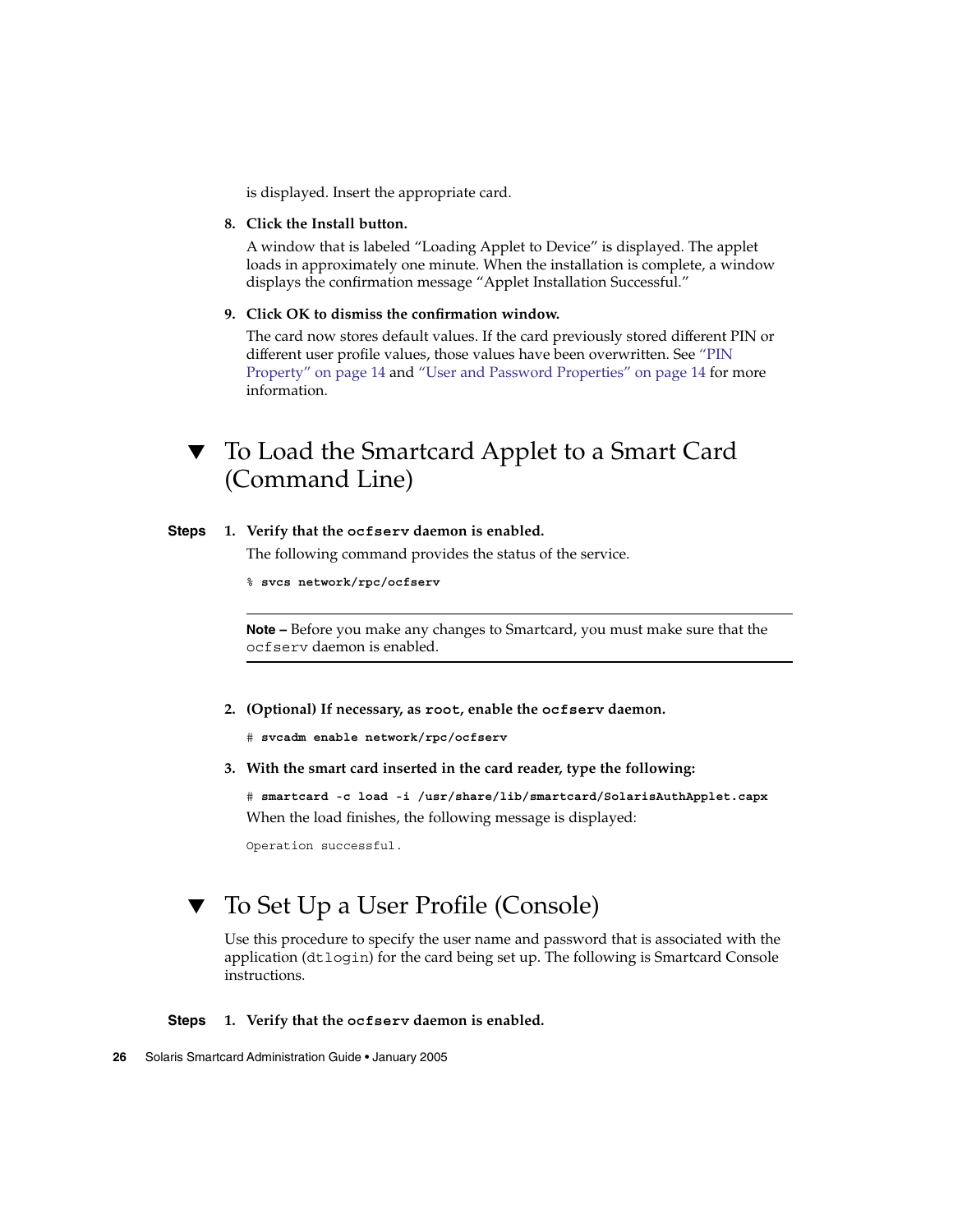<span id="page-26-0"></span>The following command provides the status of the service.

% **svcs network/rpc/ocfserv**

**Note –** Before you make any changes to Smartcard, you must make sure that the ocfserv daemon is enabled.

**2. (Optional) If necessary, as root, enable the ocfserv daemon.**

# **svcadm enable network/rpc/ocfserv**

- **3. Insert the smart card that you want to configure into the card reader.**
- **4. Select Configure Applets in the Navigation pane.**

The icon for the type of card in the reader is displayed in the Console pane.

**5. Double-click the icon in the Console pane.**

The Configure Applets dialog box is displayed. You can also display the Configure Applets dialog box by selecting the icon in the Console pane and choosing Properties in the Action menu.

**6. Select SolarisAuthApplet in the Configure Applets dialog box.**

The SolarisAuthApplet configuration folders appear on the right side of the dialog box. The folders are represented by tabs labeled "PIN" and "User Profiles." For some smart cards, "RSA Key" and "PKI Cert" folders might also be represented. Only User Profiles changes are described here. See ["To Change the](#page-28-0) [PIN on a Card \(Console\)"](#page-28-0) on page 29 for PIN change information.

- **7. Select the User Profiles tab in the Configure Applets dialog box.**
- **8. Type dtlogin in the User Profile Name field.**

dtlogin represents the CDE desktop.

#### **9. Type a user name in User Name field.**

The name is the user name of the person to use the card. The user name cannot be more than eight characters long.

**Note –** Click the Get button to determine the current user name that is associated with the card. You need to type the PIN to get the current user name or to change the user name or password.

#### **10. Type password in Password field.**

The password is the password that is associated with the user name that was typed in a previous step. The password must correspond to the user's password based on

Chapter 2 • Getting Started With Solaris Smartcard **27**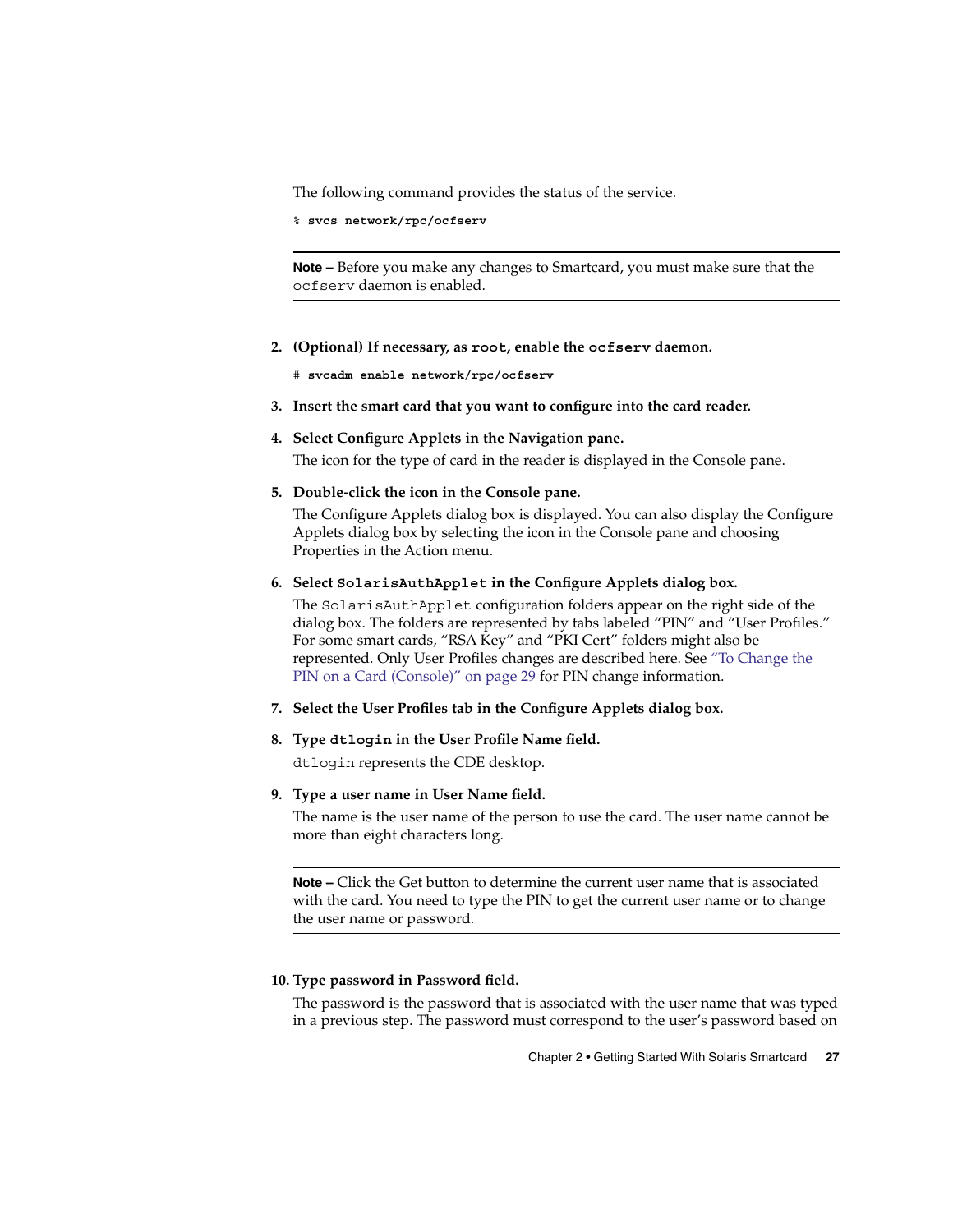<span id="page-27-0"></span>the search order for passwd in /etc/nsswitch.conf: LDAP, NIS, NIS+, or local files. The password cannot be more than eight characters long.

**Note –** If the user's password is changed after you have configured the smart card, you or the user must repeat these steps. The new password on the smart card is not updated automatically.

#### **11. Click the Set button.**

The Set User Profile popup is displayed, asking for the current PIN.

#### **12. Type the PIN and click OK.**

The new user name and new password are stored on the card.

**13. Click OK to dismiss the dialog box.**

## ▼ To Set Up a User Profile (Command Line)

If you prefer the command line, use the following procedure.

#### **1. Verify that the ocfserv daemon is enabled. Steps**

The following command provides the status of the service.

% **svcs network/rpc/ocfserv**

**Note –** Before you make any changes to Smartcard, you must make sure that the ocfserv daemon is enabled.

- **2. (Optional) If necessary, as root, enable the ocfserv daemon.**
	- # **svcadm enable network/rpc/ocfserv**
- **3. Set the user name and the password for the dtlogin application.**

Type the following on one line to set the user name to  $x$  and the password to  $y$  for the dtlogin application. In this example, the PIN is \$\$\$\$java, the default value.

# **smartcard -c init -A A0000000620304000 -P '\$\$\$\$java' user=x password=y application=dtlogin**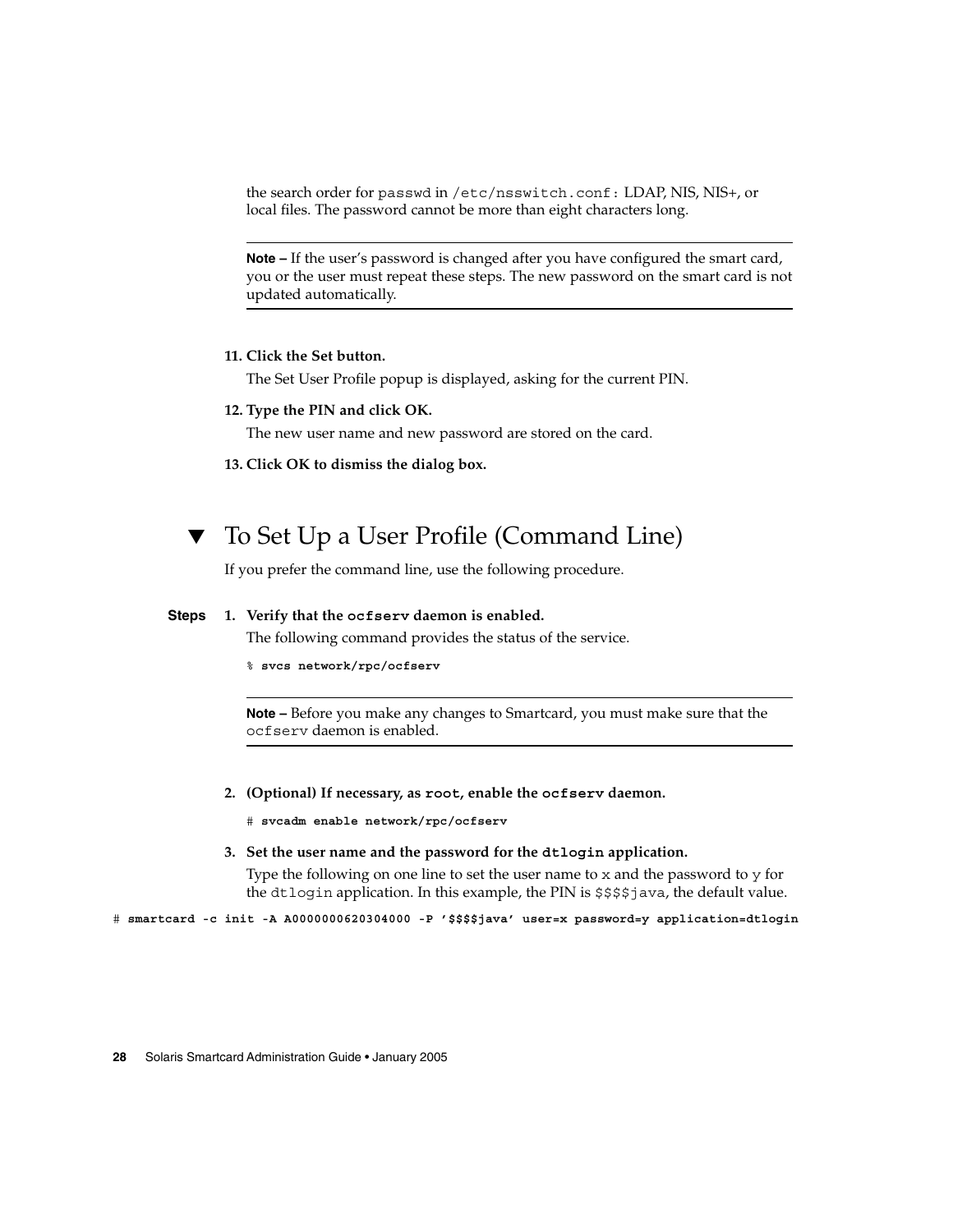<span id="page-28-0"></span>**Note –** You must type the loaded applet ID and the current PIN. In the previous example, -A A000000062030400 specifies the SolarisAuthApplet applet ID. The PIN is the default SolarisAuthApplet value. Enclose the PIN, \$\$\$\$java, or any PIN that contains the shell special characters—such as \$—within single quotes. Otherwise, the shell tries to interpret the PIN as a variable, and the command fails.

For more information, see ["To Create User Information on a Smart Card \(Command](#page-11-0) Line)" [on page 12.](#page-11-0) **See Also**

### To Verify a PIN for a Smart Card

Use this procedure to verify the PIN for a smart card.

#### **1. Verify that the ocfserv daemon is enabled. Steps**

The following command provides the status of the service.

% **svcs network/rpc/ocfserv**

**Note –** Before you make any changes to Smartcard, you must make sure that the ocfserv daemon is enabled.

- **2. (Optional) If necessary, as root, enable the ocfserv daemon.**
	- # **svcadm enable network/rpc/ocfserv**
- **3. Insert the smart card into the card reader.**
- **4. As root, type the following to verify the PIN for the smart card.**

# **smartcard -c init -A A000000062030400 -P** '*PIN\_number*'

*PIN\_number* represents the PIN set for the card and A000000062030400 is the applet ID for the SolarisAuthApplet.

If the PIN is invalid, an Invalid PIN message is displayed. A valid PIN results in no output.

## To Change the PIN on a Card (Console)

Use this procedure to change the PIN on a smart card by using the Smartcard Console.

Chapter 2 • Getting Started With Solaris Smartcard **29**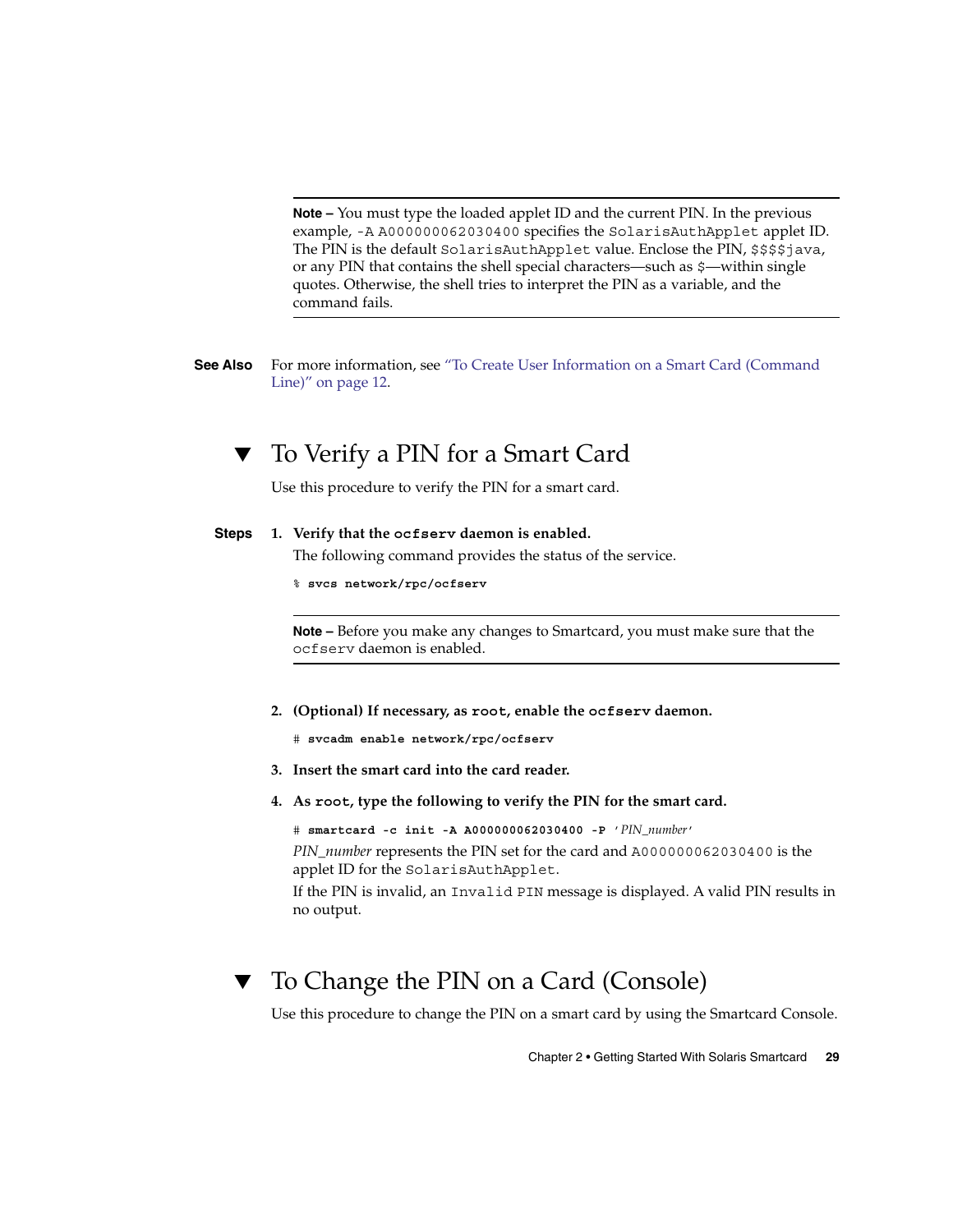<span id="page-29-0"></span>**Note –** An end user who knows the current PIN can change the PIN on a card.

#### **1. Verify that the ocfserv daemon is enabled. Steps**

The following command provides the status of the service.

% **svcs network/rpc/ocfserv**

**Note –** Before you make any changes to Smartcard, you must make sure that the ocfserv daemon is enabled.

- **2. (Optional) If necessary, as root, enable the ocfserv daemon.**
	- # **svcadm enable network/rpc/ocfserv**
- **3. Insert the smart card that you want to configure into the card reader.**
- **4. Select Configure Applets in the Navigation pane.**

The icon for the type of card in the reader is displayed in the Console pane.

#### **5. Double-click the card icon in the Console pane.**

The Configure Applets dialog box is displayed.

#### **6. Select SolarisAuthApplet in the listbox.**

The SolarisAuthApplet configuration folders appear on the right side of the dialog box. The folders are represented by tabs that are labeled "PIN" and "User Profiles." For some smart cards, "RSA Key" and "PKI Cert" might also appear. Only PIN change is described here.

- **7. Select the PIN tab.**
- **8. Type and retype a new PIN.**

A PIN can contain up to eight characters.

**9. Click Change.**

A popup window that is labeled "Change PIN" is displayed.

**10. Type the previous PIN in the popup window. Click the OK button.**

The default PIN, loaded on the card when the SolarisAuthApplet was installed on the card, is \$\$\$\$java.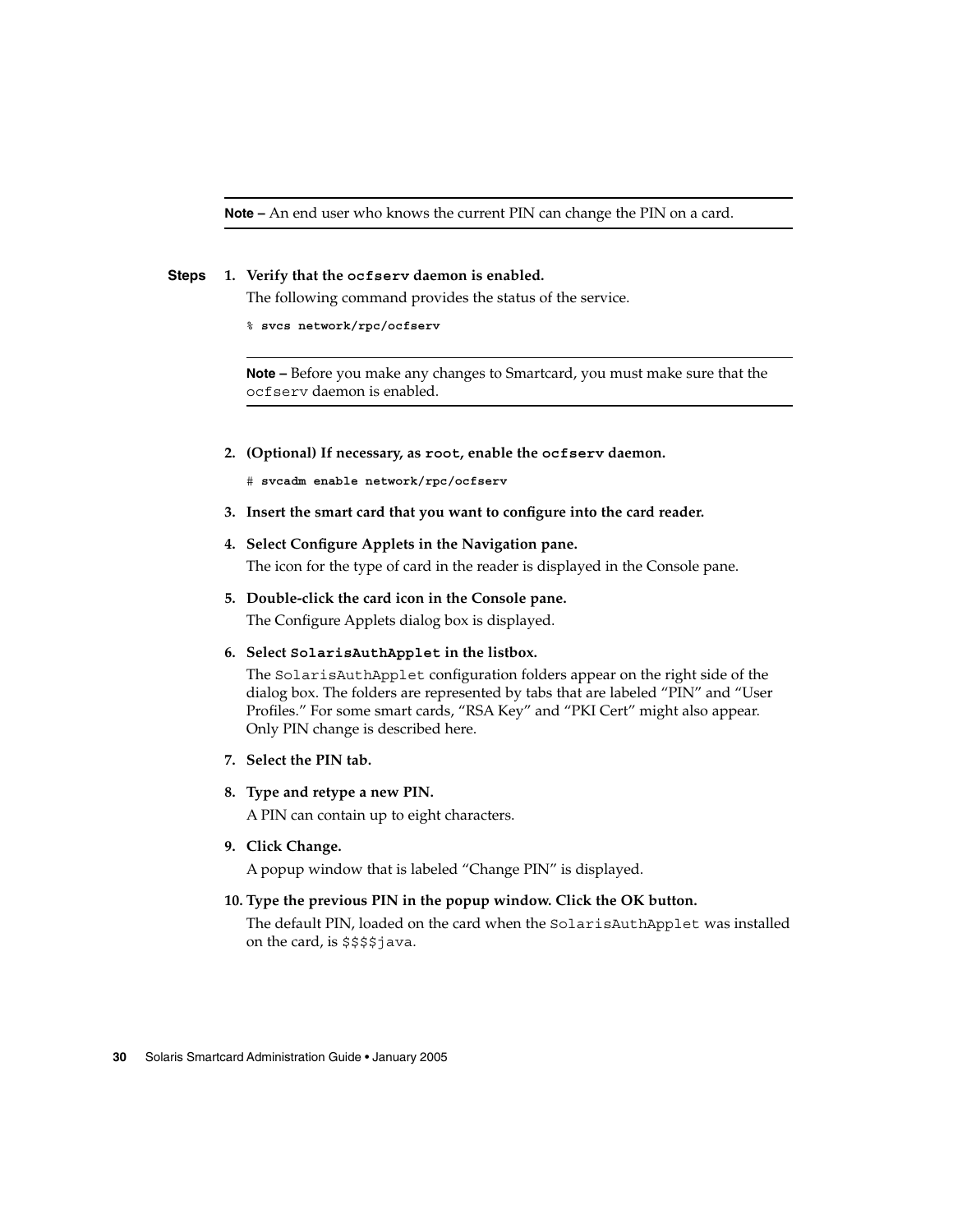## <span id="page-30-0"></span>▼ To Change the PIN on a Card (Command Line)

If you prefer the command line, use the following procedure.

#### **1. Verify that the ocfserv daemon is enabled. Steps**

The following command provides the status of the service.

```
% svcs network/rpc/ocfserv
```
**Note –** Before you make any changes to Smartcard, you must make sure that the ocfserv daemon is enabled.

**2. (Optional) If necessary, as root, enable the ocfserv daemon.**

```
# svcadm enable network/rpc/ocfserv
```
**3. With the smart card inserted in the card reader, type the following to change the default PIN (\$\$\$\$java) to 001234:**

```
# smartcard -c init -A A000000062030400 -P '$$$$java' pin=001234
```
**Note –** You must type the loaded applet ID and the current PIN. In the previous example, -A A000000062030400 specifies the SolarisAuthApplet applet ID (aid) and the PIN is the default SolarisAuthApplet value. Be sure to type the new PIN correctly because you are not prompted to confirm the new PIN. Enclose the PIN, \$\$\$\$java, or any PIN that contains shell special characters—such as \$—within single quotes. Otherwise, the shell tries to interpret the PIN as a variable, and the command fails.

## To Enable Smartcard on a System (Console)

Use this procedure to enable Solaris Smartcard on a system by using the Smartcard Console. The following must be done on each system that uses Smartcard authentication. For detailed information about Solaris Smartcard commands, see the following man pages:

- $\blacksquare$  smartcard(1M)
- pam smartcard(5)
- ocfserv(1M)

#### **1. Verify that the ocfserv daemon is enabled. Steps**

The following command provides the status of the service.

% **svcs network/rpc/ocfserv**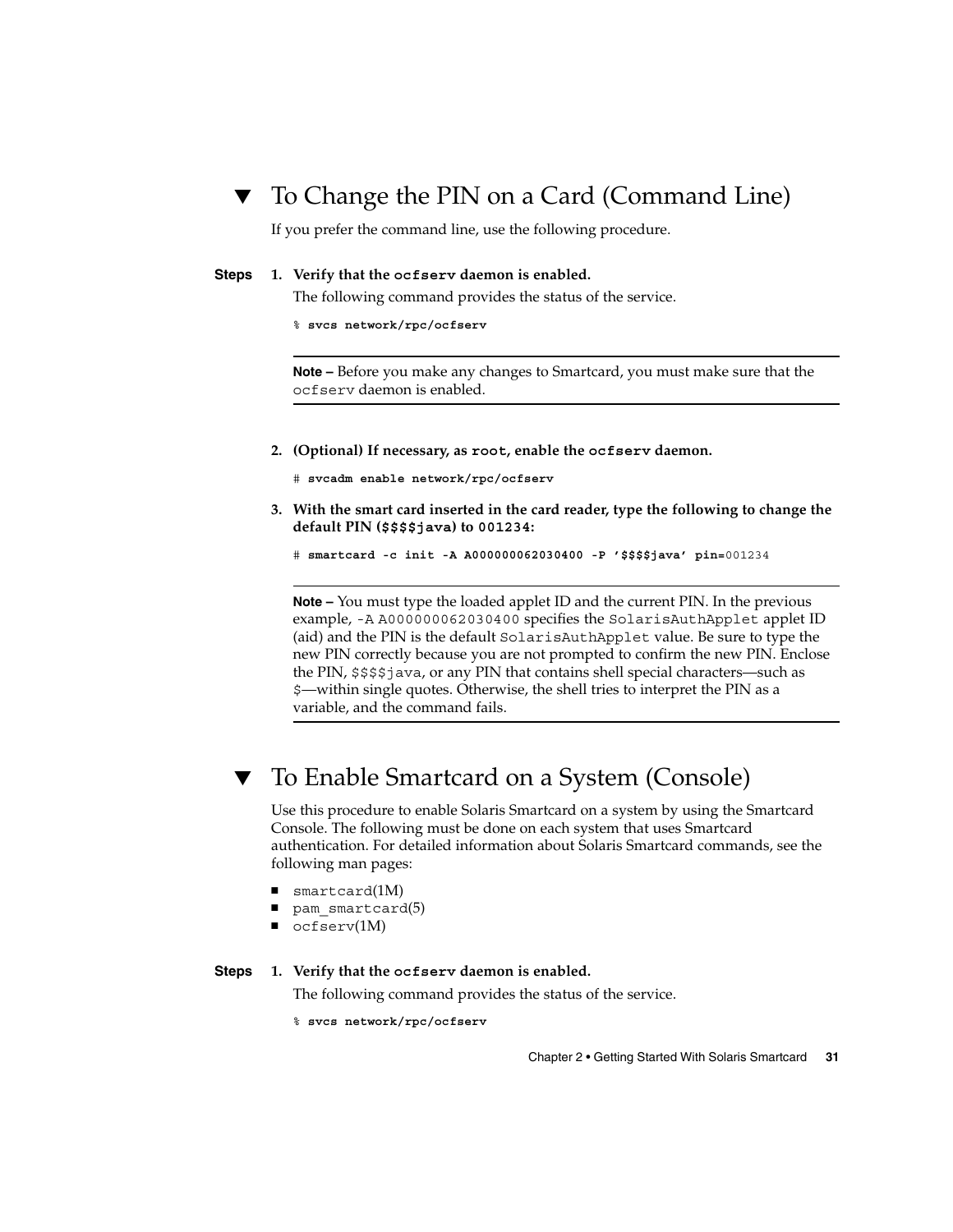<span id="page-31-0"></span>**Note –** Before you make any changes to Smartcard, you must make sure that the ocfserv daemon is enabled.

- **2. (Optional) If necessary, as root, enable the ocfserv daemon.**
	- # **svcadm enable network/rpc/ocfserv**
- **3. Select OCF Clients in the Navigation pane.** The Desktop icon is displayed in the Console pane.
- **4. Select the Desktop icon.**
- **5. Choose Properties from the Action menu.**
	- The Configure Clients dialog box is displayed.
- **6. Select the Cards/Authentications tab in the dialog box.**

The supported smart cards are listed in the listbox at the left.

**7. Select the radio button that is labeled "Activate Desktop's Smart Card Capabilities."**

As soon as you click OK in the Configure Clients dialog box, Smartcard is activated. You must have a working card reader on the system and a smart card configured with your user name and password.

### **8. Click the Apply or OK button.**

Solaris Smartcard is now enabled on the system.

**9. Exit CDE to activate the change.**

You can disable Smartcard from the Configure Clients dialog box. Select the radio button that is labeled "Deactivate Desktop's Smart Card Capabilities" and click OK.

# Setting Timeout and Card Removal Actions

If you don't want to use the default values for Smartcard timeouts and card removal actions, you can change the values. The procedures for changing the values are described in the following sections.

**Troubleshooting** If you do not know the PIN on the card, you are locked out of the system. If you cannot access your system because of Smartcard, issue a rlogin to the system and disable Smartcard. See ["To Disable Smartcard"](#page-40-0) on page 41.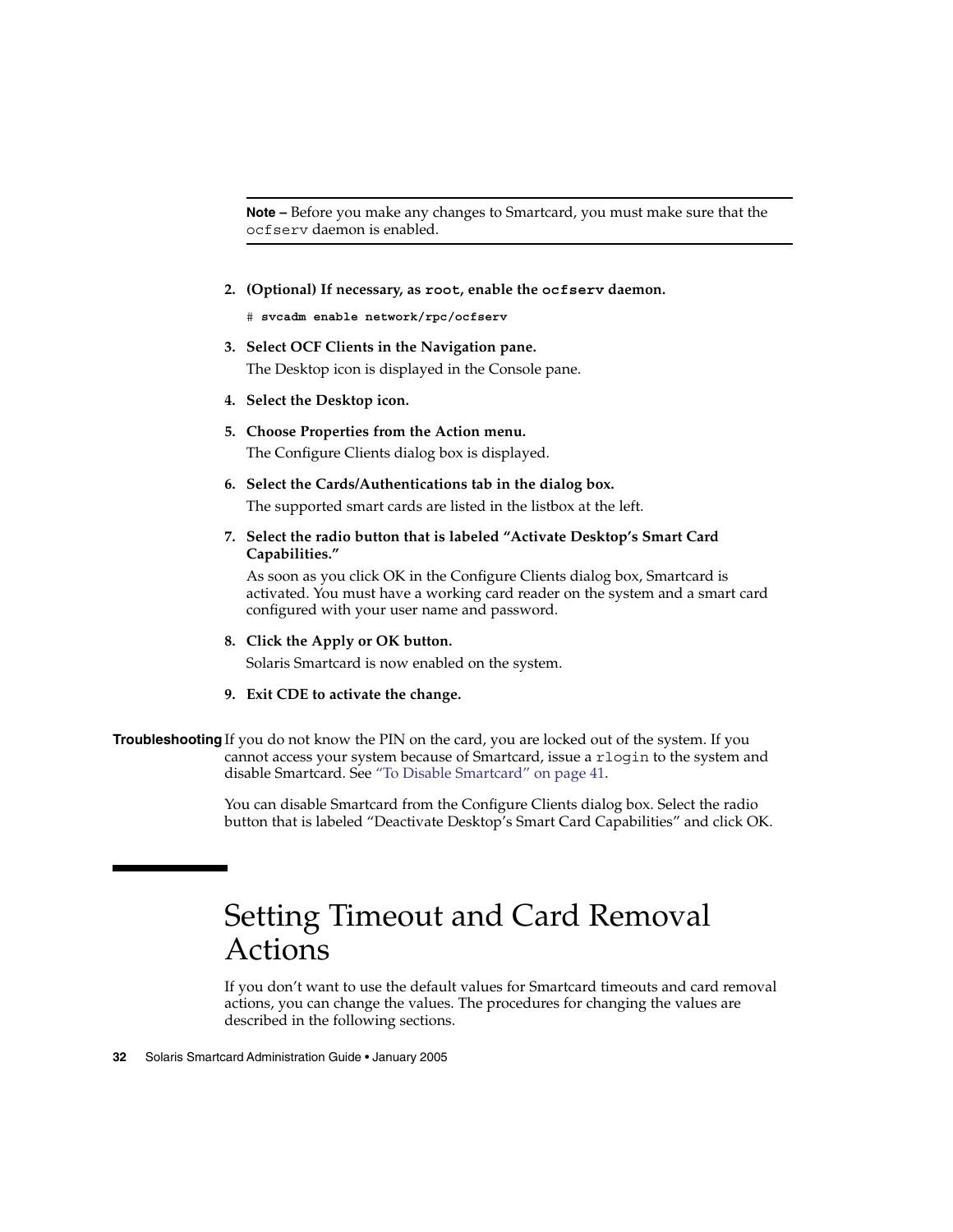## <span id="page-32-0"></span>▼ To Set Smartcard Timeouts (Console)

#### **1. Verify that the ocfserv daemon is enabled. Steps**

The following command provides the status of the service.

% **svcs network/rpc/ocfserv**

**Note –** Before you make any changes to Smartcard, you must make sure that the ocfserv daemon is enabled.

- **2. (Optional) If necessary, as root, enable the ocfserv daemon.**
	- # **svcadm enable network/rpc/ocfserv**
- **3. Select OCF Clients in the Navigation pane.**
- **4. Select the Desktops icon in the Console pane.**
- **5. Choose Properties in the Action menu.**
- **6. Select the Timeouts tab in the dialog box.** The Configure Clients dialog box is displayed.
- **7. Select the Timeouts tab in the Configure Clients dialog box.**
- **8. Adjust the timeouts by using the mouse to slide the indicator for each timeout.**
	- **Card Removal Timeout** Specifies the number of seconds the desktop waits after a smart card is removed before locking the screen. The card removal timeout only applies if the "Ignore Card Removal" box is *not* checked under the options tab. If Card Removal Logout Wait is set to 0, a user is never logged out. The screen remains locked until the user reauthenticates to unlock the screen.
	- **Reauthentication Timeout** Specifies the number of seconds the Reauthentication screen is displayed when the card has been removed. At the end of the specified time, the screen is locked.
	- **Card Removal Logout Wait Timeout** Specifies the number of seconds the desktop waits for a smart card to be reinserted when the Reauthentication screen is displayed. If the card is not reinserted in time, the user is logged out. Note that this timeout is relevant only if Reauthenticate After Card Removal—in the Options tab—is set to False.
- **9. Click the Apply or OK button.**

**10. Exit CDE to activate the change.**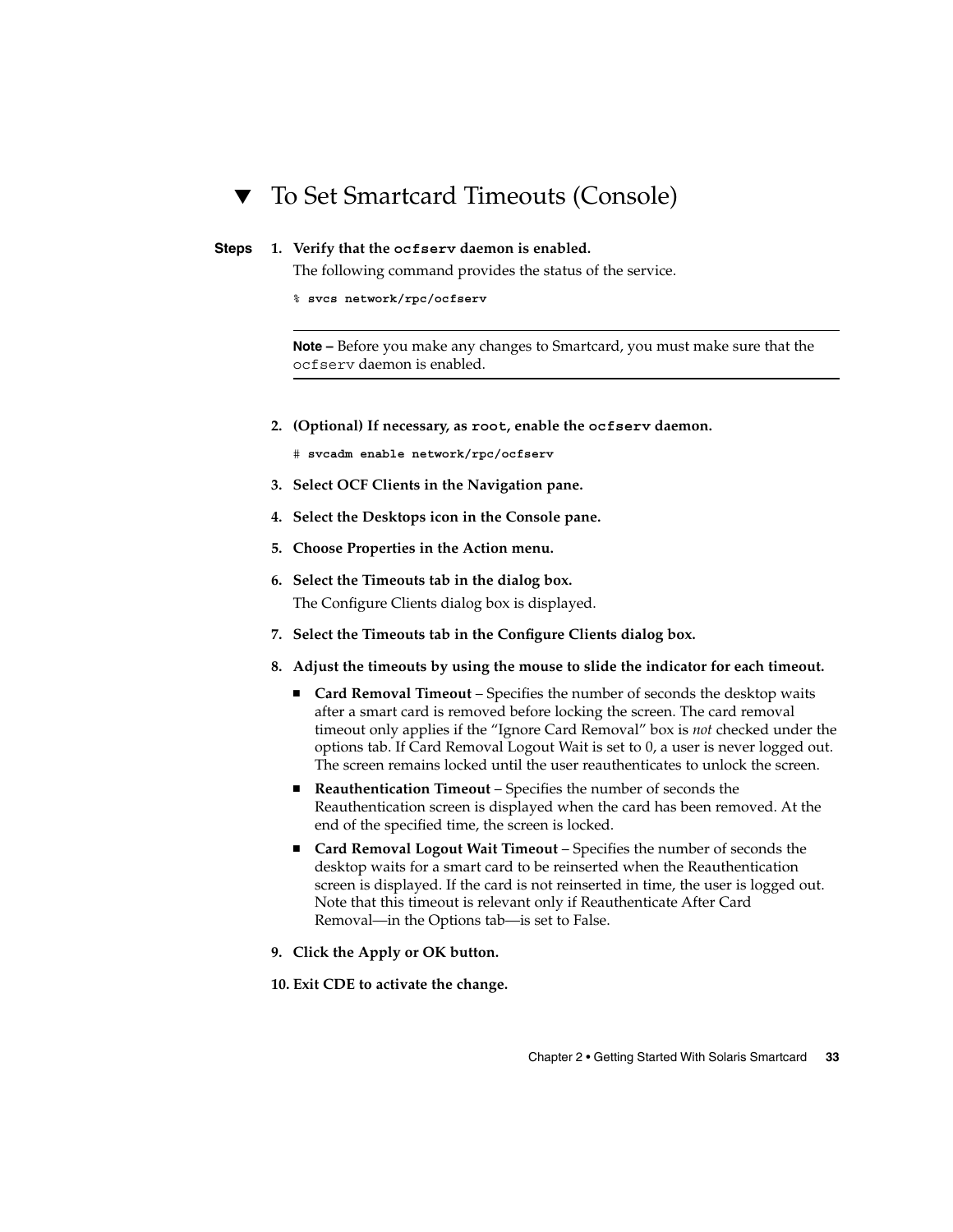## <span id="page-33-0"></span>▼ To Set Card Removal Options (Console)

#### **1. Verify that the ocfserv daemon is enabled. Steps**

The following command provides the status of the service.

% **svcs network/rpc/ocfserv**

**Note –** Before you make any changes to Smartcard, you must make sure that the ocfserv daemon is enabled.

- **2. (Optional) If necessary, as root, enable the ocfserv daemon.**
	- # **svcadm enable network/rpc/ocfserv**
- **3. Select OCF Clients in the Navigation pane.**
- **4. Select the Desktop icon in the Console pane.**
- **5. Choose Properties in the Action menu.**

The Configure Clients dialog box is displayed.

- **6. Select the Options tab in the dialog box.**
- **7. Click the checkboxes to toggle between on or off.**
	- **Ignore Card Removal** If checked, nothing happens when a smart card is removed from the reader.
	- **Reauthenticate After Card Removal** If checked, a user is logged out when a card is removed. If Reauthenticate is not checked, the Card Removal Logout Wait setting—in the Timeouts tab—determines what happens.
- **8. Click the Apply or OK button.**
- **9. Exit CDE to activate the change.**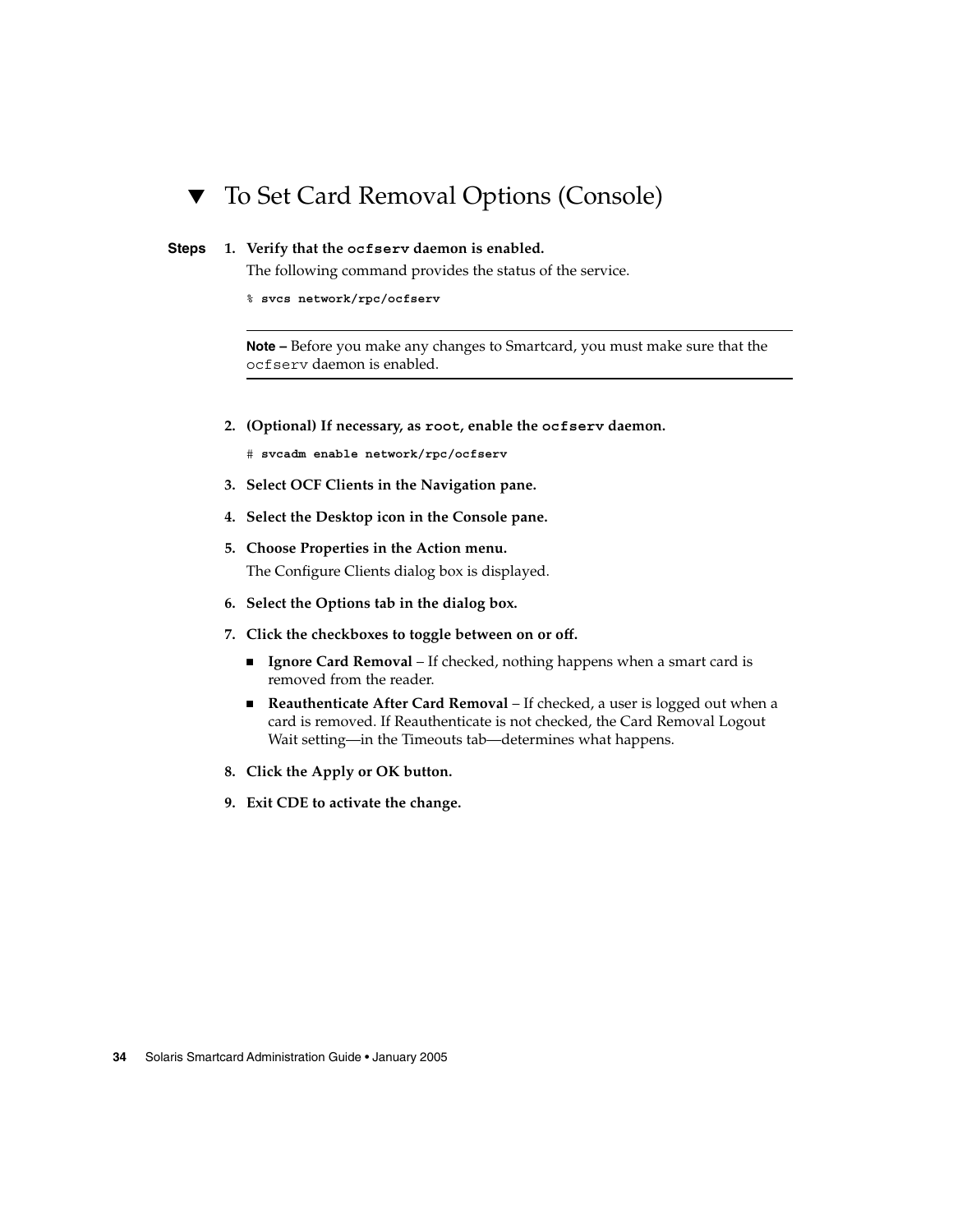### <span id="page-34-0"></span>CHAPTER **3**

# Adding or Removing a Card Reader

This chapter describes the procedures for adding or removing a card reader:

- "Adding a Card Reader" on page 35
- ["Removing a Card Reader"](#page-37-0) on page 38

# Adding a Card Reader

This section provides the following procedures:

- "To Add Internal Card Reader (Command Line)" on page 35
- ["To Add Internal Card Reader \(Console\)"](#page-35-0) on page 36

Refer to the smartcard(1M) man page for other information.

## To Add Internal Card Reader (Command Line)

Solaris Smartcard supports an internal card reader, using the IFD handler to configure the reader. Do the following to add an internal card reader from the command line.

#### **1. Verify that the ocfserv daemon is enabled. Steps**

The following command provides the status of the service.

% **svcs network/rpc/ocfserv**

**Note –** Before you make any changes to Smartcard, you must make sure that the ocfserv daemon is enabled.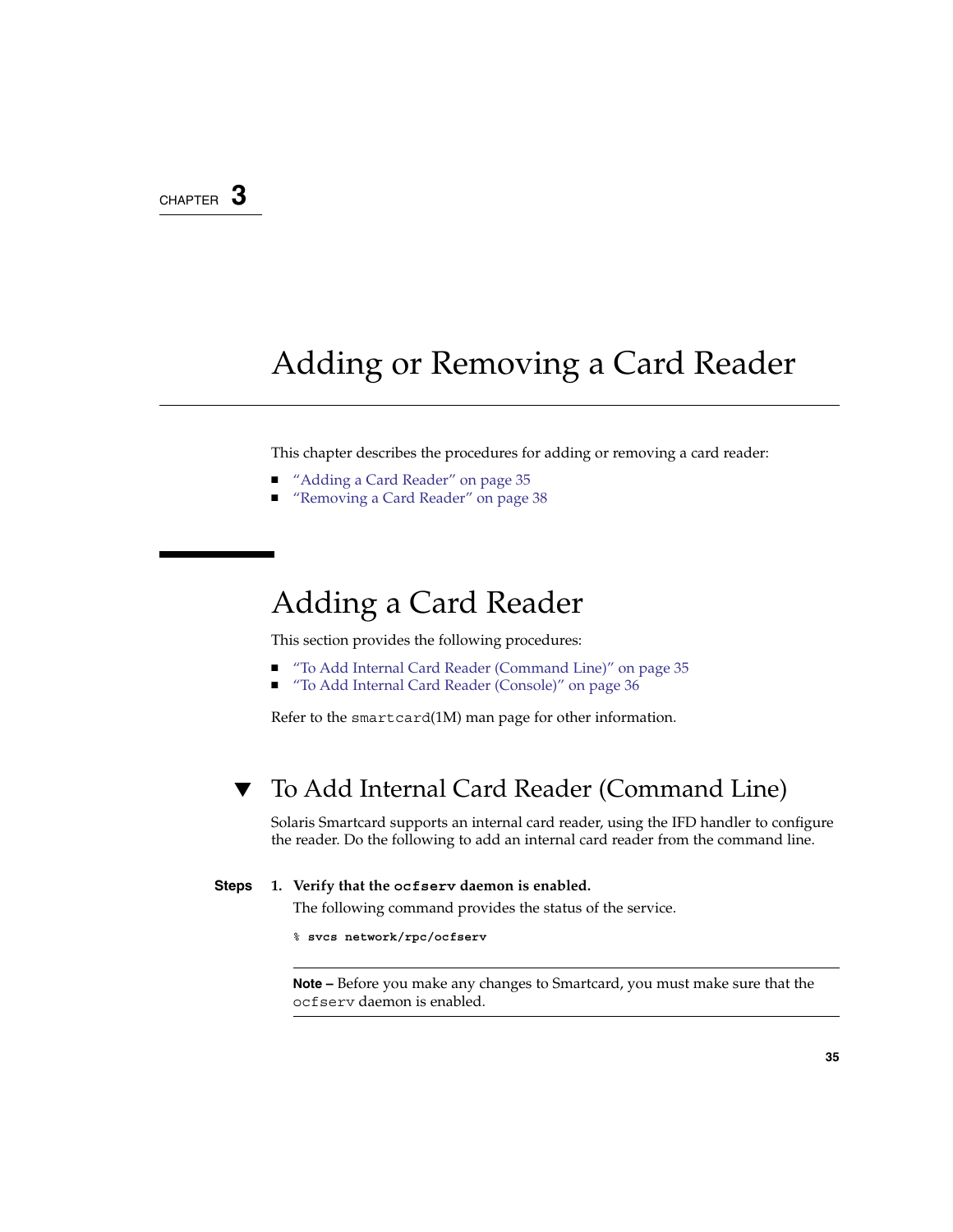<span id="page-35-0"></span>**2. (Optional) If necessary, as root, enable the ocfserv daemon.**

```
# svcadm enable network/rpc/ocfserv
```
**3. Add the Sun Internal Card Reader by typing, for example, the following command on one line:**

```
# smartcard -c admin -t terminal
-H /usr/lib/smartcard/ifdh_scmi2c.so
-x add -d /dev/scmi2c0 -r MyInternalReader -n SunISCRI
```
-c admin

Indicates that you are viewing or are modifying OCF properties.

-t terminal

Indicates you are configuring a card reader.

- -H /usr/lib/smartcard/ifdh\_scmi2c.so Specifies the location of the IFD handler.
- -x add

Indicates that you are adding a card reader.

-d /dev/scmi2c*n*

Defines the device port where the card reader is attached. For example, /dev/scmi2c*n*, where *n* is the *n*th Sun Internal Card Reader on the system. Note that no current systems have more than one internal reader, so /dev/scmi2c0 is the only choice now.

-r *MyInternalReader*

Specifies a unique name for the Sun Internal Card Reader.

```
-n SunISCRI
```
Indicates the model name for the Sun Internal Card Reader.

### **4. Restart ocfserv.**

```
# svcadm restart network/rpc/ocfserv
```
The ocfserv process is restarted the next time you use the Smartcard Console or execute the smartcard command.

## ▼ To Add Internal Card Reader (Console)

Do the following to add an internal card reader from the Solaris Smartcard Console. You have to be root to perform this task.

#### **1. Verify that the ocfserv daemon is enabled. Steps**

The following command provides the status of the service.

% **svcs network/rpc/ocfserv**

```
36 Solaris Smartcard Administration Guide • January 2005
```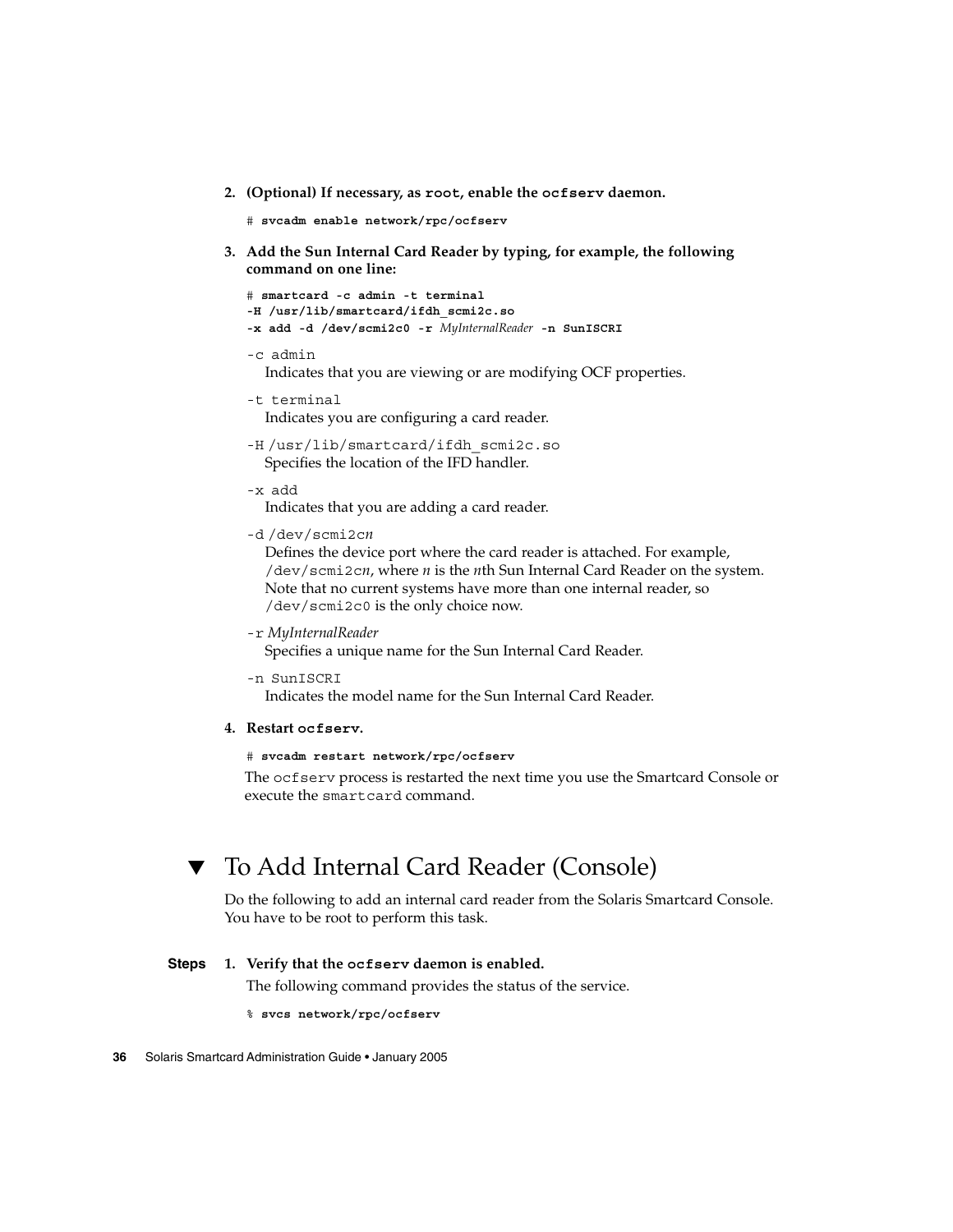**Note –** Before you make any changes to Smartcard, you must make sure that the ocfserv daemon is enabled.

- **2. (Optional) If necessary, as root, enable the ocfserv daemon.**
	- # **svcadm enable network/rpc/ocfserv**
- **3. Start the Solaris Smartcard Console.**

Run sdtsmartcardadmin from the command line or select sdtsmartcardadmin from the Workspace menu.

- **4. Click Card Readers in the Navigation pane.**
- **5. Double-click Add Reader in the Console pane.** The Add Reader dialog box is displayed.
- **6. Select the IFD Card Terminal Reader and click OK.** The Card Readers: IFDTerminal dialog box is displayed, with the Basic Configuration tab selected.
- **7. Select /dev/scmi2c0 from the Device Port pulldown menu.** This port is for the internal reader.
- **8. Enter the IFD handler location in the IFD Handler field.**

This is the full-path location of the IFD handler. The IFD handler for the internal reader is in /usr/lib/smartcard/ifdh\_scmi2c.so.

**9. Click Apply or OK.**

The IFD Terminal is displayed in the Console pane. A dialog box is displayed, stating that the OCF Server must be restarted to complete the operation.

**10. Click Restart OCF Now to add the internal reader.**

The internal reader is not added until OCF is killed and restarted.

**Note –** If you do not restart OCF now, you must restart OCF from the command line to add the internal reader.

# **svcadm restart network/rpc/ocfserv**

The ocfserv process is restarted the next time you start the Smartcard Console or execute the smartcard command.

Chapter 3 • Adding or Removing a Card Reader **37**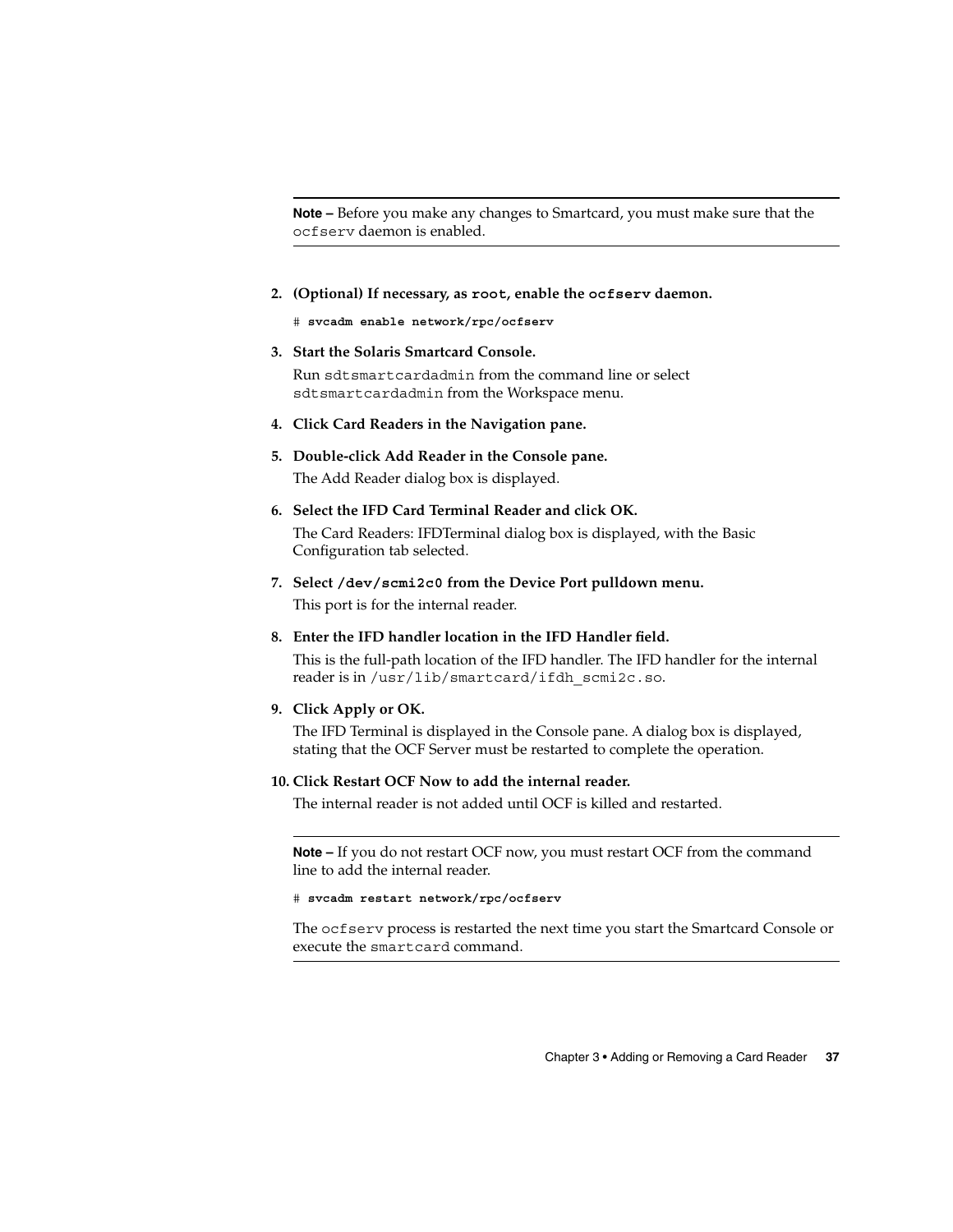# <span id="page-37-0"></span>Removing a Card Reader

You might need to remove an external card reader from a system when a user no longer needs to use a smart card, or when you want to move the card reader to another system. Be sure to remove the card reader logically before you disconnect the physical device. Refer to the following procedures:

- "To Remove a Card Reader (Console)" on page 38
- ["To Remove a Card Reader \(Command Line\)"](#page-38-0) on page 39

## ▼ To Remove a Card Reader (Console)

#### **1. Verify that the ocfserv daemon is enabled. Steps**

The following command provides the status of the service.

% **svcs network/rpc/ocfserv**

**Note –** Before you make any changes to Smartcard, you must make sure that the ocfserv daemon is enabled.

- **2. (Optional) If necessary, as root, enable the ocfserv daemon.**
	- # **svcadm enable network/rpc/ocfserv**
- **3. Click Card Readers in the Navigation pane.**
- **4. In the Console pane, select the card reader that you want to remove.**
- **5. Choose Remove Terminal from the Action menu.**
- **6. Click OK.**

A dialog box is displayed, asking if you are sure you want to remove the card reader.

**7. Click OK.**

A dialog box is displayed, stating that the OCF Server must be restarted to complete the operation.

### **8. Click Restart OCF Now or Don't Restart OCF.**

The IFD handler is not removed until OCF is restarted. The ocfserv process is restarted the next time you start the Smartcard Console or execute the smartcard command. You can explicitly restart OCF from the command line.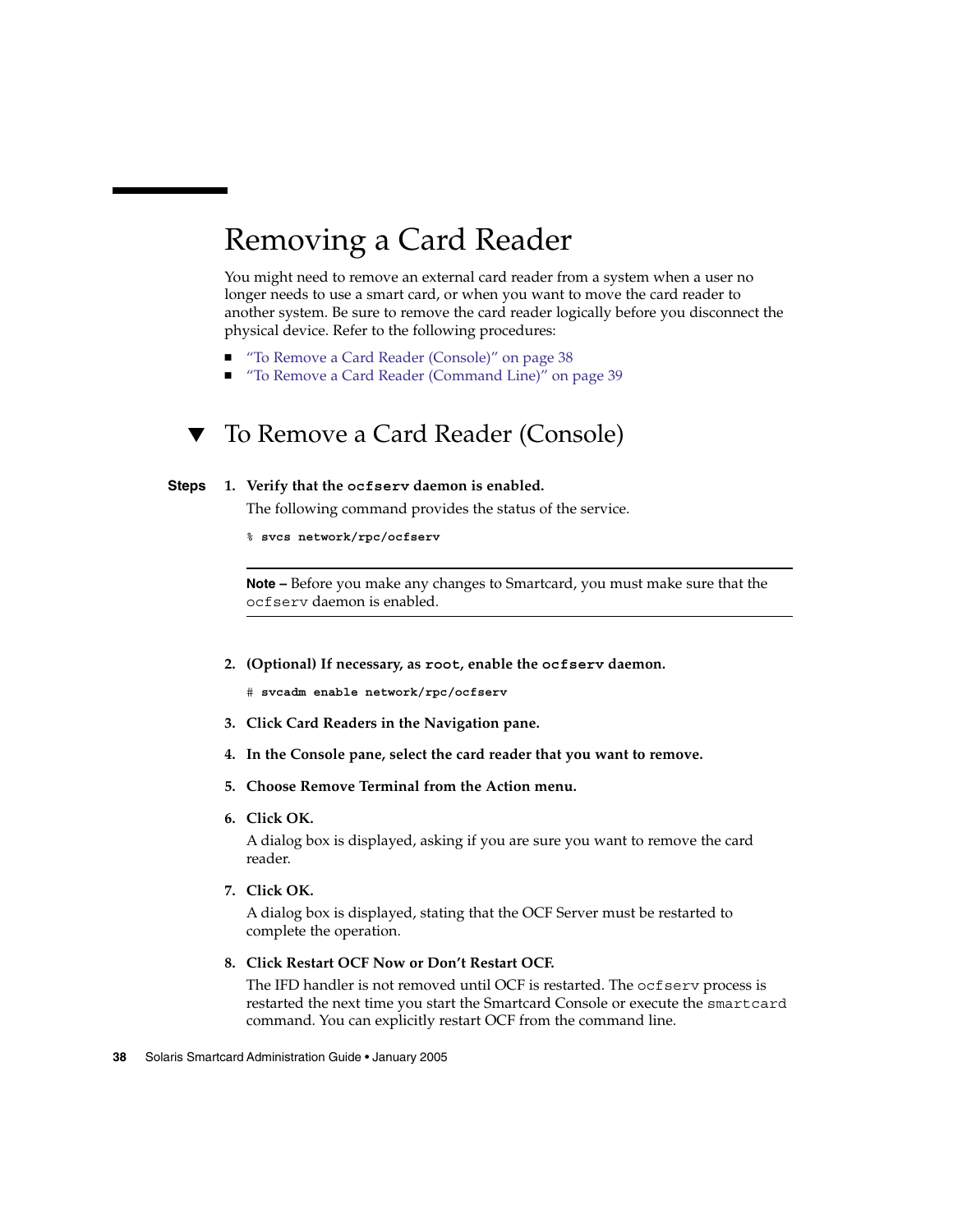## <span id="page-38-0"></span>▼ To Remove a Card Reader (Command Line)

#### **1. Verify that the ocfserv daemon is enabled. Steps**

The following command provides the status of the service.

```
% svcs network/rpc/ocfserv
```
**Note –** Before you make any changes to Smartcard, you must make sure that the ocfserv daemon is enabled.

- **2. (Optional) If necessary, as root, enable the ocfserv daemon.**
	- # **svcadm enable network/rpc/ocfserv**
- **3. Remove the card reader.**
	- # **smartcard -c admin -t terminal -r** *user\_friendly\_reader\_name* **-x delete**
- **4. (Optional) Disconnect the external card reader from the port.**
- **5. Restart ocfserv.**
	- # **svcadm restart network/rpc/ocfserv**

The ocfserv process is restarted the next time you use the Smartcard Console or execute the smartcard command.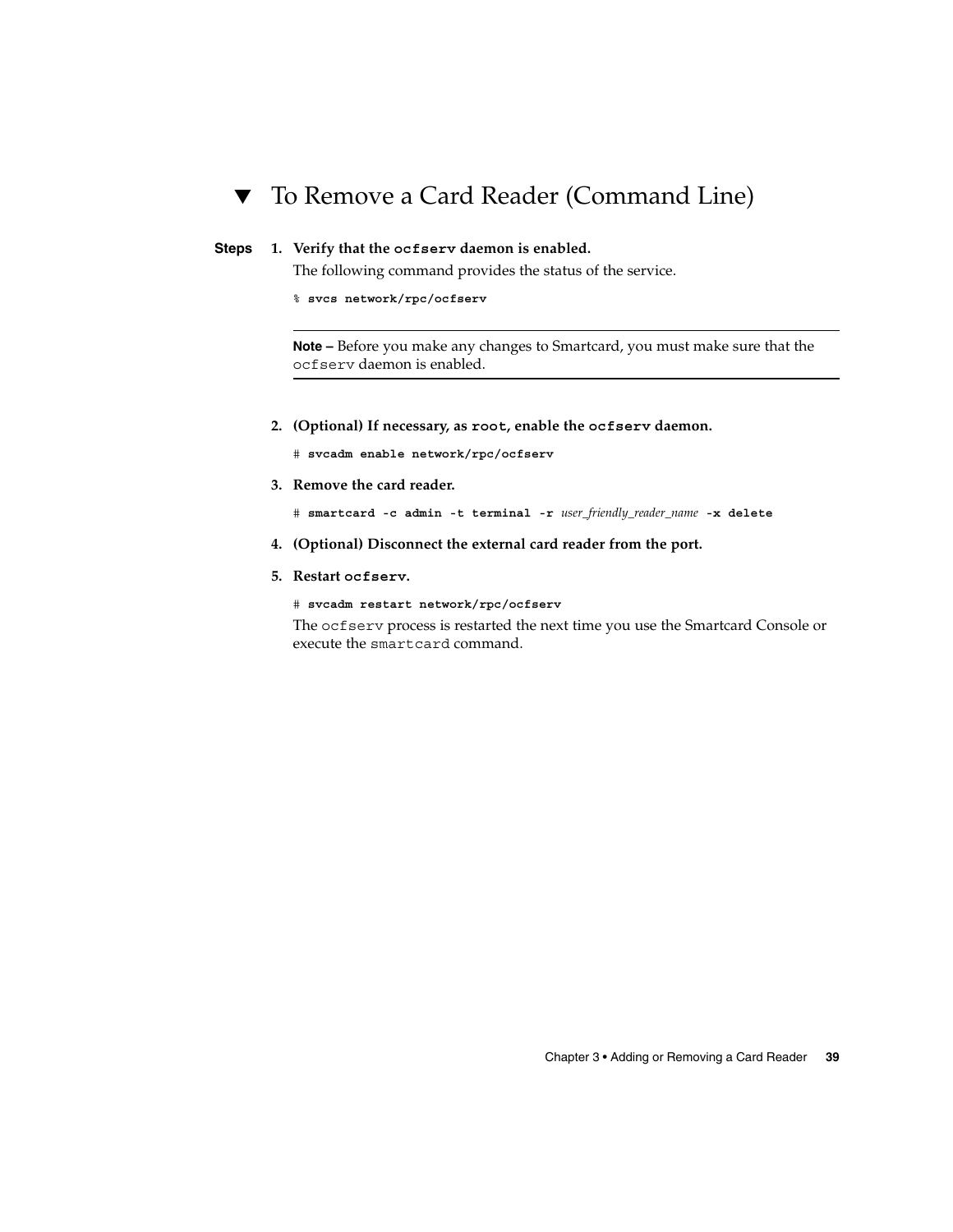Solaris Smartcard Administration Guide • January 2005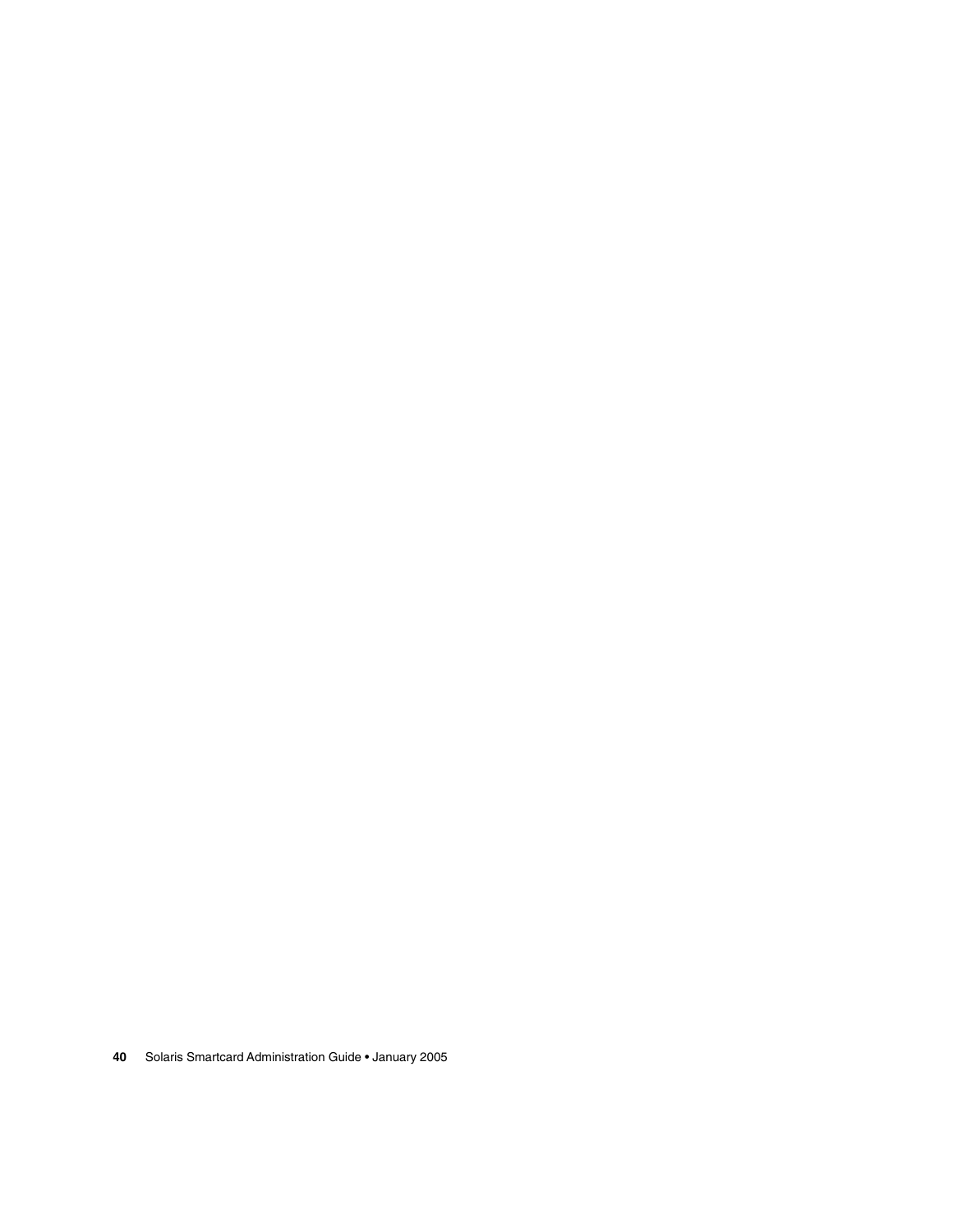<span id="page-40-0"></span>CHAPTER **4**

# Troubleshooting

This section explains how to solve some Solaris Smartcard problems. The following sections are included:

- "Resolving Smartcard Login Problems" on page 41
- ["Resolving Applet, ATR, or Configuration Problems"](#page-42-0) on page 43
- ["Debugging Smartcard"](#page-44-0) on page 45

# Resolving Smartcard Login Problems

If a user cannot log in to a system, you might need to disable Solaris Smartcard or correct a setup problem.

### To Disable Smartcard

You might need to disable Smartcard on a system in the following instances:

- If a Smartcard setup problem does not allow a user to log in with a smart card
- If a system no longer needs a Smartcard login

Do the following to disable Solaris Smartcard.

#### **1. Verify that the ocfserv daemon is enabled. Steps**

The following command provides the status of the service.

% **svcs network/rpc/ocfserv**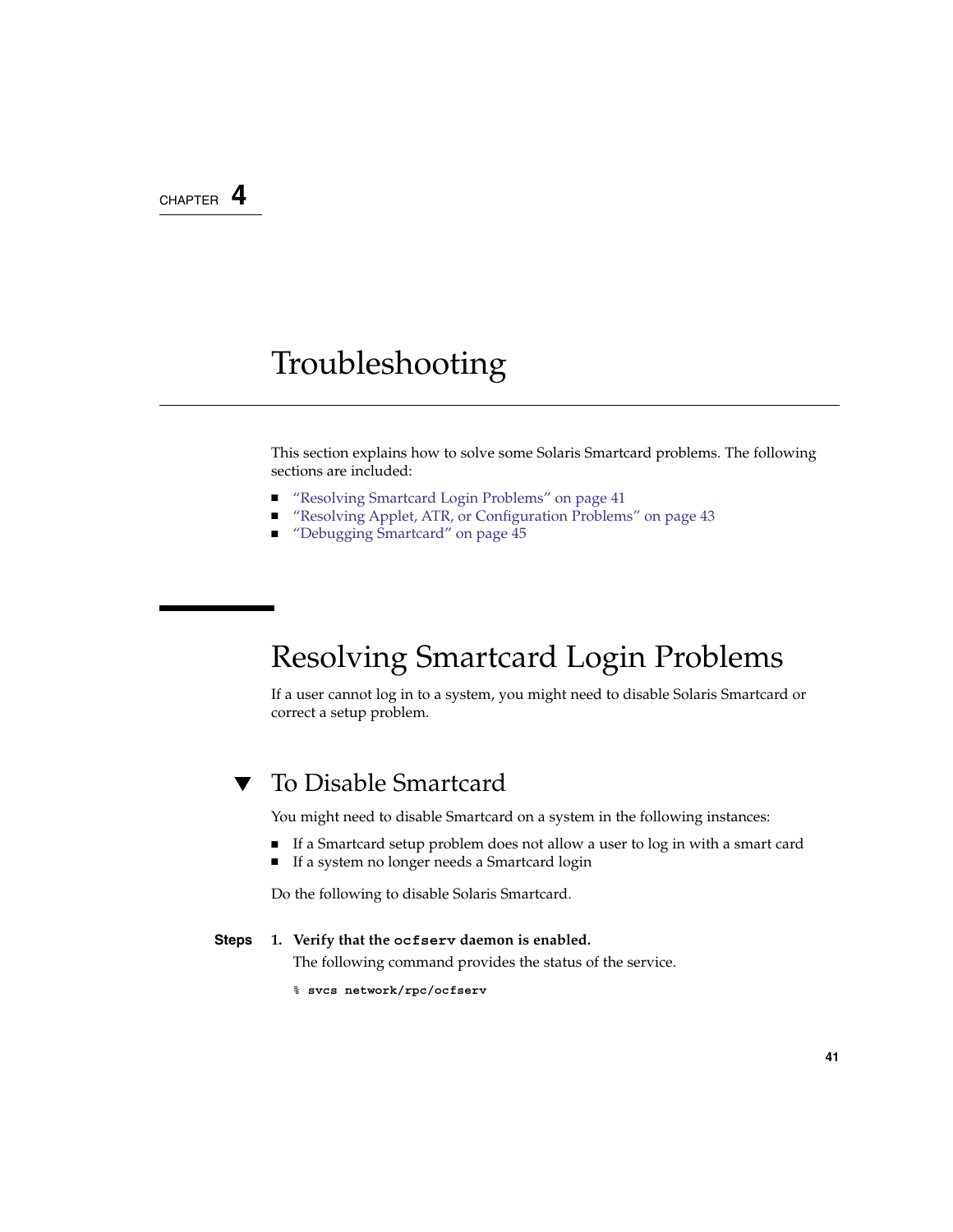<span id="page-41-0"></span>**Note –** Before you make any changes to Smartcard, you must make sure that the ocfserv daemon is enabled.

- **2. (Optional) If necessary, as root, enable the ocfserv daemon.**
	- # **svcadm enable network/rpc/ocfserv**
- **3. Disable smart-card operations.**
	- # **smartcard -c disable**
- 

### ▼ To Correct Smartcard Setup Problem

After you have enabled Smartcard and logged off from a system, the CDE login screen displays the following prompt:

Please insert Smart Card

If you are unable to log in to a system by using a smart card because of Smartcard setup problems, try the following:

#### **1. Log in to the system remotely with the rlogin or telnet command. Steps**

#### **2. Verify that the ocfserv daemon is enabled.**

The following command provides the status of the service.

% **svcs network/rpc/ocfserv**

**Note –** Before you make any changes to Smartcard, you must make sure that the ocfserv daemon is enabled.

**3. (Optional) If necessary, as root, enable the ocfserv daemon.**

# **svcadm enable network/rpc/ocfserv**

### **4. Disable Smartcard:**

# **smartcard -c disable** After Smartcard is disabled, the CDE screen displays the following prompt:

Enter User Name

- **5. Correct the Smartcard setup problem.**
- **42** Solaris Smartcard Administration Guide January 2005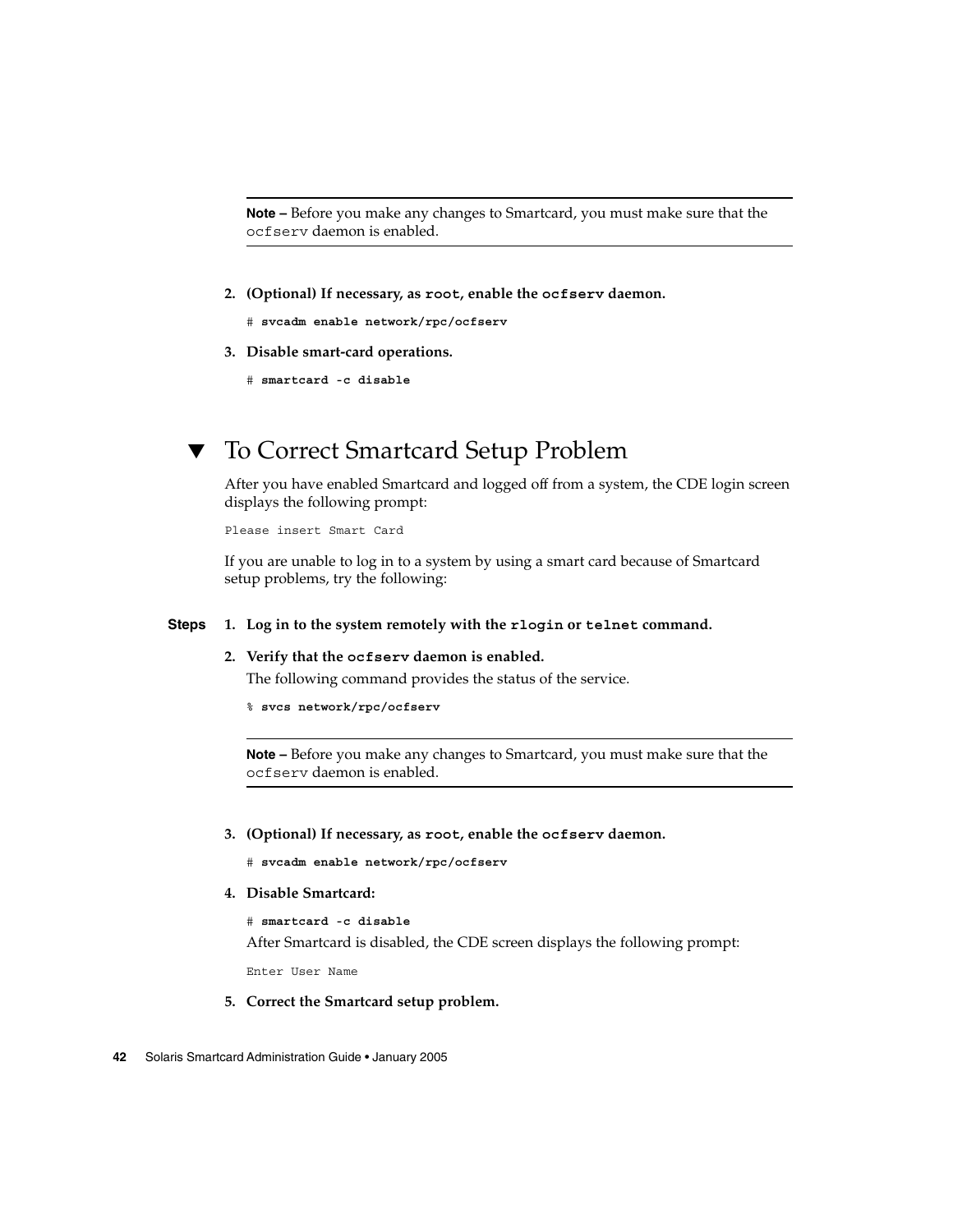# <span id="page-42-0"></span>Resolving Applet, ATR, or Configuration Problems

You might have a problem downloading an applet to a smart card, adding support for a new type of card, or an illegal entry in your Solaris Smartcard configuration file.

## Resolving Applet Downloading Problems

You might see the following message while trying to download the applet on the card:

SmartcardInvalidCardException

This message probably indicates that you have not added the ATR of the smart card inserted in the reader to the list of valid ATRs the system can accept. Try to update the card's ATR by following the steps in ["To Add Support for a New Card Type](#page-22-0) (Console)" [on page 23.](#page-22-0)

## To Add a Missing ATR

When you try to add a smart card in the Smartcard Console, a screen displays the ATR of the card inserted in the reader. If the ATR that is displayed does not exist in the list of valid ATRs, add the ATR to the *card-name*.ATR property.

For related information, see ["To Add Support for a New Card Type \(Console\)"](#page-22-0) [on page 23,](#page-22-0) which provides Smartcard Console instructions and a command-line example.

#### **1. Verify that the ocfserv daemon is enabled. Steps**

The following command provides the status of the service.

% **svcs network/rpc/ocfserv**

**Note –** Before you make any changes to Smartcard, you must make sure that the ocfserv daemon is enabled.

**2. (Optional) If necessary, as root, enable the ocfserv daemon.**

# **svcadm enable network/rpc/ocfserv**

**3. Display ocfserv properties to see if the** *card\_name***.ATR property exists.**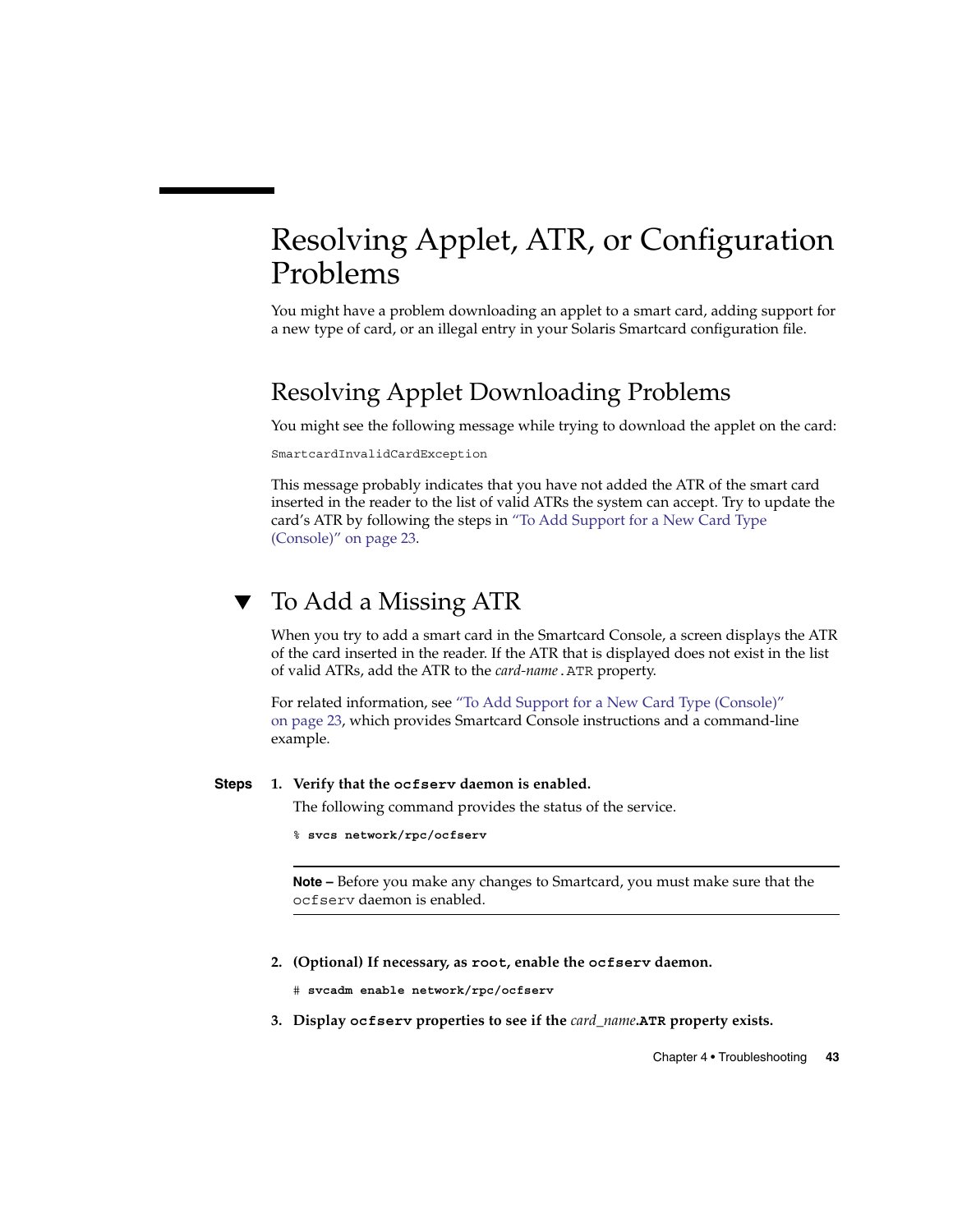#### <span id="page-43-0"></span># **smartcard -c admin**

For example, ocfserv lists a property MySCM.0.ATR, where MySCM is the user-friendly name of the card reader. This property reflects the ATR of the smart card that is inserted in the reader. This property is temporary. The property is added by ocfserv only for the time the card is in the reader. This property is removed when the card is removed.

**4. Add this ATR to the** *card\_name***.ATR property if the ATR displayed by this property does not exist in the list of valid ATRs.**

### ▼ To Resolve Configuration Problems

The /etc/smartcard/opencard.properties file stores important smart card configuration information. This file requires no administration. Do not edit this file manually. However, if you inadvertently introduced a problem in your smart card configuration, you can restore the previous version of /etc/smartcard/opencard.properties.

#### **1. Verify that the ocfserv daemon is enabled. Steps**

The following command provides the status of the service.

% **svcs network/rpc/ocfserv**

**Note –** Before you make any changes to Smartcard, you must make sure that the ocfserv daemon is enabled.

- **2. (Optional) If necessary, as root, enable the ocfserv daemon.**
	- # **svcadm enable network/rpc/ocfserv**
- **3. Change to the /etc/smartcard directory.**
- **4. Save the current version first.**
	- # **cp opencard.properties opencard.properties.bad**
- **5. Copy the previous version to the current version.**
	- # **cp opencard.properties.bak opencard.properties**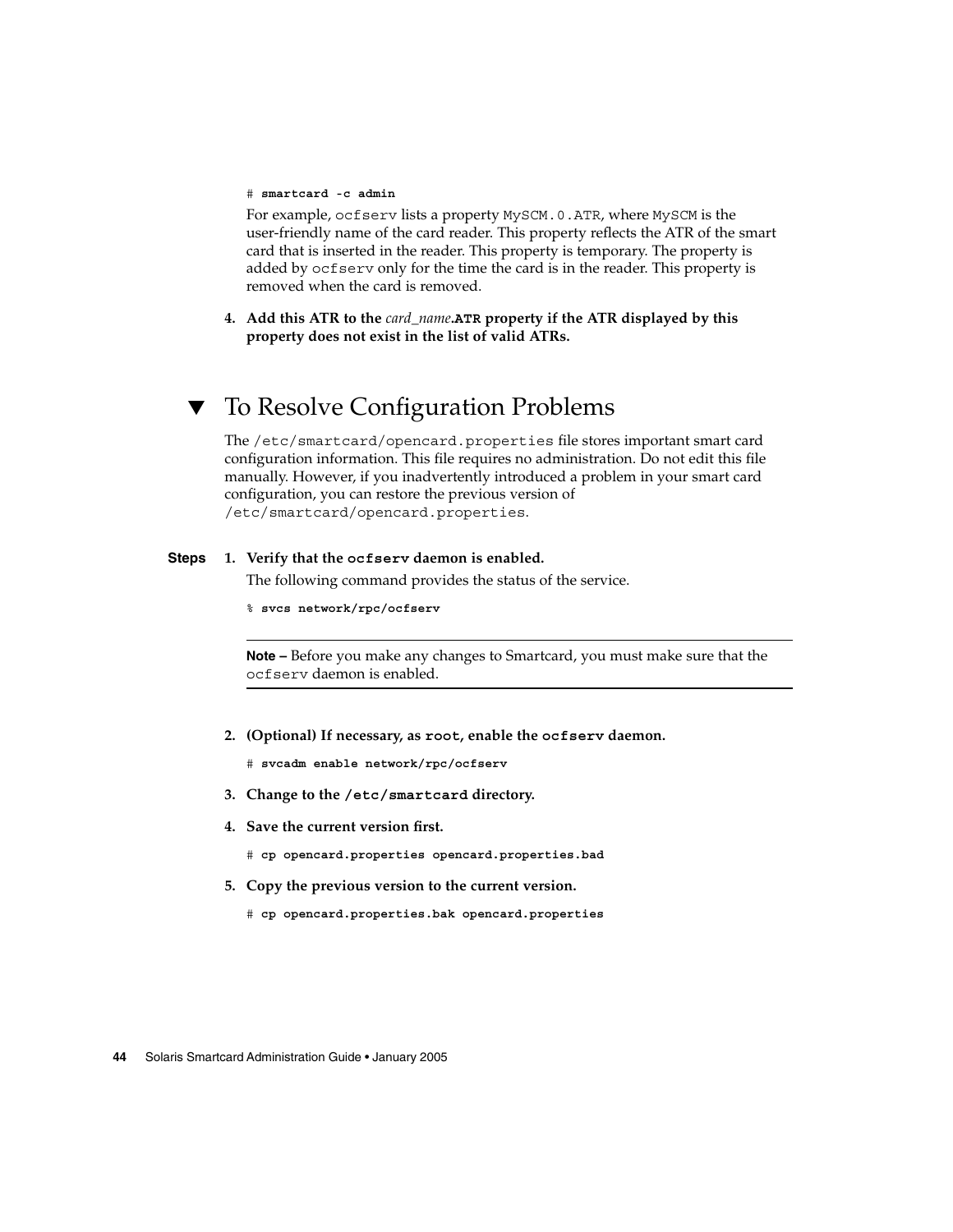# <span id="page-44-0"></span>Debugging Smartcard

You can debug smart-card operations on a system by setting the debugging properties. Solaris Smartcard offers standard debugging and a detailed trace of your operations, if specified. If enabled, debugging information is logged to a file. You can control the level and amount of debugging information on a 0–9 scale. Debugging is disabled by default.

The following debugging properties are defined for ocfserv by default:

| debugging.filename<br>debuqqinq | $= /var/run/ocf.loq$<br>$= 0$                                      |
|---------------------------------|--------------------------------------------------------------------|
| /var/run/ocf loq                | The name of the file to contain debugging information.             |
| debugging = 0                   | Debugging is disabled. Debugging is enabled if debugging<br>$= 1.$ |

**Note –** Previous to the Solaris 8 release, the debugging log file might be called /tmp/ocf\_debugfile.

For debugging procedures, see the following:

- "To Enable Debugging (Console)" on page 45
- ["To Enable Debugging \(Command Line\)"](#page-45-0) on page 46

## ▼ To Enable Debugging (Console)

#### **1. Verify that the ocfserv daemon is enabled. Steps**

The following command provides the status of the service.

% **svcs network/rpc/ocfserv**

**Note –** Before you make any changes to Smartcard, you must make sure that the ocfserv daemon is enabled.

- **2. (Optional) If necessary, as root, enable the ocfserv daemon.**
	- # **svcadm enable network/rpc/ocfserv**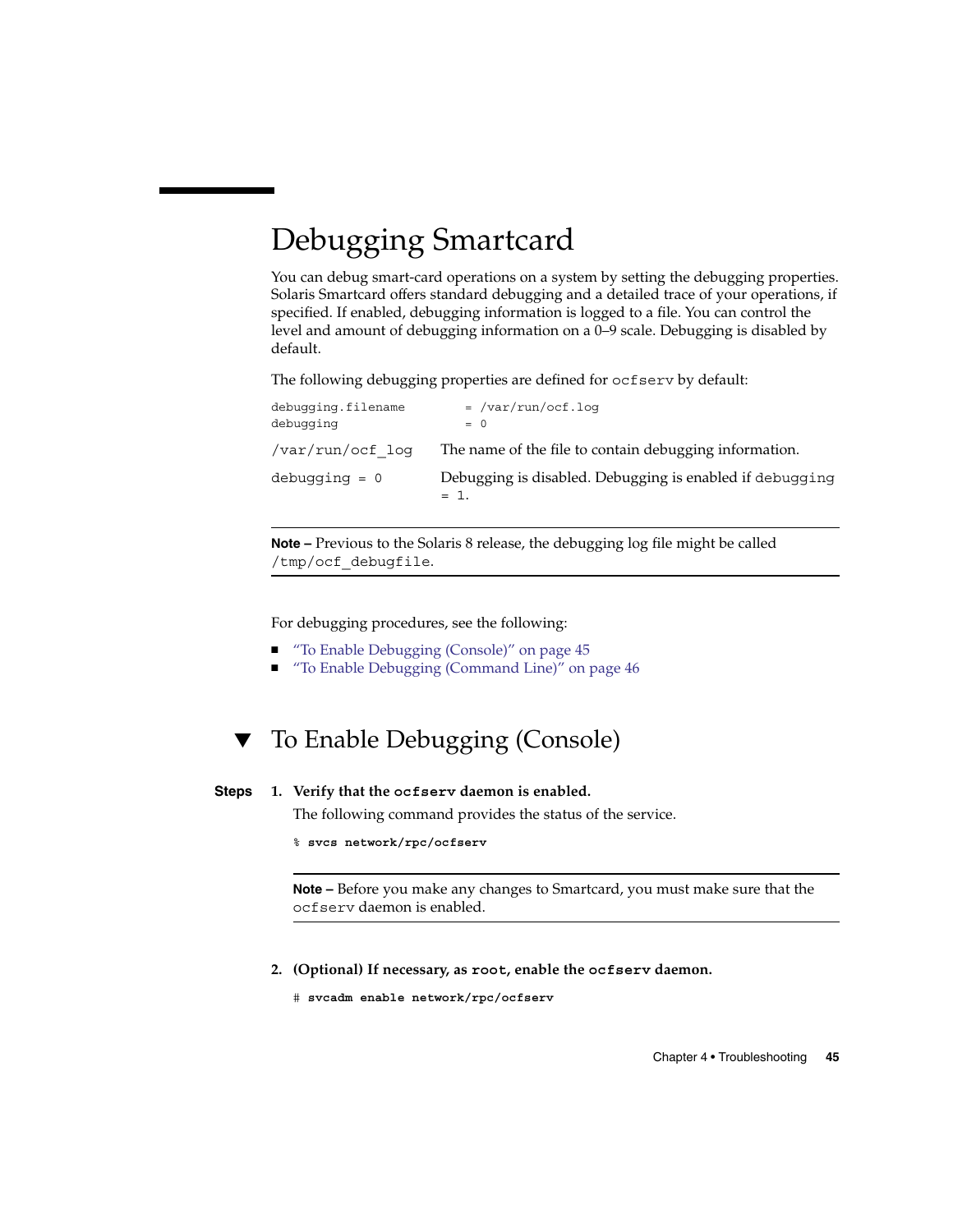- <span id="page-45-0"></span>**3. Select OCF Server from the Navigation pane.**
- **4. Double-click the icon that represents the local system.**
- **5. Select the Debug tab.**
- **6. Slide the indicator for the OCF Debug Level slider to indicate the level of debugging you want.**
- **7. Slide the indicator for the Open Card Trace Level slider to indicate the trace level you want.**
- **8. (Optional) Specify an alternate name for the debug file.**
	- **a. Click Browse to view the file systems on the system.**
	- **b. Type the fully qualified path name for the debug file in the OCF Debug File Location field.**
- **9. Click the Apply or OK button.**

### ▼ To Enable Debugging (Command Line)

Use the following procedure to enable smart-card debugging.

#### **1. Verify that the ocfserv daemon is enabled. Steps**

The following command provides the status of the service.

```
% svcs network/rpc/ocfserv
```

```
Note – Before you make any changes to Smartcard, you must make sure that the
ocfserv daemon is enabled.
```
**2. (Optional) If necessary, as root, enable the ocfserv daemon.**

# **svcadm enable network/rpc/ocfserv**

**3. Enable smart card debugging by setting debugging=1.**

```
# smartcard -c admin -x modify debugging=1
```
In the following example, the location of the ocfserv debugging file is changed. The location is changed by using the -x modify debugging.filename option and by specifying a fully qualified file name for the debugging file.

# **smartcard -c admin -x modify debugging.filename=/var/tmp/sc.debug**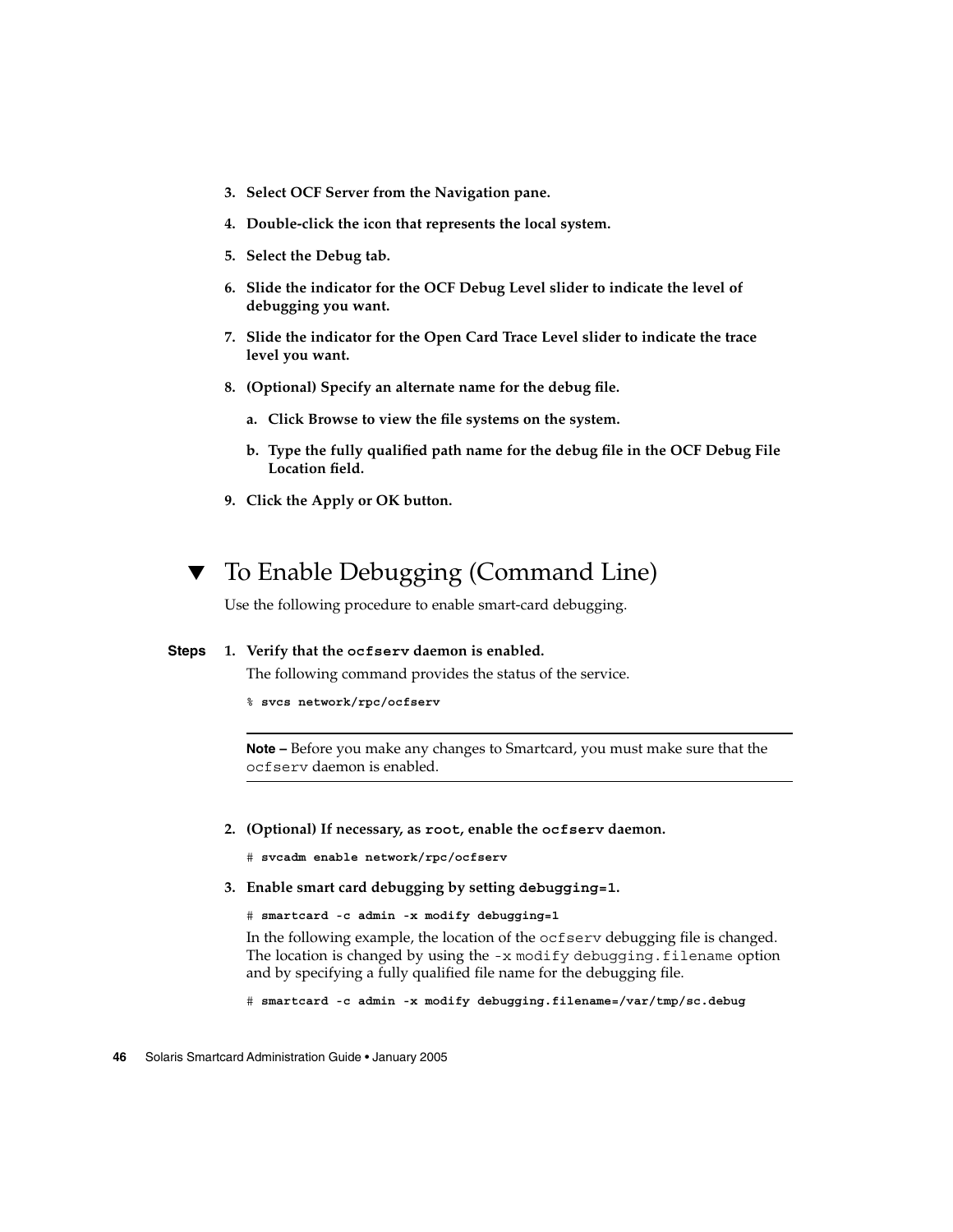# <span id="page-46-0"></span>Glossary

| <b>Answer to Reset (ATR)</b>                      | A property that is assigned to each smart card type by the<br>manufacturer that identifies the version of the smart card. An<br>equivalent property is stored on the system to assist in authentication.      |
|---------------------------------------------------|---------------------------------------------------------------------------------------------------------------------------------------------------------------------------------------------------------------|
| <b>ATR</b>                                        | See Answer to Reset.                                                                                                                                                                                          |
| authentication                                    | The process of verifying a user's identity.                                                                                                                                                                   |
| <b>CDE</b>                                        | See Common Desktop Environment.                                                                                                                                                                               |
| challenge-response                                | A form of authentication whereby the smart card is loaded with a DES<br>key used in response to a random number generated by the system<br>and sent to the card when the card is inserted in the card reader. |
| <b>Common Desktop</b><br><b>Environment (CDE)</b> | A desktop application used in the Solaris Operating System (OS).                                                                                                                                              |
| Console pane                                      | The pane in the Smartcard Console that contains icons for various<br>management tasks.                                                                                                                        |
| Information pane                                  | The pane in the Smartcard Console that contains a brief description of<br>the category or icon just clicked, as well as instructions for beginning<br>the task associated with that category or icon.         |
| Navigation pane                                   | The pane in the Smartcard Console that lists major categories of tasks<br>that are involved in setting up smart cards.                                                                                        |
| personal identification<br>number (PIN)           | A unique number used to identify a user.                                                                                                                                                                      |
| <b>PIN</b>                                        | See personal identification number.                                                                                                                                                                           |
| private key                                       | A type of security that works in a public-key infrastructure, involving<br>pairs of key strings. The private-key part of this pair is stored on the<br>smart card.                                            |
| Solaris Smartcard                                 | Name of the software that enables the use of smart cards in a Solaris<br>Operating System (OS).                                                                                                               |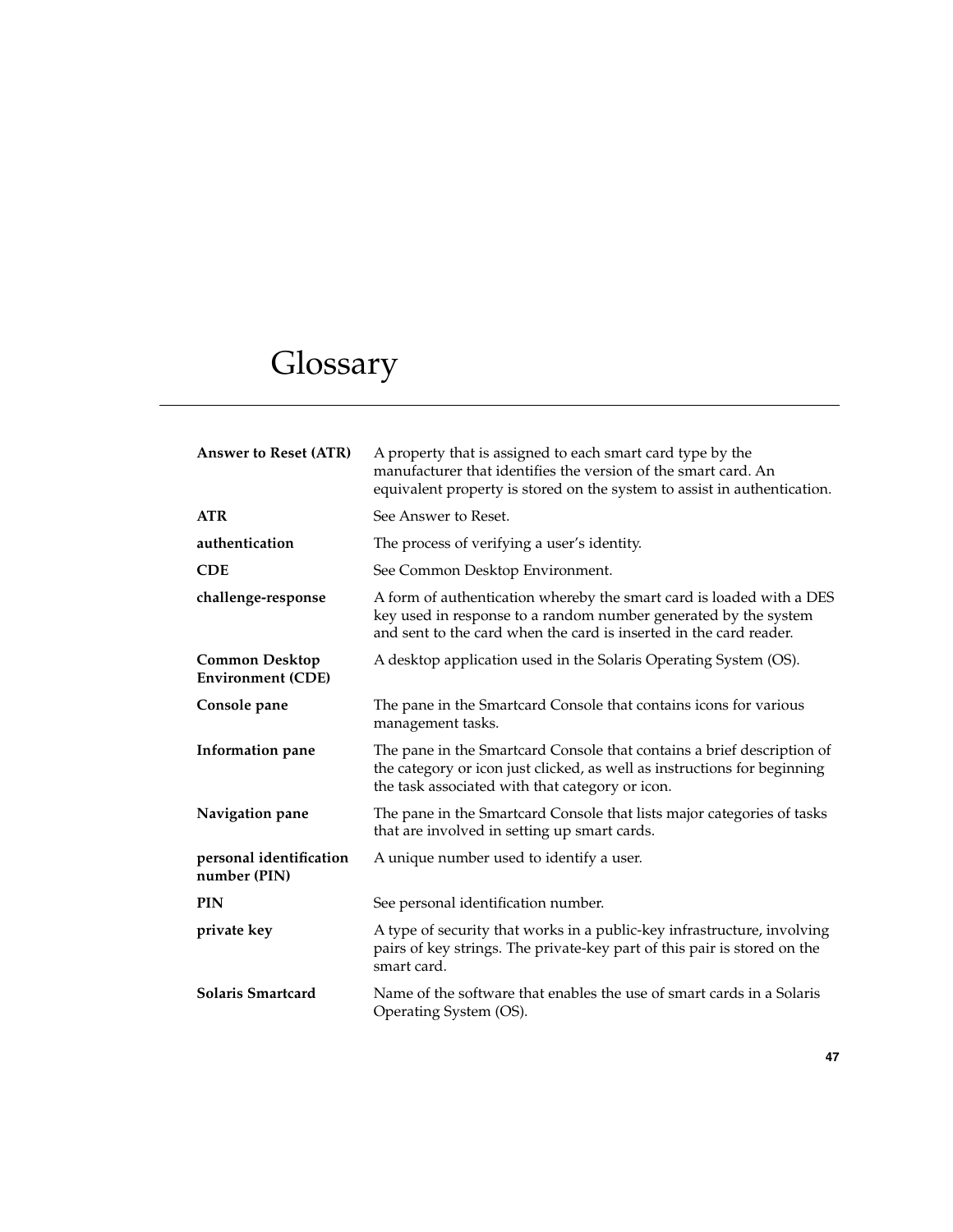| smart card               | A plastic card that has been initialized in such a way as to allow the<br>user to access a system by inserting the card into a card reader. |
|--------------------------|---------------------------------------------------------------------------------------------------------------------------------------------|
| <b>Smartcard Console</b> | The GUI tool that enables an administrator to manage Solaris<br>Smartcard.                                                                  |
| symmetric key            | Another term for the DES key described in the challenge-response<br>authentication method.                                                  |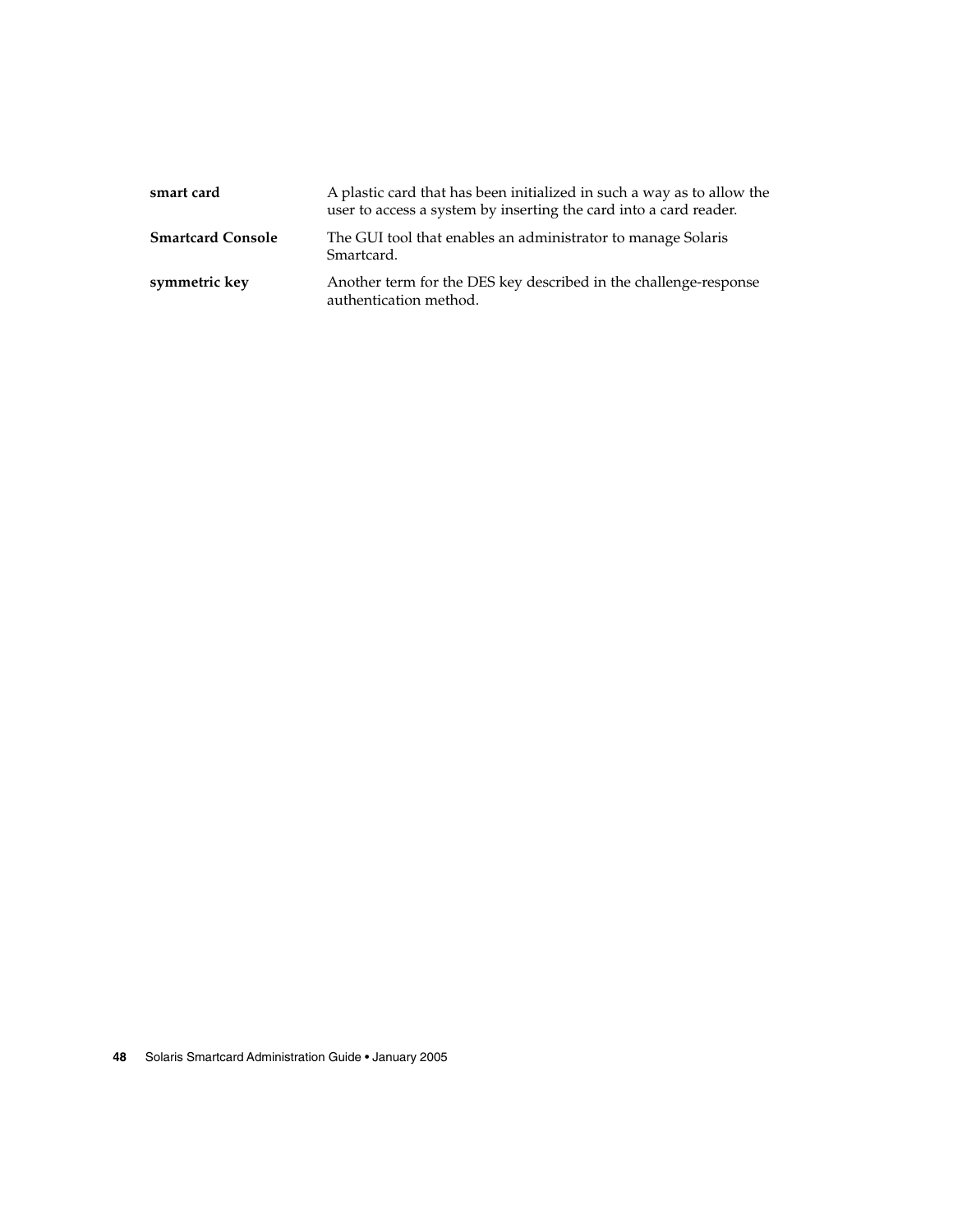# <span id="page-48-0"></span>Index

### **A**

adding a card reader, [35-37](#page-34-0) aid *See* applet ID applet download problems, troubleshooting, [43](#page-42-0) applet ID SolarisAuthApplet, [29,](#page-28-0) [31](#page-30-0) application card property effects on login, [15](#page-14-0) initializing an application, [15](#page-14-0) application manager, starting Smartcard Console, [21](#page-20-0) application property, [15](#page-14-0) ATR adding missing ATR, [43](#page-42-0) updating, [23](#page-22-0) audience for book, system administrator, [5](#page-4-0) auth stack inclusions, [17](#page-16-0) authentication default mechanism on a card, [14](#page-13-0) methods, [10](#page-9-0)

### **C**

card reader adding, [35-37](#page-34-0) configuring a card reader command line, [35-37](#page-34-0) reader name, [39](#page-38-0) removing, [38](#page-37-0) removing card timeout, [33](#page-32-0) setup, [35](#page-34-0)

card reader (Continued) Smartcard Console, [38](#page-37-0) types supported, [35](#page-34-0) card removal, [33](#page-32-0) card terminal factory name, Sun Internal Card Reader, [36](#page-35-0) CDE, configured for Smartcard login, [17](#page-16-0) challenge-response, [10](#page-9-0) command line adding a card reader, [35-37](#page-34-0) debugging, [45](#page-44-0) disabling Smartcard, [41](#page-40-0) missing ATR, [44](#page-43-0) PIN change, [30](#page-29-0) common desktop environment (CDE), [20](#page-19-0) configuration problems, [44](#page-43-0) configuring applets PIN change, [30](#page-29-0) Smartcard Console, [27](#page-26-0) configuring card reader, [35-37](#page-34-0) configuring clients, Smartcard Console, [32](#page-31-0)

### **D**

debug file Solaris 8, [45](#page-44-0) /var/run/ocf\_log, [45](#page-44-0) debug folder, Smartcard Console, [46](#page-45-0) debugging default property, [45](#page-44-0) detailed trace, [45](#page-44-0) enabling, [46](#page-45-0)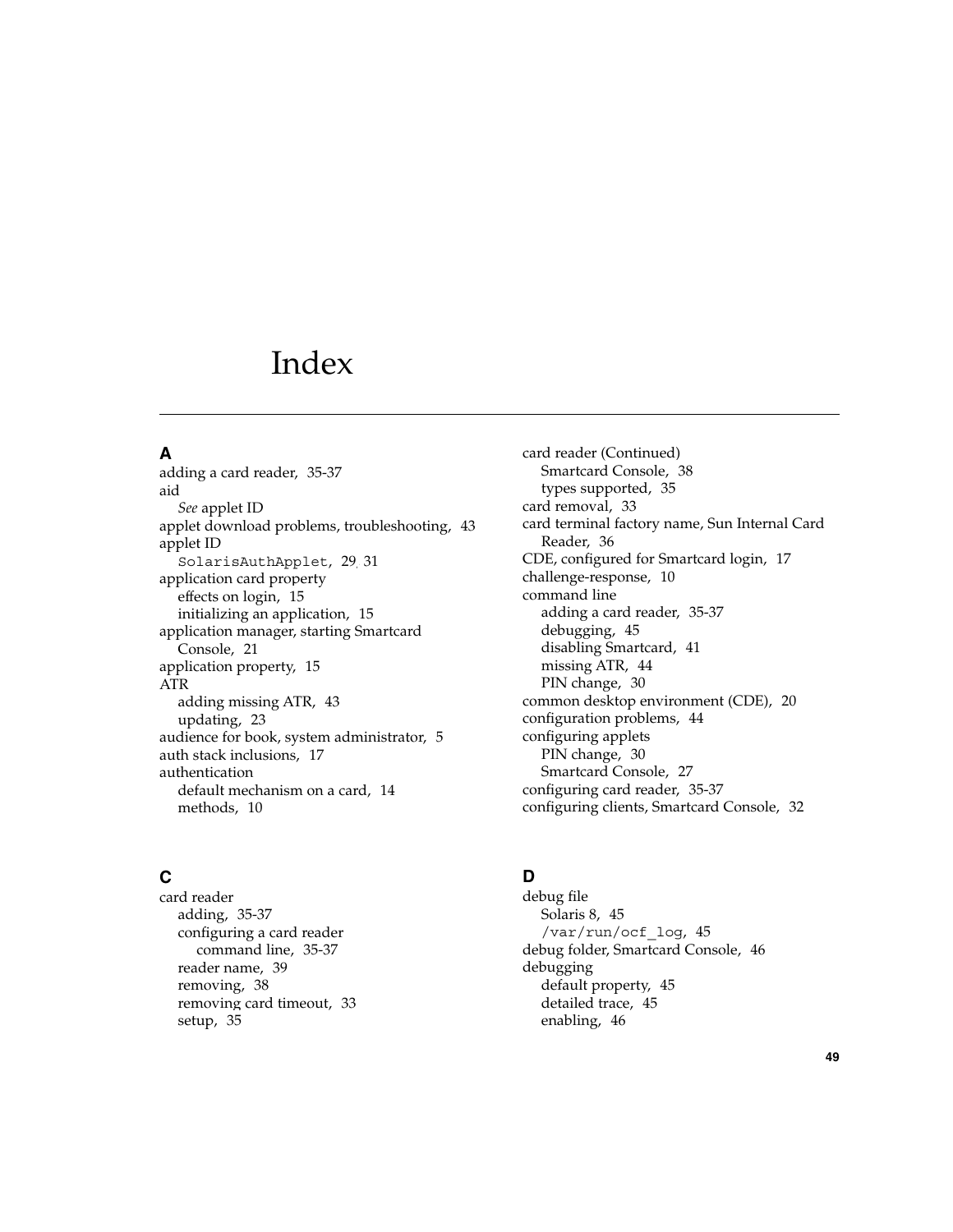debugging (Continued) modifying, [46](#page-45-0) setting properties command line, [45](#page-44-0) debugging.filename, default property, [45](#page-44-0) default debug properties, [45](#page-44-0) desktop, Smartcard setup, [21](#page-20-0) device port, Sun Internal Card Reader, [36](#page-35-0) disabling Smartcard, [16,](#page-15-0) [41](#page-40-0) dtlogin auth stack inclusion, [17](#page-16-0) prevented, [16](#page-15-0) user profile setup, [27](#page-26-0) dtsession, auth stack inclusion, [17](#page-16-0)

### **E**

enabling debugging, [46](#page-45-0) Smartcard, [16](#page-15-0) /etc/pam.conf file, includes pam\_smartcard, [17](#page-16-0)

### **F**

failed login, [16](#page-15-0)

### **G**

graphical user interface, starting from workspace menu, [21](#page-20-0)

**I** ignoring card removal, Smartcard Console, [34](#page-33-0)

### **L**

lock screen, Smartcard timeouts, [33](#page-32-0) logging, debug information, [45](#page-44-0) login failure, [16,](#page-15-0) [42](#page-41-0) login sequence, desktop, [11](#page-10-0) logout, removing card, [33](#page-32-0)

### **M**

man pages for Smartcard commands, [12](#page-11-0)

### **O**

**OCF** clients card removal options, Smartcard Console, [34](#page-33-0) Smartcard Console, [32](#page-31-0) timeouts, Smartcard Console, [33](#page-32-0) OCF debug level, [46](#page-45-0) ocfserv default debug properties, [45](#page-44-0) man page, [12](#page-11-0) restarting, [36,](#page-35-0) [38,](#page-37-0) [39](#page-38-0) stopping after removing card reader, [39](#page-38-0) Open Card Framework, *See* OCF Open Card trace level, [46](#page-45-0) opencard.properties file, resolving configuration problems, [44](#page-43-0)

### **P**

packages, Smartcard, [11](#page-10-0) pam\_smartcard, included in /etc/pam.conf file, [17](#page-16-0) pam\_smartcard, man page, [12](#page-11-0) password card properties, [14](#page-13-0) user profile setup, [27](#page-26-0) PayFlex cards, [15](#page-14-0) PIN changing, [30](#page-29-0) default value, [29](#page-28-0) Smartcard feature, [10](#page-9-0) PIN card property, definition, [14](#page-13-0) properties application, [14](#page-13-0) debugging command line, [45](#page-44-0) defining on smart card, [14](#page-13-0)

**50** Solaris Smartcard Administration Guide • January 2005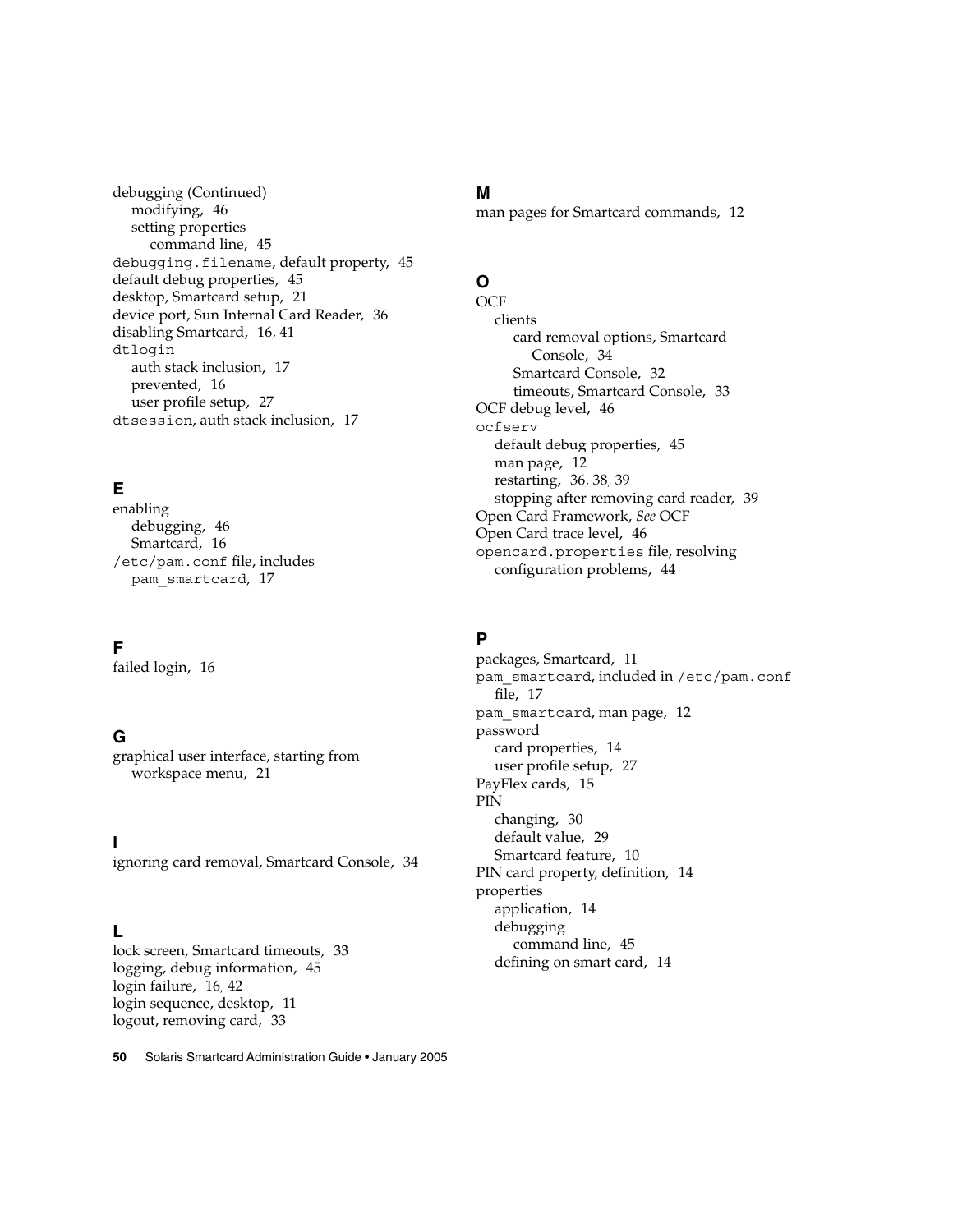### **R**

reauthenticating after card removal, Smartcard Console, [34](#page-33-0) reauthentication timeout, Smartcard Console, [33](#page-32-0) removing card, [33](#page-32-0) removing card reader, [38](#page-37-0)

### **S**

screen lock, Smartcard timeouts, [33](#page-32-0) setup for Smartcard, [21](#page-20-0) smart card card properties definitions, [14](#page-13-0) definition, [5](#page-4-0) logging in with a card, [11](#page-10-0) user information, [12](#page-11-0) Smartcard configuration, [16](#page-15-0) configuration problems, [44](#page-43-0) definition, [10](#page-9-0) disabling, [41](#page-40-0) enabling, [16](#page-15-0) features, [10](#page-9-0) login, [11](#page-10-0) login problem, [42](#page-41-0) smartcard, man page, [12](#page-11-0) Smartcard packages, [11](#page-10-0) smartcard –c adding Sun Internal Card Reader, [36](#page-35-0) disabling Smartcard, [42](#page-41-0) enabling debugging, [46](#page-45-0) missing ATR, [44](#page-43-0) modifying debugging, [46](#page-45-0) removing card reader, [39](#page-38-0) Smartcard Console debug folder, [46](#page-45-0) PIN change, [31](#page-30-0) removing a card reader, [38](#page-37-0) starting from workspace menu, [21](#page-20-0) user profile setup, [29](#page-28-0) SolarisAuthApplet applet ID, [29,](#page-28-0) [31](#page-30-0) SolarisAuthApplet, loading, [12](#page-11-0) SolarisAuthApplet PIN change, [30](#page-29-0)

SolarisAuthApplet (Continued) user profile setup, [27](#page-26-0) starting Smartcard Console, [19](#page-18-0) Sun Internal Card Reader card terminal factory name, [36](#page-35-0) device port, [36](#page-35-0) system administration, related books, [5](#page-4-0) system administrator, knowledge required, [5](#page-4-0) system configuration, disabling smart-card operations, [41](#page-40-0)

### **T**

timeouts, removing card, [33](#page-32-0) trace debugging, [45](#page-44-0) troubleshooting applet download problems, [43](#page-42-0) configuration problems, [44](#page-43-0) enabling debugging command line, [46](#page-45-0) Smartcard Console, [46](#page-45-0) login problems, [42](#page-41-0) missing ATR, [43](#page-42-0) Smartcard setup problems, [41](#page-40-0)

### **U**

updating, ATR (Answer to Reset), [23](#page-22-0) user card property, [14](#page-13-0) user information, loading on smart card, [12](#page-11-0) user name current, [27](#page-26-0) user profile setup, [27](#page-26-0)

### **W**

workspace menu, starting Smartcard Console, [21](#page-20-0)

### **X**

xhost, starting Smartcard Console, [20](#page-19-0)